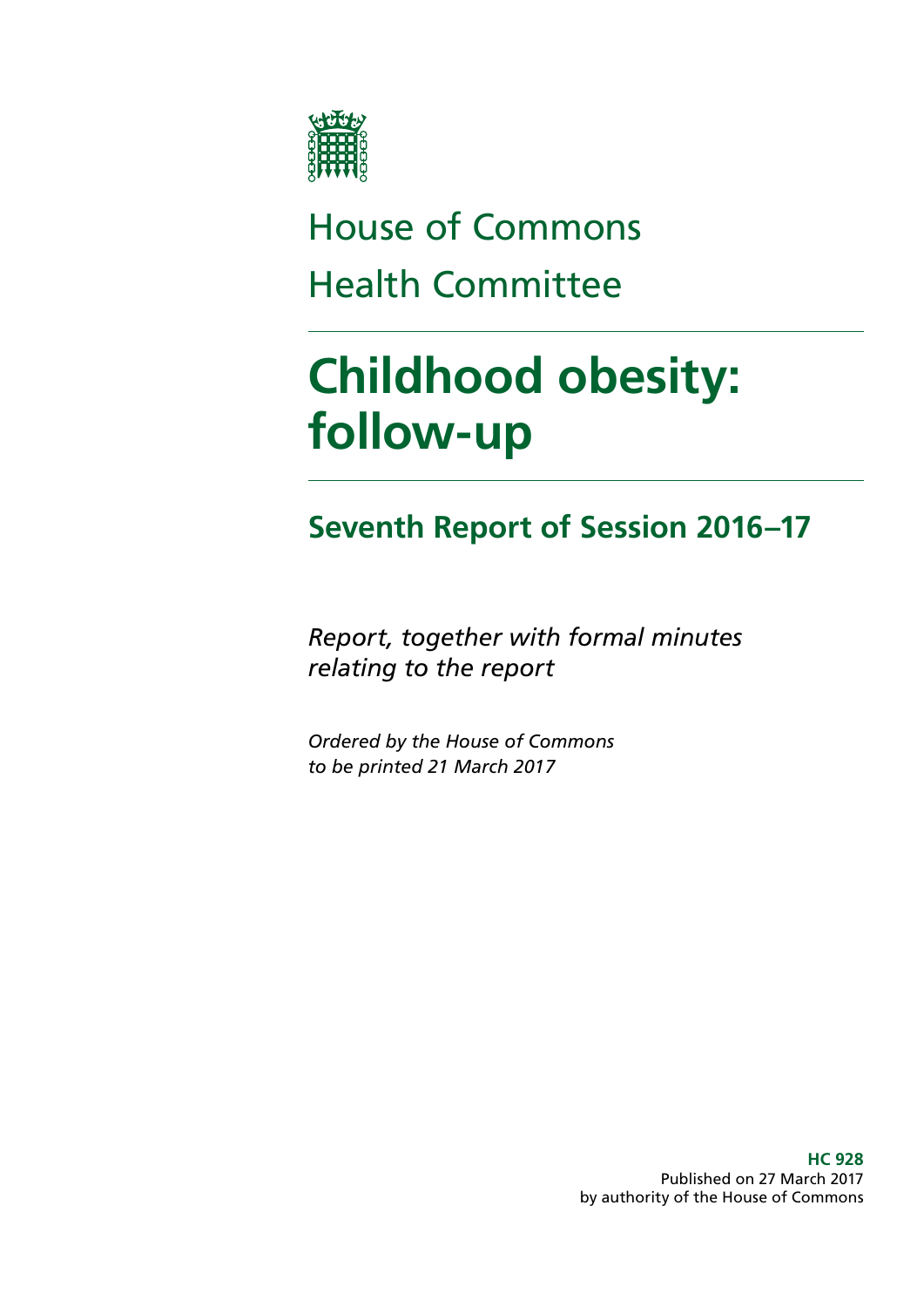#### **Health Committee**

The Health Committee is appointed by the House of Commons to examine the expenditure, administration, and policy of the Department of Health.

#### **Current membership**

[Dr Sarah Wollaston MP](http://www.parliament.uk/biographies/commons/dr-sarah-wollaston/4073) *(Conservative, Totnes)* (Chair) [Heidi Alexander MP](http://www.parliament.uk/biographies/commons/heidi-alexander/4038) (*Labour, Lewisham East*) [Luciana Berger MP](http://www.parliament.uk/biographies/commons/luciana-berger/4036) (*Labour (Co-op), Liverpool, Wavertree*) [Mr Ben Bradshaw MP](http://www.parliament.uk/biographies/commons/mr-ben-bradshaw/230) *(Labour, Exeter)* [Rosie Cooper MP](http://www.parliament.uk/biographies/commons/rosie-cooper/1538) *(Labour, West Lancashire)* [Dr James Davies MP](http://www.parliament.uk/biographies/commons/dr-james-davies/4476) *(Conservative, Vale of Clwyd)* [Andrea Jenkyns MP](http://www.parliament.uk/biographies/commons/andrea-jenkyns/4490) *(Conservative, Morley and Outwood)* [Andrew Selous MP](http://www.parliament.uk/biographies/commons/andrew-selous/1453) (*Conservative, South West Bedfordshire*) [Maggie Throup MP](http://www.parliament.uk/biographies/commons/maggie-throup/4447) (*Conservative, Erewash*) [Helen Whately MP](http://www.parliament.uk/biographies/commons/helen-whately/4527) (*Conservative, Faversham and Mid Kent*) [Dr Philippa Whitford MP](http://www.parliament.uk/biographies/commons/dr-philippa-whitford/4385) (*Scottish National Party, Central Ayrshire*)

#### **Powers**

The Committee is one of the departmental select committees, the powers of which are set out in House of Commons Standing Orders, principally in SO No 152. These are available on the internet via [www.parliament.uk](http://www.parliament.uk/).

#### **Publication**

Committee reports are published on the Committee's website at [www.parliament.uk/healthcom](http://www.parliament.uk/healthcom) and in print by Order of the House.

Evidence relating to this report is published on the [inquiry publications](http://www.parliament.uk/business/committees/committees-a-z/commons-select/health-committee/inquiries/parliament-2015/childhood-obesity-16-17/publications/)  [page](http://www.parliament.uk/business/committees/committees-a-z/commons-select/health-committee/inquiries/parliament-2015/childhood-obesity-16-17/publications/) of the Committee's website.

#### **Committee staff**

The current staff of the Committee are Huw Yardley (Clerk), Katya Cassidy (Second Clerk), Laura Daniels (Senior Committee Specialist), Stephen Aldhouse (Committee Specialist), Dr Charlotte Refsum (Clinical Fellow), Cecilia Santi O Desanti, (Senior Committee Assistant), Lucy Hale (Committee Assistant), and Alex Paterson (Media Officer).

#### **Contacts**

All correspondence should be addressed to the Clerk of the Health Committee, House of Commons, London SW1A 0AA. The telephone number for general enquiries is 020 7219 6182; the Committee's email address is [healthcom@parliament.uk](mailto:healthcom@parliament.uk).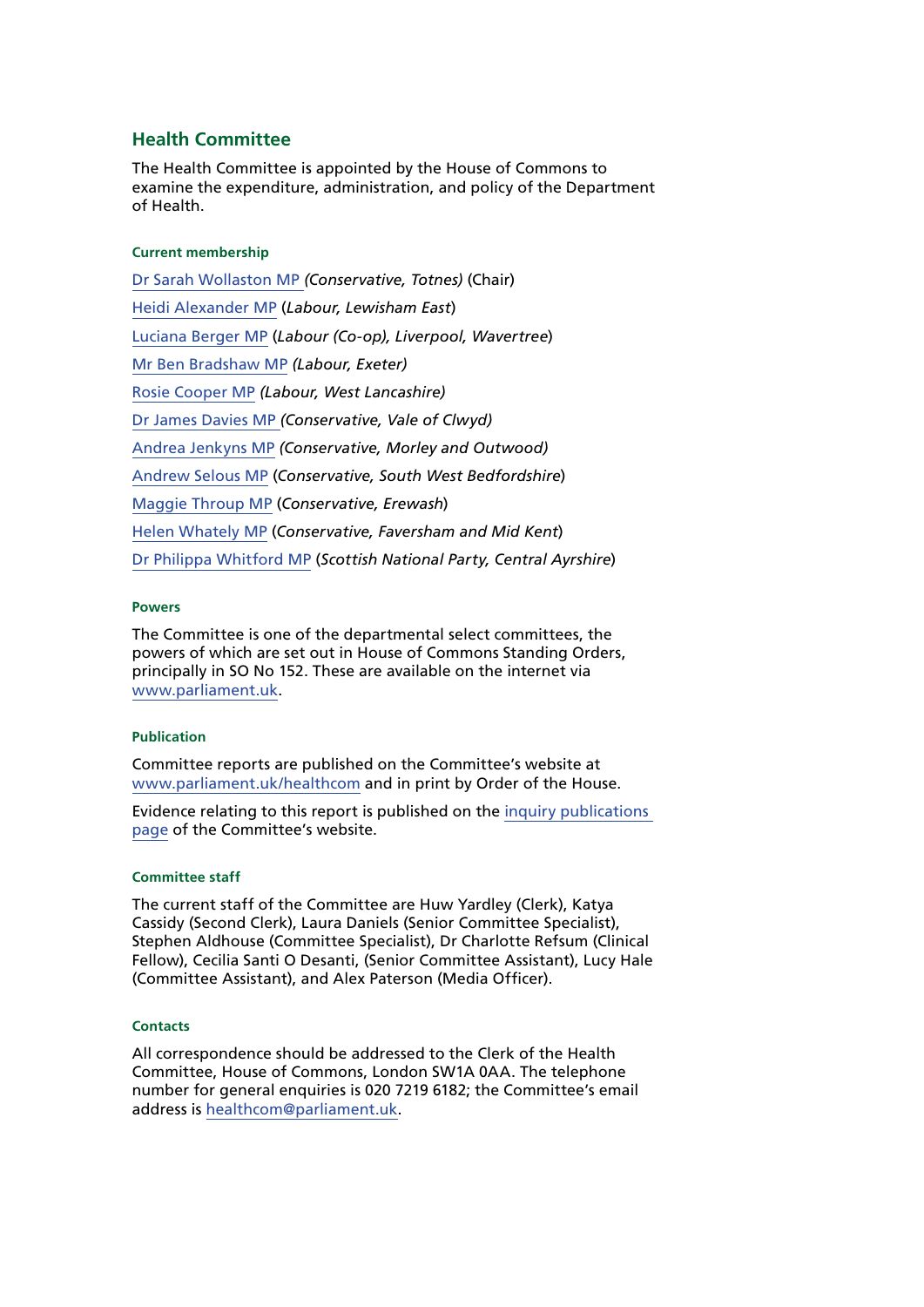### **Contents**

| <b>Summary</b>                                                   |                                                             |                   |
|------------------------------------------------------------------|-------------------------------------------------------------|-------------------|
| 1                                                                | <b>Introduction</b>                                         | 5                 |
| $\mathbf{2}$                                                     | The soft drinks industry levy                               | $12 \overline{ }$ |
|                                                                  | Committee recommendation                                    | $12 \overline{ }$ |
|                                                                  | Budget 2016 announcement of the levy                        | 12                |
|                                                                  | Effect of the levy                                          | 13                |
|                                                                  | Milk-based soft drinks                                      | 16                |
|                                                                  | Use of the revenue from the levy                            | 17                |
| 3                                                                | <b>Reformulation</b>                                        | 19                |
| 4                                                                | <b>Discounting and price promotions</b>                     | 22                |
| 5                                                                | <b>Advertising</b>                                          | 26                |
|                                                                  | Our recommendations                                         | 26                |
|                                                                  | Action by the Committees on Advertising Practice            | 27                |
|                                                                  | Childhood obesity plan: updating the nutrient profile model | 27                |
|                                                                  | Response from stakeholders                                  | 27                |
|                                                                  | Evidence from the Committees on Advertising Practice        | 28                |
|                                                                  | Advertising: conclusion                                     | 30                |
| 6                                                                | The out-of-home sector                                      | 31                |
|                                                                  | Planning powers for local authorities                       | 31                |
|                                                                  | Other measures                                              | 32                |
| 7                                                                | <b>Measurement of success</b>                               | 33                |
| <b>Conclusions and recommendations</b>                           |                                                             | 35                |
| <b>Formal Minutes</b>                                            |                                                             |                   |
| <b>Witnesses</b>                                                 |                                                             |                   |
| <b>Published written evidence</b>                                |                                                             |                   |
| List of Reports from the Committee during the current Parliament |                                                             |                   |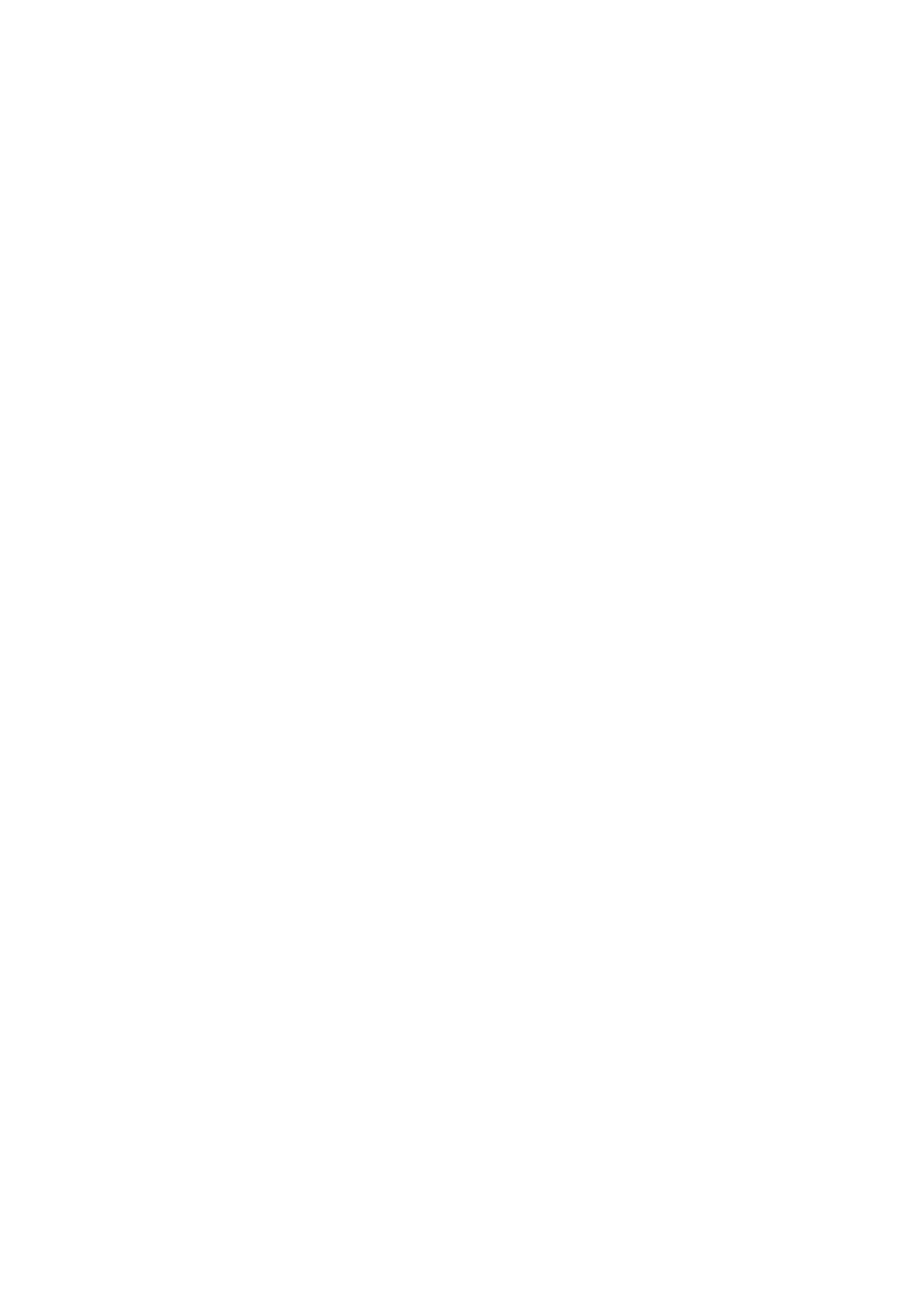### <span id="page-4-0"></span>Summary

We looked at childhood obesity in the autumn of 2015, anticipating the publication of the Government's childhood obesity plan. We concluded that the scale and consequences of childhood obesity demand bold and urgent action, and that if the Government fails to act, the problem will become far worse. We judged the evidence to be sufficiently strong to justify introducing all the policies we recommended, and we urged the Government to take action to implement them.

The Government's plan was published in August 2016. Campaigners and other commentators on childhood obesity were largely underwhelmed by its contents.

For our part, although we welcome the measures the Government has included in the childhood obesity plan, we are extremely disappointed that several key areas for action that could have made the strategy more effective have not been included. The Government has stated that it will "look to further levers" if the plan does not achieve the necessary impact. We call on Ministers to set clear targets for reducing overall levels of childhood obesity as well as goals for reducing the unacceptable and widening levels of inequality.

We welcome the introduction of a tiered levy on the manufacturers of sugary drinks and the progress already being made in the reformulation of soft drinks as a result. We strongly recommend that manufacturers pass on the differential cost between products with high and low or no-sugar as a result of the levy in order to help maximise the 'nudge' to healthier choices. Consumers of sugar-free products should not be forced to subsidise higher-sugar drinks, which would in effect be the case if manufacturers do not pass on the price differential between these products arising from the levy. We recommend that the Government should develop and be prepared to implement measures to ensure that this price differential is clear in the price paid by consumers for high-sugar drinks. We also urge the Government to extend the levy to milk-based drinks which have extra sugar added.

We welcome the Government's positive response to our recommendation that the proceeds of the soft drinks industry levy should be directed towards measures to improve children's health including through increasing access to school sports and to breakfast clubs. We intend to follow up how the income from the levy is distributed, including the ways in which this can help to reduce the inequalities arising from childhood obesity.

Public Health England is leading a voluntary reformulation programme to challenge all sectors of the food and drinks industry to reduce overall sugar content across a range of the products which contribute to children's sugar intakes. We urge the Government to set out the policy proposals which it is prepared to implement if the voluntary reformulation programme does not go as far or as fast as necessary to tackle childhood obesity.

Likewise we encourage Public Health England to go further in setting out their plans for reducing portion sizing. We recommend that the Government draw up measures to implement our earlier recommendation of a cap on portion sizes, linked to the calorie content of certain foods and drinks, to be introduced if swift progress on portion sizing is not achieved by voluntary means.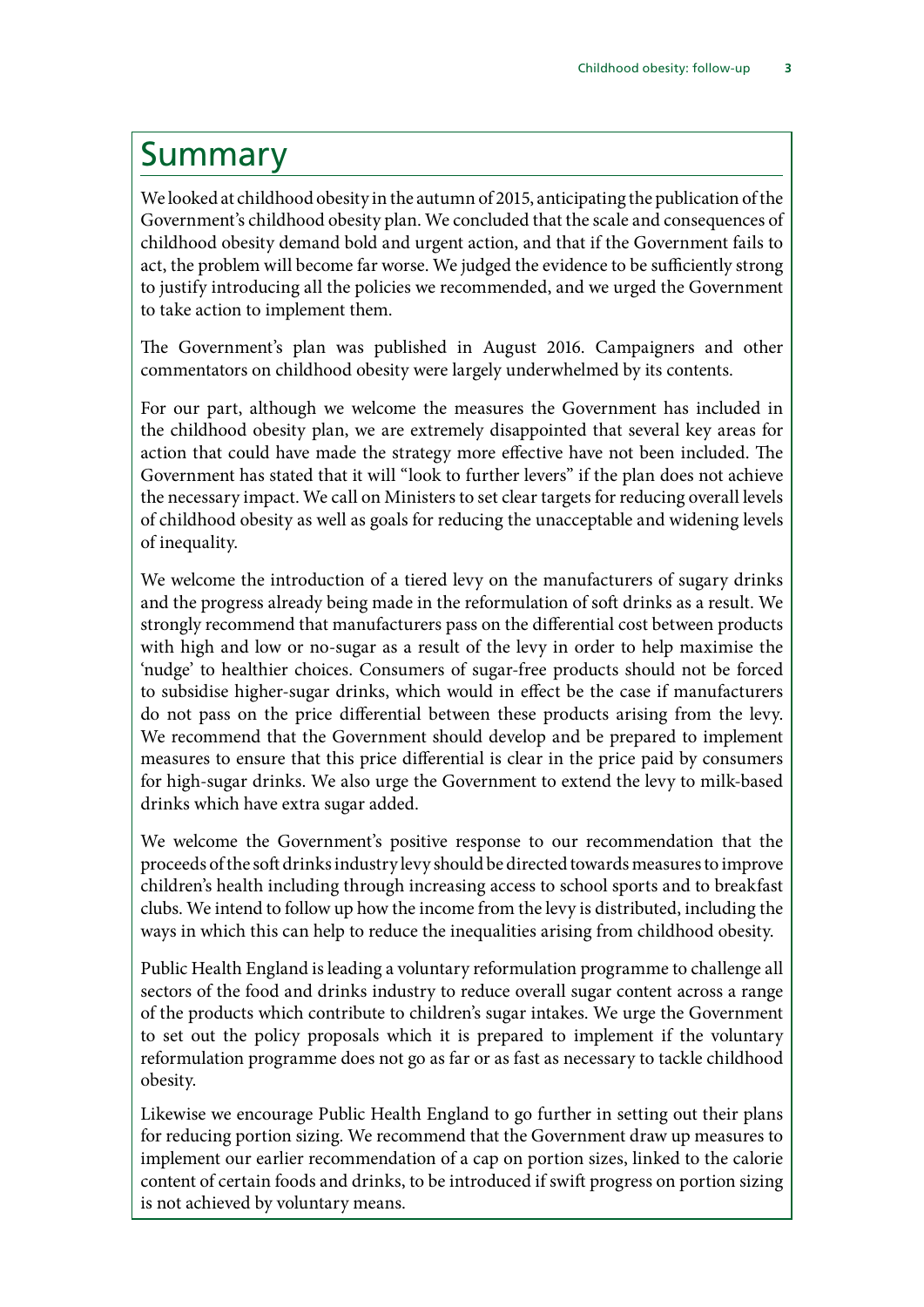Given the amount of our food and drink that is purchased on discounts and promotions, we urge the Government to follow the evidence-based advice from their chief public health advisers and to regulate to further reduce the impact of deep discounting and price promotions on the sales of unhealthy food and drink. Industry representatives themselves told us this is necessary to prevent policies to reduce discounting from being undermined. Retailers who act responsibly on discounting and promotions should not be put at a competitive disadvantage to those who do not.

In December 2016, the Committee of Advertising Practice (CAP) announced new rules banning the advertising of high fat, salt and sugar (HFSS) food and drink products in children's media. We welcome the changes introduced by the CAP, but we consider that the advertising regulators have not sufficiently addressed the scale of the challenge. They could—and should—go further. We urge a re-examination of the case for further restrictions on advertising of HFSS food and drink in the light of the most recent research not only on the effect of such advertising, but on the scale and consequences of childhood obesity.

The out-of-home sector (restaurants, takeaways, etc) is also important to efforts to reduce childhood obesity because it now accounts for a large proportion of the food we eat. We repeat our call for change to planning legislation to make it easier for local authorities to limit the proliferation of unhealthy food outlets in their areas. We continue to urge that health should be included as a material planning consideration. We also call on the Government to provide evidence of progress with other measures to reduce the impact of the out-of-home sector on childhood obesity.

We welcome the Government's promise to collect and publish regularly all the data on progress with the measures contained in the childhood obesity plan. We look forward to reviewing progress next year when the initial report is available. We hope to see clear evidence of progress, including in reducing the health inequality of childhood obesity, and clear plans for further action if progress is unsatisfactory.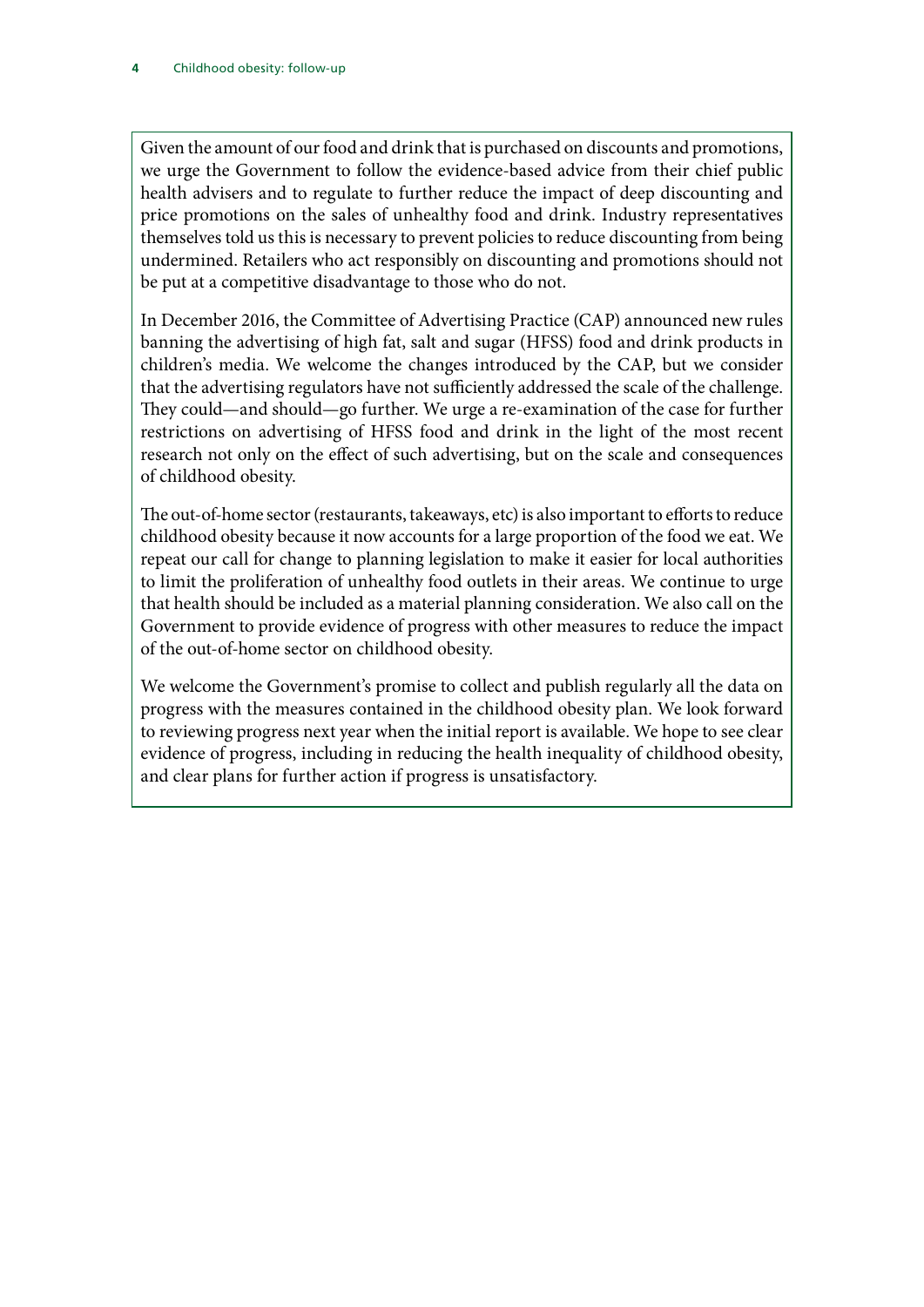## <span id="page-6-0"></span>**1** Introduction

1. We conducted a brief inquiry into childhood obesity in September and October 2015. Our report, *Childhood obesity—brave and bold action*, was published in November 2015.<sup>1</sup> We began as follows:

> The scale and consequences of childhood obesity demand bold and urgent action. We believe that if the Government fails to act, the problem will become far worse. We urge the Prime Minister to make a positive and lasting difference to children's health and life chances through his childhood obesity strategy.2

- 2. Our report went on to make recommendations in a number of areas:
	- Strong controls on price promotions of unhealthy food and drink
	- Tougher controls on marketing and advertising of unhealthy food and drink
	- A centrally led reformulation programme to reduce sugar in food and drink
	- A sugary drinks tax on full sugar soft drinks, in order to help change behaviour, with all proceeds targeted to help those children at greatest risk of obesity
	- Labelling of single portions of products with added sugar to show sugar content in teaspoons
	- Improved education and information about diet
	- Universal school food standards
	- Greater powers for local authorities to tackle the environment leading to obesity
	- Early intervention to offer help to families of children affected by obesity and further research into the most effective interventions.

Our recommendations endorsed and built on the action proposed in Public Health England's review *[Sugar Reduction–the evidence for action](https://www.gov.uk/government/uploads/system/uploads/attachment_data/file/470179/Sugar_reduction_The_evidence_for_action.pdf)*.3

3. The title of our report reflected the evidence which we heard about the necessity of bold action to tackle a significant problem:

> 24. We believe that a full package of bold measures is required, and share Jamie Oliver's view that:

> "This opportunity is very important. Being gentle and polite is not the way to have a progressive obesity strategy. We need to be big, bold and brave."

 $25.$  [ ... ]

"We have to wake up to the scale of the challenge. It is huge. We have to have a proportionate response. That means far bigger, bolder steps… Frankly, I

<sup>1</sup> First Report of 2015–16, *[Childhood obesity—brave and bold action](https://www.publications.parliament.uk/pa/cm201516/cmselect/cmhealth/465/465.pdf)*, HC 465.

<sup>2</sup> HC (2015–16) 465, para 1.

<sup>3</sup> Public Health England, *[Sugar Reduction – the evidence for action](https://www.gov.uk/government/uploads/system/uploads/attachment_data/file/470179/Sugar_reduction_The_evidence_for_action.pdf)*, October 2015.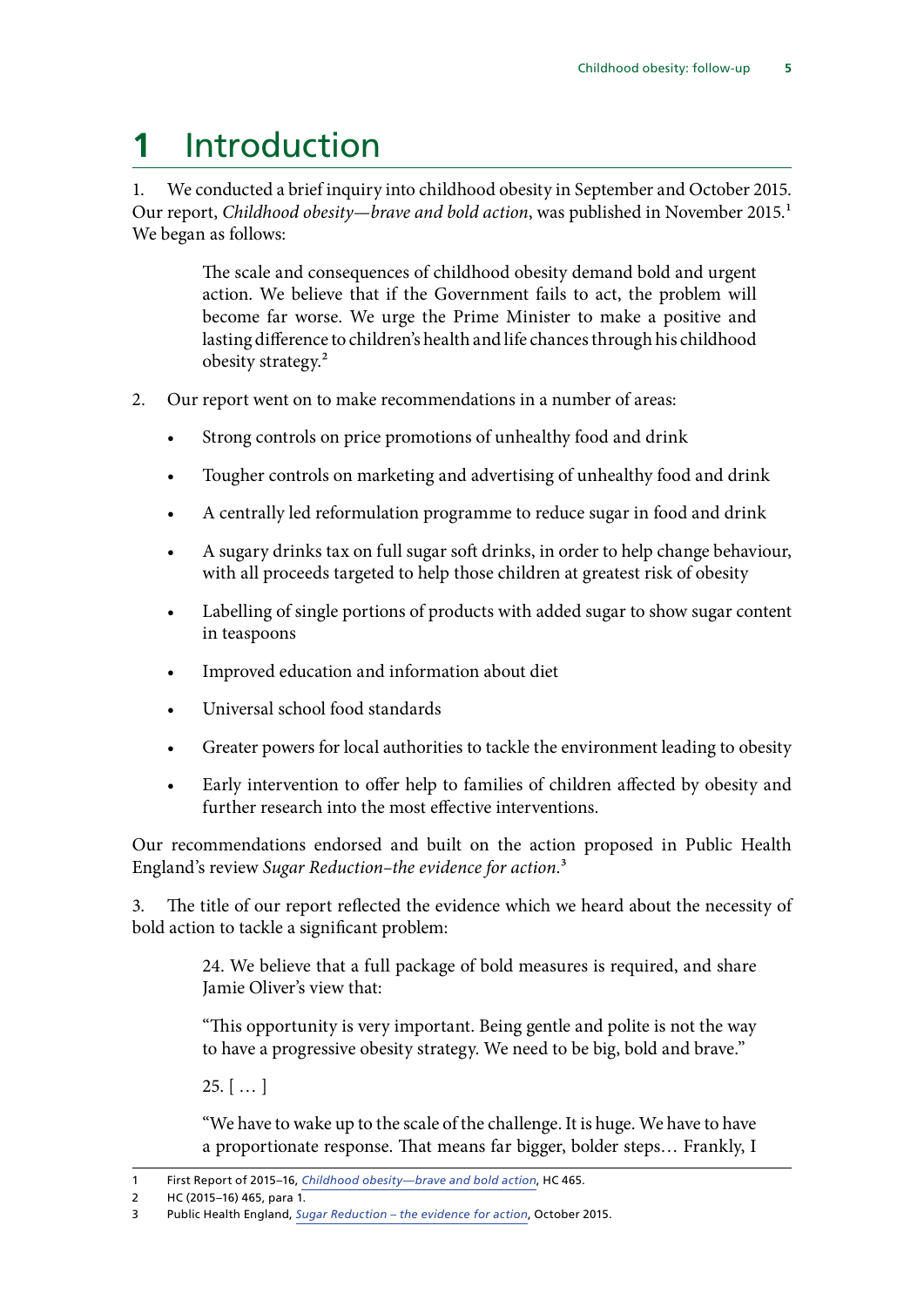do not think we have the luxury of being able to pick and choose and say "Well, we prefer not to do something on that. I don't think we will look at it now". Wake up. We have to focus on all of these and we have to take action across a whole breadth of areas. It is far too casual to think we can just park this on the sidelines as something we are not going to look at right now." [*Professor Susan Jebb OBE, a nutrition scientist, Professor of Diet and Population Health at the University of Oxford and since 2010 the independent Chair of the Public Health Responsibility Deal Food Network*4]

[ … ]

27. **In our view, the evidence is sufficiently strong to justify introducing all the policies we recommend. Rather than wait for further evidence to follow from international experience, we urge the Government to be bold in implementing policy, with the assurance of rigorous evaluation and sunset clauses if found to be ineffective.**

4. The Government's childhood obesity plan, which had originally been expected in autumn 2015, was eventually published on 16 August 2016.<sup>5</sup> Campaigners on childhood obesity were largely underwhelmed by its contents. The following quotes are taken from written submissions sent to us following the announcement of our intention to follow up our earlier work with a further evidence session examining the content of the published plan:

> The plan is a good start; however urgent, stronger and more decisive action is needed from government to tackle the obesity epidemic. (*Association of Directors of Public Health*)

> While there are measures in the government obesity action plan which the BMA is strongly supportive of we are also extremely disappointed with the scope of the strategy, in particular the absence of measures to curb marketing and promotional activities. (*BMA*)

> While individual measures and programmes like the soft drinks industry levy and the sugar reduction programme are important steps, the Government's Plan falls short of a comprehensive strategy. In particular the absence of measures to reduce children's exposure to junk food marketing is a missed opportunity. Without such measures achieving a significant reduction in childhood obesity has been made more difficult. (*Cancer Research UK*)

> The RCPCH was disappointed to see the Childhood Obesity Plan predominately focus on personal responsibility. Reliance on personal responsibility is not enough as infants and children do not have freedom of choice, and are vulnerable to the actions of adults. The most striking benefits to public wellbeing have come from public health, not medical interventions. We would therefore like to see the Plan built upon to include additional interventions in a number of areas. (*Royal College of Paediatrics and Child Health*)

<sup>4</sup> See<https://responsibilitydeal.dh.gov.uk/category/food-network/page/2/> [accessed 27 February 2017]

<sup>5</sup> HM Government, *[Childhood Obesity: A Plan for Action](https://www.gov.uk/government/uploads/system/uploads/attachment_data/file/546588/Childhood_obesity_2016__2__acc.pdf)*, August 2016.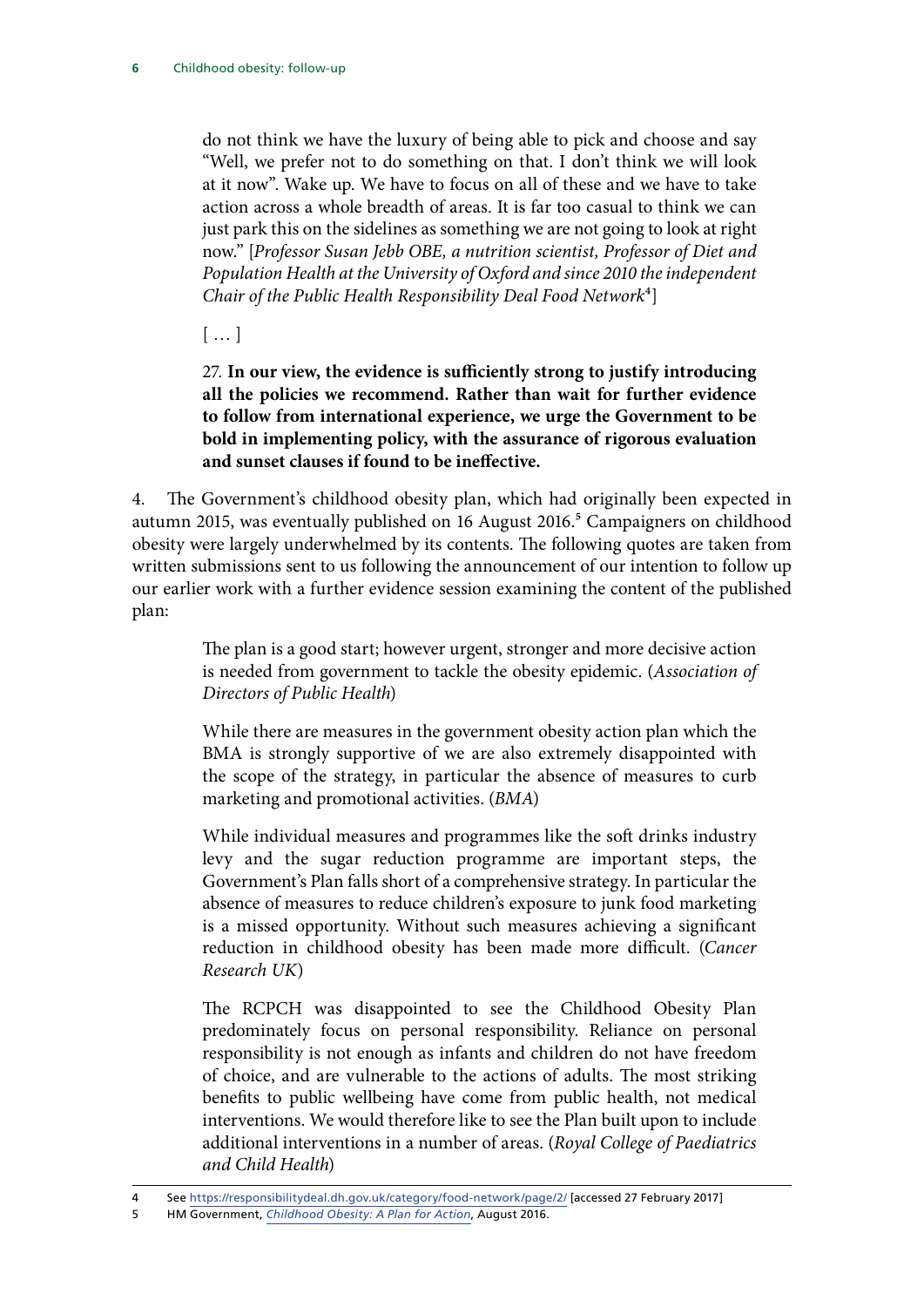The Trust welcomed 'first steps' in the government's plan for action, but we were disappointed that it didn't go even further. Being overweight is not a choice a child makes. The way children eat is the product of what they learn at home, in childcare, at school and in what they see in the wider world around them. As such, we anticipated from government the promised 'game-changing' strategy which would bring together efforts across all government departments, local authorities, communities, healthcare, industry, schools, nurseries and parents to get children eating better– because the costs of failing to act, for children's health and our NHS, are simply too great. (*Children's Food Trust*)

I'm really pleased that the Health Select Committee will be holding a followup session on childhood obesity. It's badly needed, after the government ripped out so much meaningful substance from the much-anticipated strategy document that I was involved in last year. Given the epidemic of diet-related diseases in the UK and the vulnerability of children in the poorest communities, I was deeply depressed by the watered-down strategy. It offends me as a parent, taxpayer and public servant that–even though Theresa May had all the statistics on child ill health–this vital strategy was published to receive as little attention from the press as possible. It is shocking that this incredibly important piece of work was released at midnight, in August, with no minister to communicate and represent it–or even answer any criticism. (*Jamie Oliver*)6

5. Even the retailers' representative and the manufacturer from whom we heard oral evidence were similarly underwhelmed:

> [...] when the obesity strategy came out I was surprised to discover that the only concrete measure was the soft drinks industry levy, which I do not think in itself is going to have any meaningful impact on obesity rates for either children or adults.7 (*Jon Woods, General Manager of Coca-Cola Great Britain and Ireland)*

> [...] we were a little disappointed that that level of regulation was not expanded to areas of product improvement as we had been calling for. We are a little concerned that the plan does not specify how we are to achieve the level playing field that we believe is so important.8 (*Andrea Martinez-Inchausti, deputy director for food and sustainability at the British Retail Consortium*)

6 All written evidence is available on the Committee's inquiry page, [http://www.parliament.uk/business/](http://www.parliament.uk/business/committees/committees-a-z/commons-select/health-committee/inquiries/parliament-2015/childhood-obesity-16-17/publications/) [committees/committees-a-z/commons-select/health-committee/inquiries/parliament-2015/childhood](http://www.parliament.uk/business/committees/committees-a-z/commons-select/health-committee/inquiries/parliament-2015/childhood-obesity-16-17/publications/)[obesity-16-17/publications/.](http://www.parliament.uk/business/committees/committees-a-z/commons-select/health-committee/inquiries/parliament-2015/childhood-obesity-16-17/publications/)

<sup>7</sup> Q2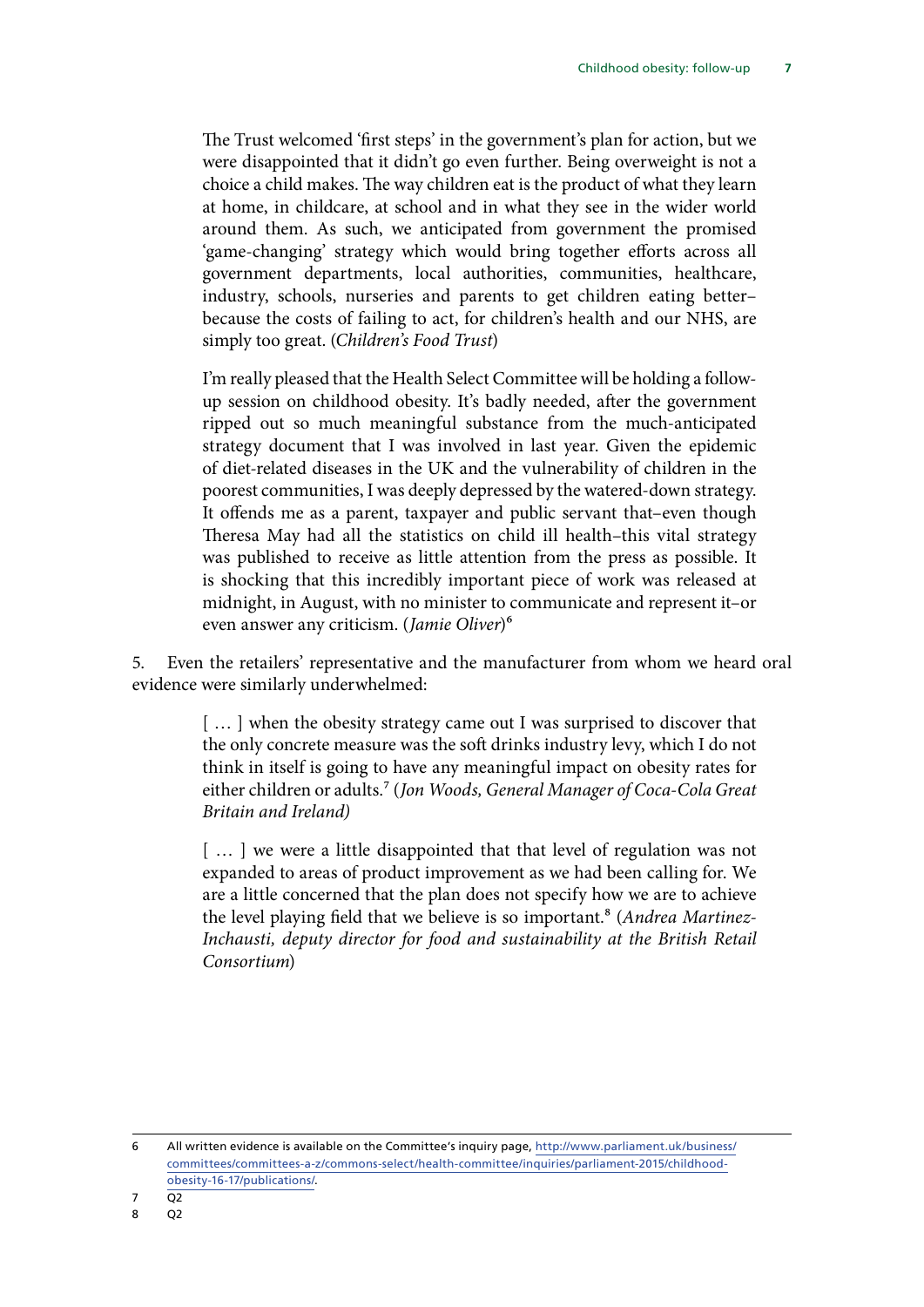6. The respected commentator David Buck, Senior Fellow in Public Health and Inequalities at the King's Fund, published the following analysis of the Government's response to our recommendations:

| <b>Health Select Committee</b><br>recommendation                                                                                      | <b>Childhood obesity plan</b>                                                                                                                                            | <b>RAG rating</b> |
|---------------------------------------------------------------------------------------------------------------------------------------|--------------------------------------------------------------------------------------------------------------------------------------------------------------------------|-------------------|
| Strong controls on price promotions<br>of unhealthy food and drinks                                                                   | No mention of price promotions                                                                                                                                           |                   |
| Tougher controls on marketing and<br>advertising of unhealthy food and<br>drink                                                       | No mention of marketing and<br>advertising                                                                                                                               |                   |
| A centrally led reformulation<br>programme to reduce sugar in food<br>and drink                                                       | Targets in nine categories of<br>food contributing most to<br>children's sugar intake, but action<br>is voluntary until 2020 and no<br>mention of penalties or sanctions |                   |
| A sugary drinks tax on full sugar soft<br>drinks, with all proceeds targeted to<br>help those children at greatest risk of<br>obesity | Benefit of the doubt but devil is<br>in the detail - proceeds to go to<br>school sports and unclear whether<br>targeted on those at greatest risk                        |                   |
| Labelling of single portions of<br>products with added sugar to show<br>sugar content in teaspoons                                    | Labelling mentioned, in context of<br>Brexit and greater flexibility, but<br>no details or commitments                                                                   |                   |
| Improved education and information<br>about diet                                                                                      | No mention of education and<br>information about diet                                                                                                                    |                   |
| Strongest powers for local<br>authorities to tackle the environment<br>leading to obesity                                             | No mention of stronger powers for<br>local authorities                                                                                                                   |                   |
| Early intervention to offer help to<br>families affected by obesity                                                                   | 'Recommitting' to Healthy Start<br>voucher scheme; income from<br>sugar levy to schools including an<br>incentive premium                                                |                   |

#### 7. David Buck commented as follows:

The childhood obesity plan (no longer a strategy) [ … ] dutifully sets out the scale of the challenge, including the cost of obesity to the NHS (£5.1 billion every year) and recognises inequalities in obesity. But it essentially stops there, failing to mention its estimated cost to the economy of £27 billion, due, for example, to its effect on productivity, earnings and welfare payments. This is a telling omission, and indicative of the extreme narrowness with which those in the upper tiers of government appear to understand obesity, its causes, effects and therefore its solutions. It is also particularly ironic given that the impact on the food and drink industry–and therefore on jobs and the economy–was reportedly one of the reasons we have ended up so far from a game-changing strategy.<sup>9</sup>

<sup>9</sup> David Buck, "[The childhood obesity plan – brave and bold action?"](https://www.kingsfund.org.uk/blog/2016/08/childhood-obesity-plan), King's Fund, 26 August 2016 [accessed 21 March 2017]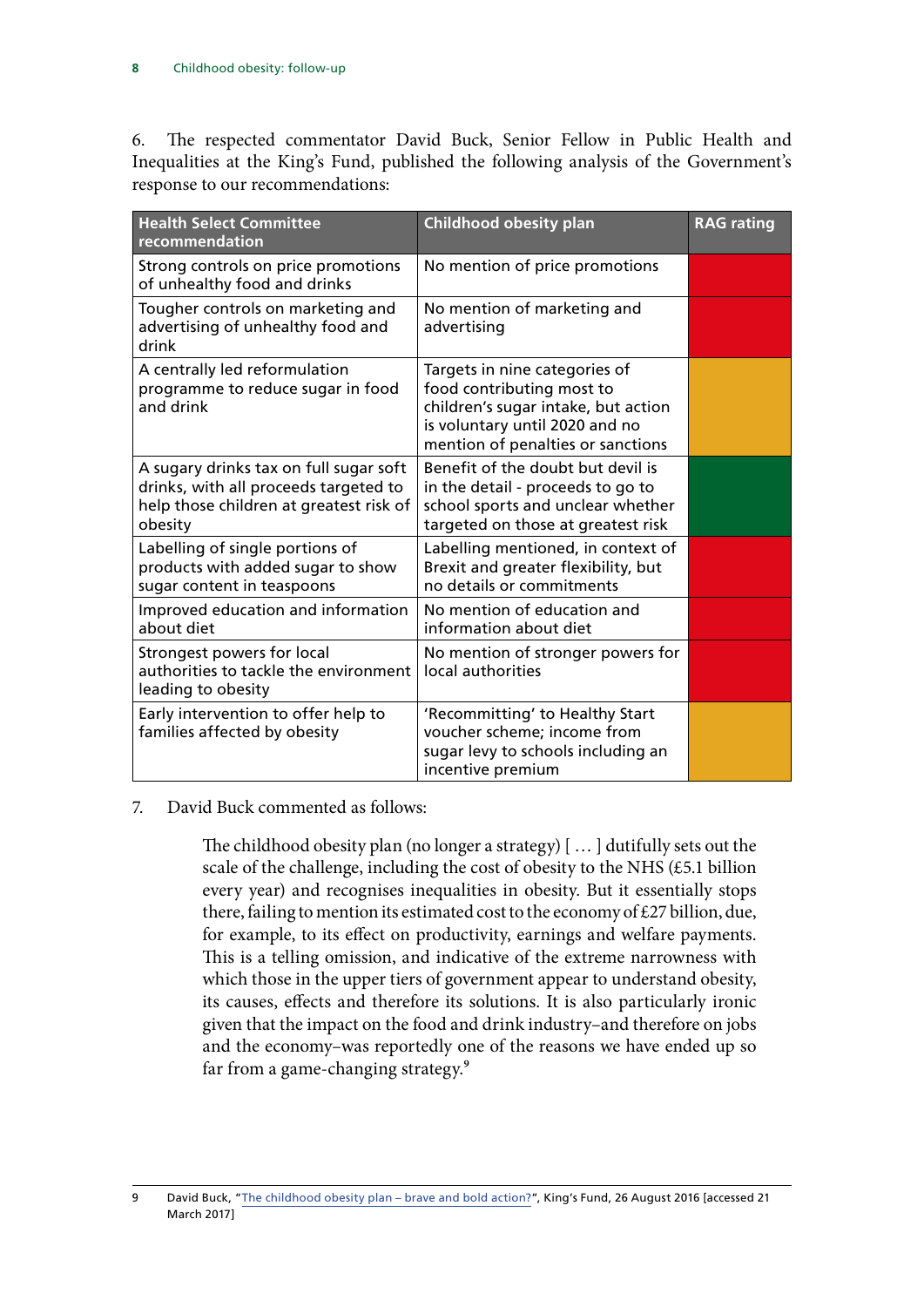<span id="page-10-0"></span>8. That comment alludes to a point also referenced by a number of written submissions to our follow-up inquiry: the difference between the final plan and an earlier draft version of the plan which was leaked. Channel 4's *Dispatches* programme undertook a comparison between the draft and final versions of the plan, reporting:

- The cornerstone of the draft plan was to cut childhood obesity by half within the next ten years, which it said would mean 800,000 fewer obese children by 2026. This pledge was abandoned, the published plan simply promises to 'significantly reduce' childhood obesity within the next ten years
- The plan to force restaurants, cafés and takeaways to put calorie information on menus was also scrapped.
- Supermarkets–The draft plan set out to tackle the promotion of unhealthy food by challenging retailers to take action by "removing unhealthy food and drink… in prominent locations such as check-outs and end of aisles." This was cut from the version published by the Government.
- Proposals to limit the way supermarkets promote unhealthy food with buyone-get-one-free offers, price cuts or selling cheap multipacks have been removed. The draft plan initially stated, "40% of the food and drink we buy to eat at home is bought on price promotion … double that of other European countries… We challenge individual retailers to take action by… ending the promotion of unhealthy foods."
- Advertising of junk food–The draft strategy aimed to: "put in place... measures to further reduce families' exposure to adverts for unhealthy food… This will mean that fewer of the shows watched by many of our children - including for example some popular Saturday night entertainment–will contain adverts for unhealthy food." This entire section has been removed.
- Exercise was a key topic in the published strategy. It said: "Every primary school child should get at least 60 minutes of moderate to vigorous physical activity a day". But the following qualifying paragraph - Dispatches discovered in the draft plan - was removed: 'We must recognise that increasing the amount of exercise children undertake will not in itself solve childhood obesity. The number of calories we can burn through physical activity is dwarfed by the amount we can easily consume through food'.10
- 9. The Government's response to our report said

The causes of obesity are complex, caused by a number of dietary, lifestyle, environmental and genetic factors, and tackling it will require a comprehensive and broad approach involving many Government Departments. As such, the Government considered a wide range of options for tackling childhood obesity, and the contribution that we, alongside industry, families and communities can make.

<sup>10</sup> Channel 4, "[The Secret Plan to Save Fat Britain: Channel 4 Dispatches](http://www.channel4.com/info/press/news/the-secret-plan-to-save-fat-britain-channel-4-dispatches-x)", 31 October 2016 [accessed 21 March 2017]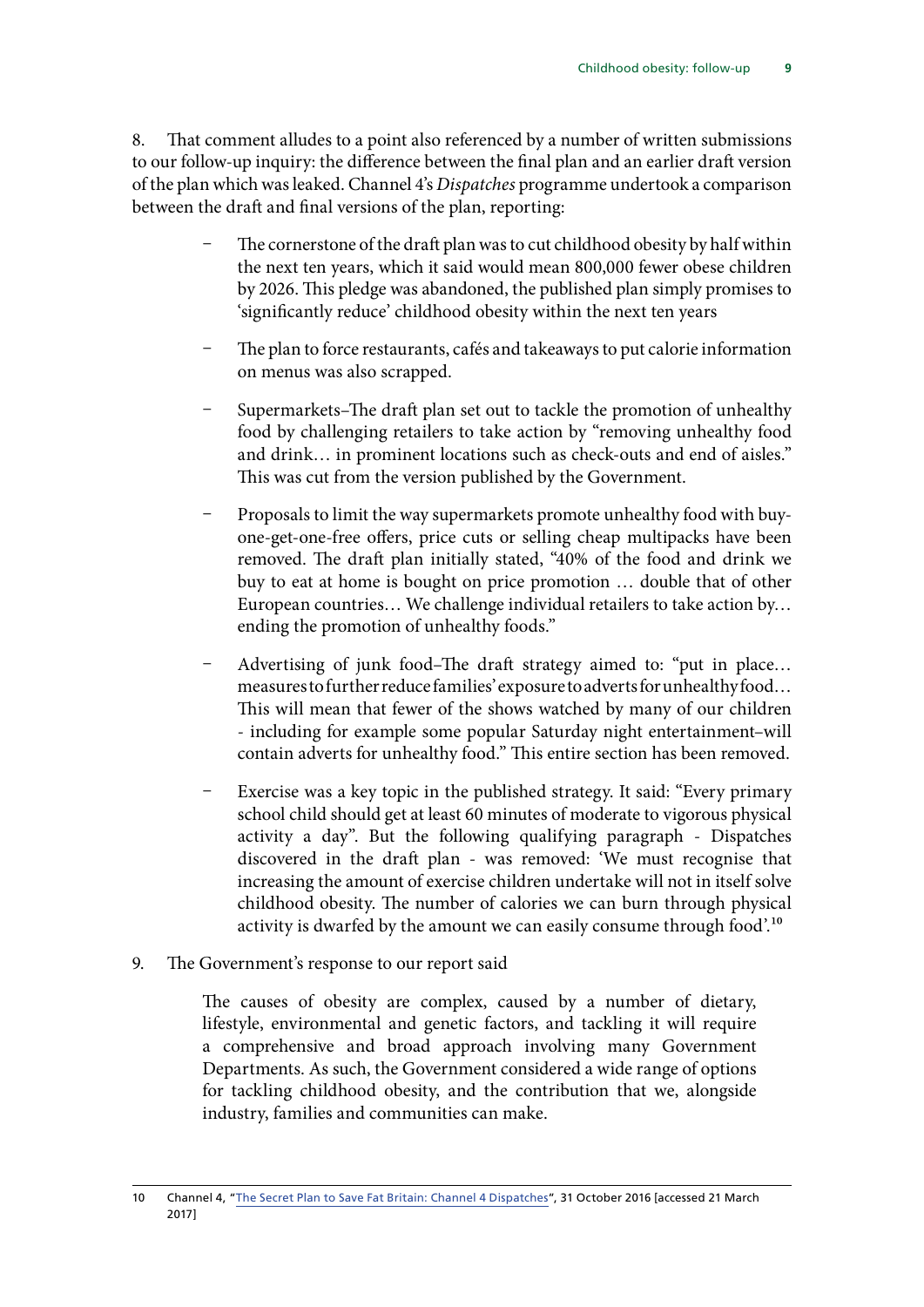*Childhood Obesity: A Plan for Action* presents a bold package of policy proposals, informed by the available evidence.<sup>11</sup>

10. Giving evidence to us on 7 February 2017, the Minister for Public Health, Nicola Blackwood, defended the Government's plan, describing it as "world-leading":

> No country elsewhere has introduced a reformulation plan as we have; no other country has introduced a producer-led tax like we have. That is why Ireland and Portugal have copied us. No other country took the innovative step to link reformulation to a sugar drinks industry levy and physical activity and work in schools as we have. This is genuinely a world-leading programme  $[\,\dots\,]^{12}$

11. Nevertheless, she accepted that the plan did not go as far as the original recommendations:

> [...] my understanding was that four key measures were prioritised by Public Health England for impacting obesity in young people in particular. One was reformulation; one was the sugar drinks industry levy; one was advertising; and one was promotions. Two out of four is not bad.<sup>13</sup>

12. Duncan Selbie, Chief Executive of the Government's main public health advisers Public Health England, took a similar view:

> The evidence remains as it was, but we have the plan we have; we took the deal we could get, and we are getting on with it. The most important line in that plan is that it is not the end of the argument. [ … ]

> There was a whole lot of other things we wanted, but there are four rules in public health: you never quite get what you hope for; it always takes longer than you ever expected; it is harder to do than you ever imagined; and it only gets tougher. You take the deal you can get and you keep having the argument. I am not here to renegotiate the child obesity plan; right now I want to implement it.<sup>14</sup>

13. Mr Selbie's reference to "the most important line in the plan" echoed earlier comments from the Minister:

> [ … ] we put in the plan that this is the beginning of a conversation; it is not the end of the steps we will take. We also put in the plan that, if we do not achieve the impact we want with the measures and steps, we will look to further levers. [ … ] We have been perfectly clear that this is not the end of the story.<sup>15</sup>

13 Q75

<sup>11</sup> Department of Health, *[Government Response to the House of Commons Health Select Committee report on](https://www.gov.uk/government/uploads/system/uploads/attachment_data/file/552056/HSC_response_9_9_16.pdf)  [Childhood obesity – brave and bold action, First Report of Session 2015–16](https://www.gov.uk/government/uploads/system/uploads/attachment_data/file/552056/HSC_response_9_9_16.pdf)*, Cm 9330, October 2016, p 8.

 $12 \overline{074}$ 

<sup>14</sup> Q78

<sup>15</sup> Qq 74, 75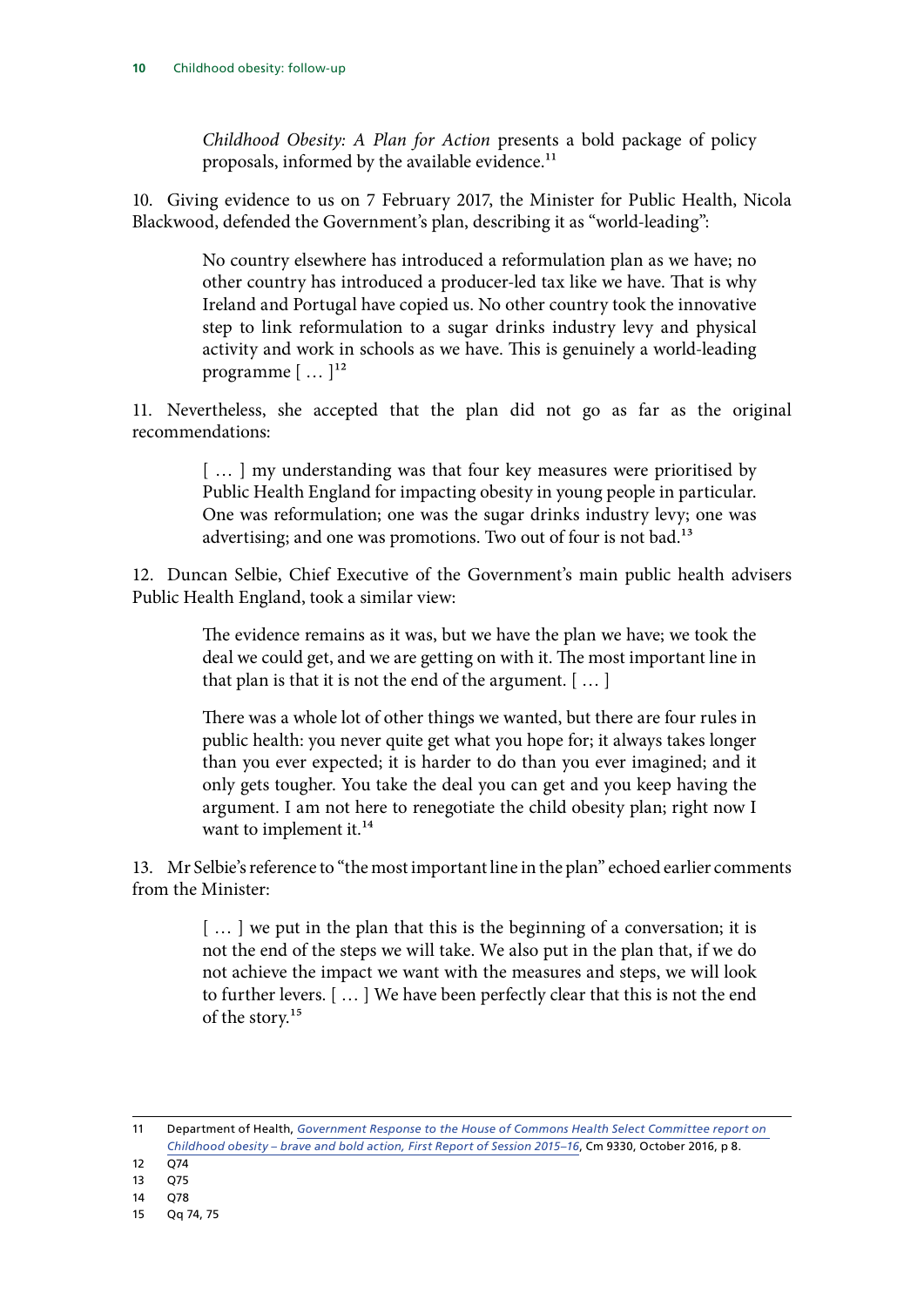14. **We welcome the measures the Government has included in the childhood obesity plan, but are extremely disappointed that several key areas for action that could have made the strategy more effective were removed. Vague statements about looking "to further levers" if the current plan does not work are not adequate to the seriousness and urgency of this major public health challenge. We call on the Government to set clear goals for reducing overall levels of childhood obesity as well as goals for reducing the unacceptable and widening levels of inequality.**

15. In the remainder of this report, we comment on areas of the obesity plan where we particularly welcome the action that has been promised, as well as areas where we urge the Government to strengthen the plan with further action.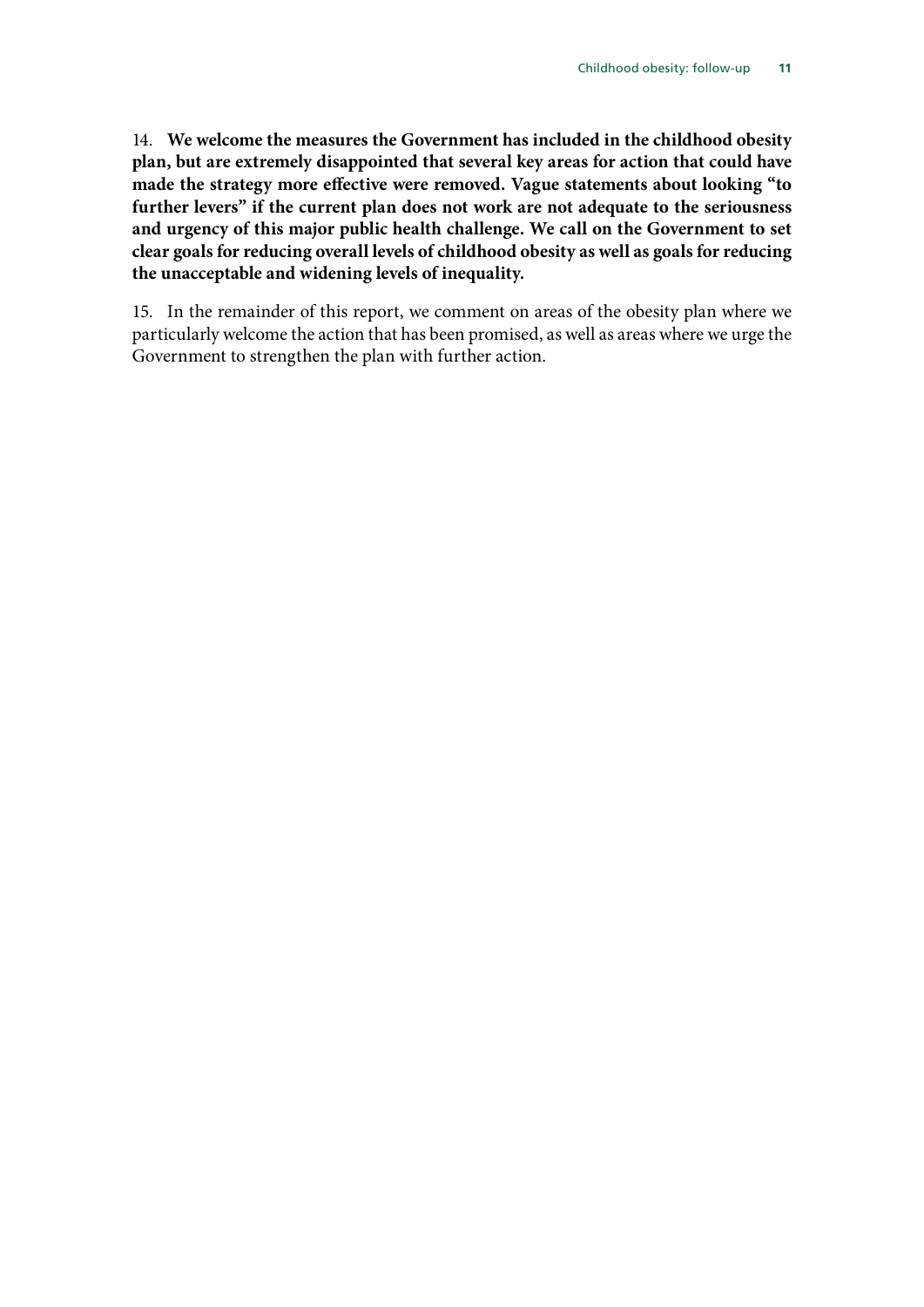## <span id="page-13-0"></span>**2** The soft drinks industry levy

### **Committee recommendation**

16. In *Childhood Obesity—brave and bold action*, we considered evidence to support the introduction of a tax on sugary drinks to address the problem of childhood obesity. We concluded:

> The Scientific Advisory Committee on Nutrition has recommended that consumption of sugar sweetened drinks should be minimised. This is particularly important for children, as 29% of sugar intake of 11–18 year olds comes from sugar sweetened drinks, larger than any other population group. **We therefore support Public Health England's recommendation for a tax on full sugar soft drinks, and recommend that it be introduced at a rate of 20% to maximise its impact on purchasing and help to change behaviour**.16

### **Budget 2016 announcement of the levy**

17. In the 2016 Budget, the then Chancellor, George Osborne, announced plans for the introduction of a new soft drinks industry levy:

> Budget 2016 announces a new soft drinks industry levy targeted at producers and importers of soft drinks that contain added sugar. The levy will be designed to encourage companies to reformulate by reducing the amount of added sugar in the drinks they sell, moving consumers towards lower sugar alternatives, and reducing portion sizes. Under this levy, if producers change their behaviour, they will pay less tax.<sup>17</sup>

18. A consultation on the proposed legislation was published in August  $2016^{18}$  and provisions for the levy were included in the draft Finance Bill, published later in December 2016. The levy will come into force in April 2018, two years after it was first announced. The delay is intended to give the affected companies time to reformulate their products to reduce added sugar content.

19. The levy has been usefully summarised in a recent House of Commons Library briefing as follows:

- The levy will apply from April 2018 to producers and importers of soft drinks;
- A lower tax rate will apply to drinks with a total sugar content of 5 grams or more per 100ml; a higher rate will apply to drinks with a sugar content of 8 grams or more per 100ml;
- The 100ml applies to the 'prepared drink.' This will mean that any drink that requires dilution will be assessed at the diluted level (as indicated by information on the packaging of the product).

<sup>16</sup> *[Childhood obesity—brave and bold action](https://www.publications.parliament.uk/pa/cm201516/cmselect/cmhealth/465/465.pdf)*, para 87.

<sup>17</sup> HM Treasury, [Budget 2016](https://www.gov.uk/government/uploads/system/uploads/attachment_data/file/508193/HMT_Budget_2016_Web_Accessible.pdf), Mar 2016, paras 1.93–94.

<sup>18</sup> HMRC, *[Soft Drink Industry levy: Summary of Responses](https://www.gov.uk/government/consultations/soft-drinks-industry-levy)*, December 2016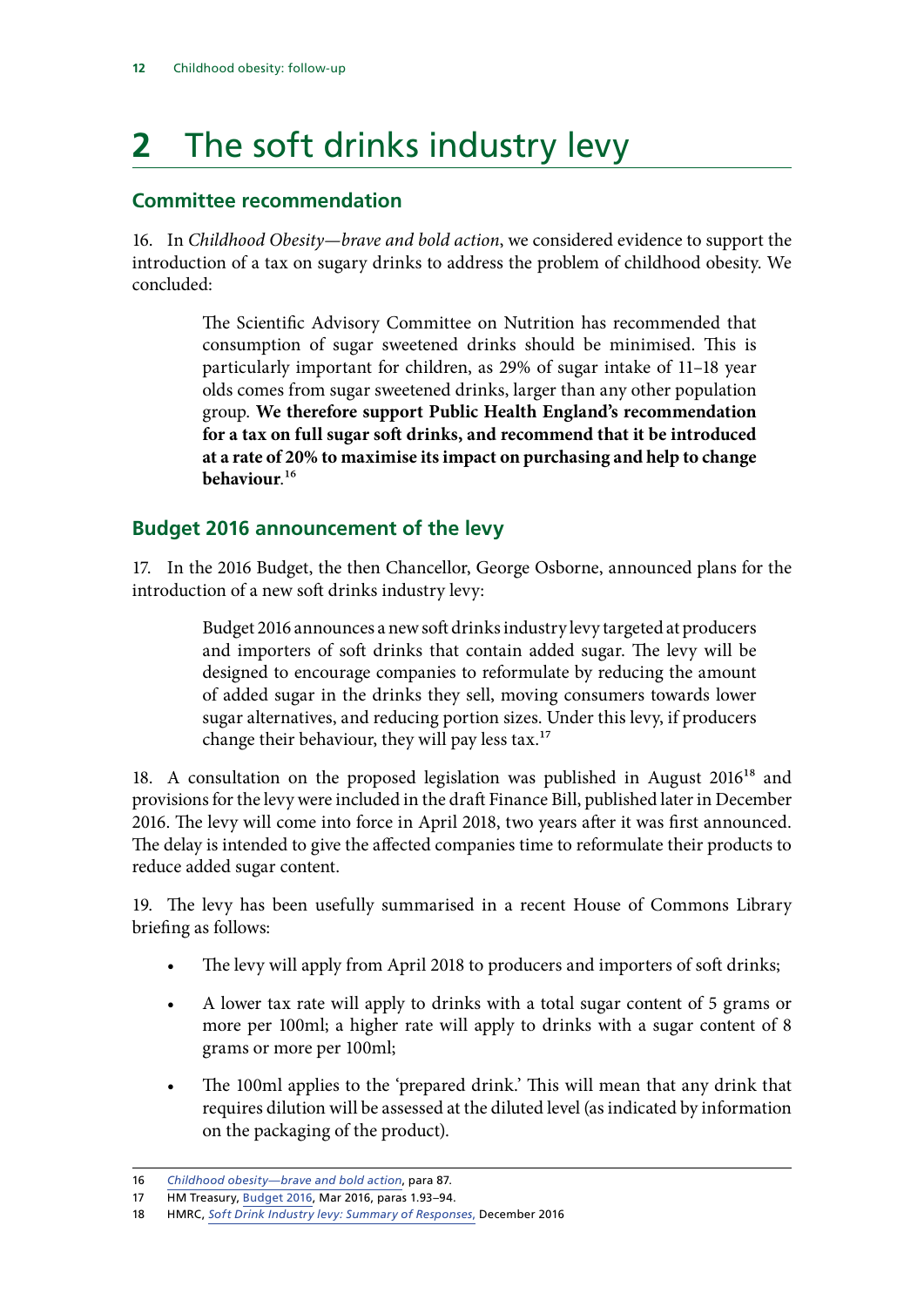- <span id="page-14-0"></span>• Fruit juice, vegetable juice and milk are not considered an added sugar ingredient. The Bill gives HMRC powers to prescribe what is meant by fruit/vegetable juice.
- The levy will not apply to drinks where no sugar has been added, to milk based, or milk substitute based drinks.
- There are a number of exemptions to the provisions within the Bill. This includes baby formula and products used to treat dietary conditions;
- HMRC have powers under the draft Bill to make regulations specifying further criteria for exempt soft drinks.
- Drinks containing up to 1.2% ABV alcohol are included in the levy but provision will be made to exclude some of these drinks from the levy.
- Small producers will be excluded from the levy. The small producer threshold has been set at one million litres of product;
- Producers will be able to claim credit from HMRC in respect of exported soft drinks;
- The Commissioners of Revenue and Customs may make regulations in regards of the payment, collection and recovery of the levy.<sup>19</sup>

20. In his 2017 Budget statement, the Chancellor of the Exchequer confirmed that the rates of the levy would be as follows:

Mid sugar drinks (5-8g of sugar per 100ml): 18p per litre

High sugar drinks (>8g of sugar per 100ml): 24p per litre.<sup>20</sup>

21. Income from the levy was originally projected to be £520million in 2018/19, £500million in 2019/20 and £455million in 2020/21.<sup>21</sup> The declining rate over time takes account of the behavioural response of both industry and consumers to the levy, as the OBR explains:

> The costing accounts for a behavioural response whereby producers reformulate their product mix by lowering sugar content, promoting lower sugar alternatives, and reducing portion sizes. It also accounts for the behavioural responses resulting from any change to the associated prices.<sup>22</sup>

### **Effect of the levy**

22. The soft drinks industry levy—the Government's version of the "sugar tax" which we recommended and for which so many organisations have been campaigning<sup>23</sup>—has already started to have an effect, even before its actual introduction. A number of soft drinks companies and retailers have announced, in advance of legislation, that they will

<sup>19</sup> *The Soft Drinks Industry Levy*, [Briefing Paper 7876](http://researchbriefings.files.parliament.uk/documents/CBP-7876/CBP-7876.pdf), House of Commons Library, 25 January 2017.

<sup>20</sup> HC Deb, 8 March 2017, [col 815](https://goo.gl/itbMve).

<sup>21</sup> HMRC, [Soft Drinks Industry Levy Policy Paper,](https://www.gov.uk/government/publications/soft-drinks-industry-levy/soft-drinks-industry-levy) 5 December 2016.

<sup>22</sup> Ibid

<sup>23</sup> *[Childhood obesity—brave and bold action](https://www.publications.parliament.uk/pa/cm201516/cmselect/cmhealth/465/465.pdf)*, para 72.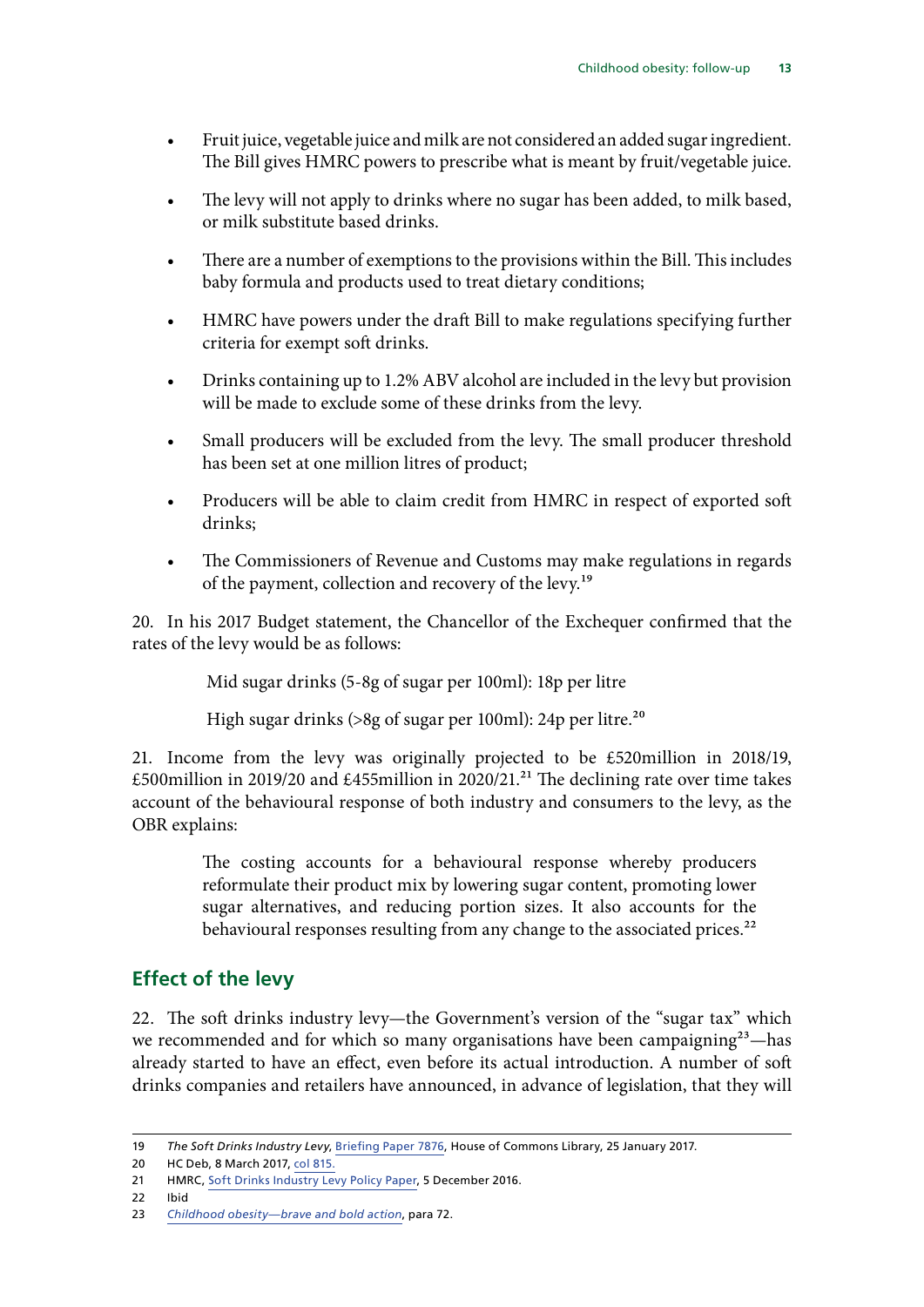be reformulating their products. Examples include Tesco,<sup>24</sup> Lucozade Ribena Suntory<sup>25</sup> and Britvic.<sup>26</sup> As a consequence, in his Budget 2017 statement, the Chancellor noted that the expected yield from the tax was reduced from the original projections.<sup>27</sup> It is now expected to raise £385m in 2018/19, £390million in 2019/20 and £385million in 2020/21.<sup>28</sup>

23. As significant as the effect on reformulation is the effect which the announcement of the levy is having on the implementation of the rest of the childhood obesity plan. Emma Reed, the deputy director responsible for delivering the childhood obesity plan at the Department of Health, told us

> The other benefit I want to mention about the sugar levy is the way it has shifted the paradigm and the conversation about sugar. I am absolutely certain that the work that PHE is leading on reformulation has started in a different place as a result of the sugar levy, and that is certainly the case when it comes to thinking about the broad implementation of the childhood obesity plan—its reach. Shifting the conversation and ensuring that consumers know more about the issue of sugar has been quite seismic.<sup>29</sup>

24. Her comments were confirmed by Dr Alison Tedstone, Chief Nutritionist at PHE:

One thing that is totally different for this reformulation agenda from anything we ever had with salt is that the levy has totally changed the conversations. I was in a lot of meetings on the salt work, and there was always this narrative going on: "Well, what are you going to do to us if we don't do it?" We would always mumble something, because actually nobody had ever done anything internationally. Now we do not have to mumble anything, because the narrative has completely changed. Of the 100 companies we have met, two asked us what we were going to do.<sup>30</sup>

25. This 'halo effect'—the high-profile nature of the levy acting independently of its effect on prices to raise awareness of, and prompt action to counter, the dangers of high sugar consumption—is an important benefit of its introduction.

26. The impact of the levy could be lessened, however, if its effect on the cost of highadded sugar drinks is not fully passed on to the consumer. Manufacturers could decide to absorb the whole cost themselves, either to protect their sales or, more cynically, to undermine the rationale for the introduction of the levy and limit its impact. Alternatively, manufacturers could reduce the pre-tax price of high sugar drinks, whilst simultaneously choosing to marginally increase the price of other drinks not subject to the levy (for example diet drinks, fruit juice and bottled water). Prices across the company's portfolio would increase, in order to limit the overall effect on profits, with consumers of healthier

27 HC Deb, 8 March 2017, [col 815](https://goo.gl/itbMve).

<sup>24</sup> Tesco, *[Tesco reduces sugar content in all own brand soft drinks](https://www.tescoplc.com/news/news-releases/2016/tesco-reduces-sugar-content-in-all-own-brand-soft-drinks/)*, November 2016 [accessed 21 March 2017]

<sup>25</sup> "*[Lucozade promises 'game-changing' reformulation with less sugar](http://www.thetimes.co.uk/article/lucozade-promises-game-changing-reformulation-with-less-sugar-jqxsptkr6)*", The Times, November 2016

<sup>26</sup> "*[Britvic to change recipes for more of its drinks to avoid sugar tax](https://www.theguardian.com/business/2016/may/19/britvic-change-recipes-sugar-tax-profit-rise)*", The Guardian, 19 May 2016

<sup>28</sup> HM Treasury, *[Spring Budget 2017](https://www.gov.uk/government/uploads/system/uploads/attachment_data/file/597471/spring_budget_2017_print.pdf)*, 8 March 2017, page 28.

<sup>29</sup> Q126

<sup>30</sup> Q143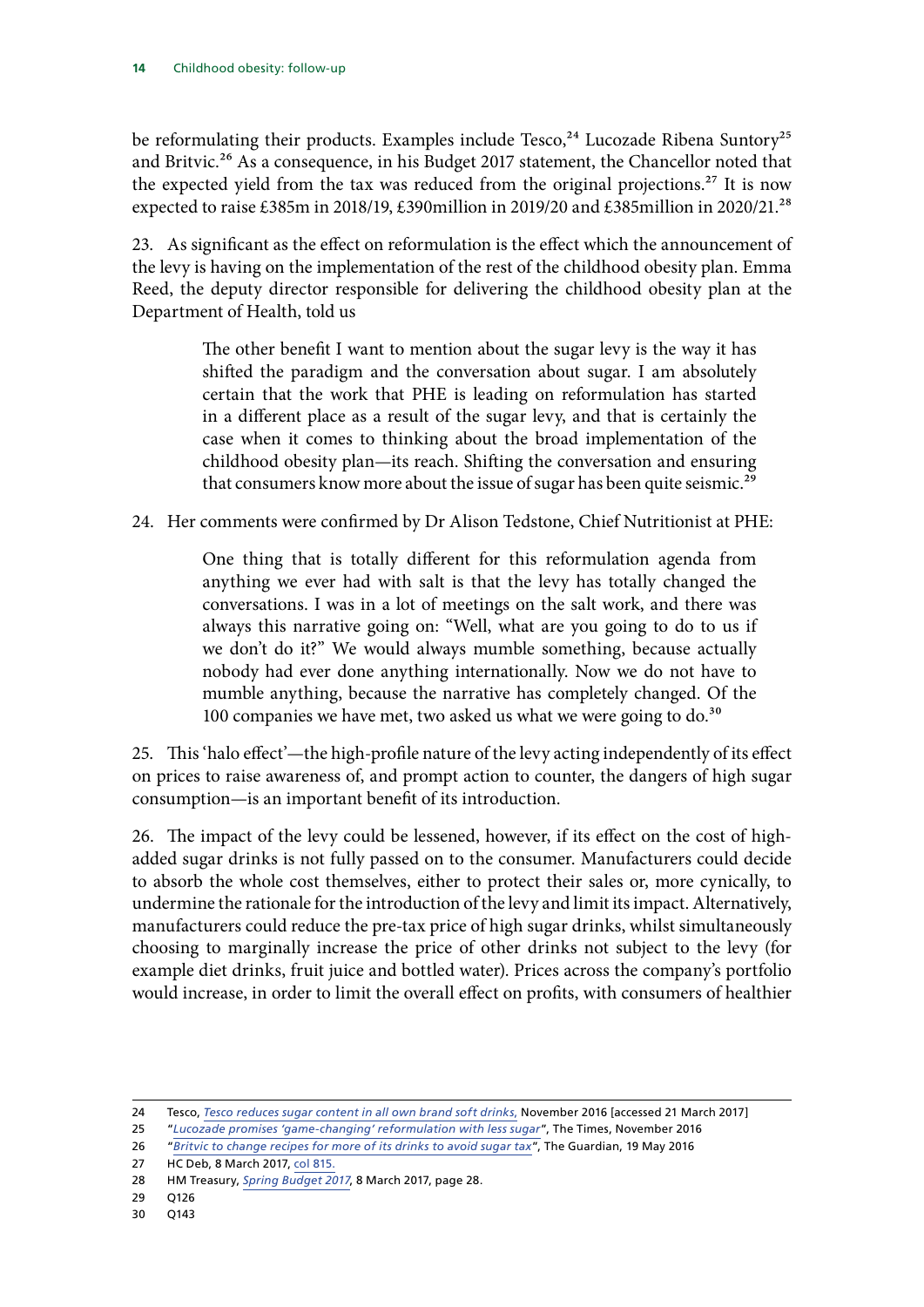beverages cross-subsidising high sugar drinks.<sup>31</sup> There is evidence of this "umbrella pricing" having occurred in the US after the introduction of a sugar tax in Berkeley, California<sup>32</sup>

27. We were encouraged by the commitment by Coca Cola's representative, made in response to our questioning, "to pass [the cost of the levy] on as it should be" albeit that it was a difficult commitment to extract.<sup>33</sup> However, we are concerned that other manufacturers may not be willing to follow suit. We pressed the Government representatives who appeared before us on whether the Government would take steps to ensure that the price differential between high- and low- or no-sugar drinks would be passed on at the point of sale:

> Q120 **Chair**: One point that emerged very powerfully from the previous panel and we have heard in evidence is the concern that price differentials might not be passed on at the point of sale and it will have a much greater impact if that happened. Is there anything the Treasury can do? Minister, perhaps you can comment on what the Government might do to encourage that price differential to be passed on at the point of sale so there is an incentive for people to choose a lower-sugar product.

> **Mike Cunningham** [*Deputy Director, VAT & Excise, Business & International Tax Group, HM Treasury*]: In general terms, the key here, certainly from the tax perspective, is not for us to be worrying so much about the price but the actual product reformulation. That was very much the intention here. Our focus was all on getting producers to do things differently, and therefore the levy is designed to do that.

[ … ]

**Nicola Blackwood**: Both the soft drinks industry levy and the reformulation programme are designed primarily to be producer-led measures so that the sugar is taken out at the point of supply. I understand the point you are making; I do not miss it. It would be enhanced if there was also a price differential, but the policies have been designed specifically to impact at point of supply rather than point of price.<sup>34</sup>

28. We acknowledge that the soft drinks industry levy has been designed primarily to drive reformulation to reduce sugar content in soft drinks, and we welcome the success which it has already achieved in doing so. We are nonetheless concerned by the prospect of manufacturers and retailers undermining the effectiveness of the levy by failing to pass on a price differential between high- and low- or no-sugar drinks—and by the fact that the Government does not appear to have a plan to counter that eventuality. We want the benefit of the levy to be maximised in every possible way to encourage a reduction in

<sup>31</sup> See Q10, Q35.

<sup>32</sup> Jennifer Falbe, Nadia Rojas, Anna H. Grummon, Kristine A. Madsen, "*[Higher retail prices of sugar-sweetened](https://www.ncbi.nlm.nih.gov/pmc/articles/PMC4605188/)  [beverages 3 months after implementation of an excise tax in Berkeley, California](https://www.ncbi.nlm.nih.gov/pmc/articles/PMC4605188/)*", American Journal of Public Health, 105 (2015).

<sup>33</sup> Qq 39–48

<sup>34</sup> Q125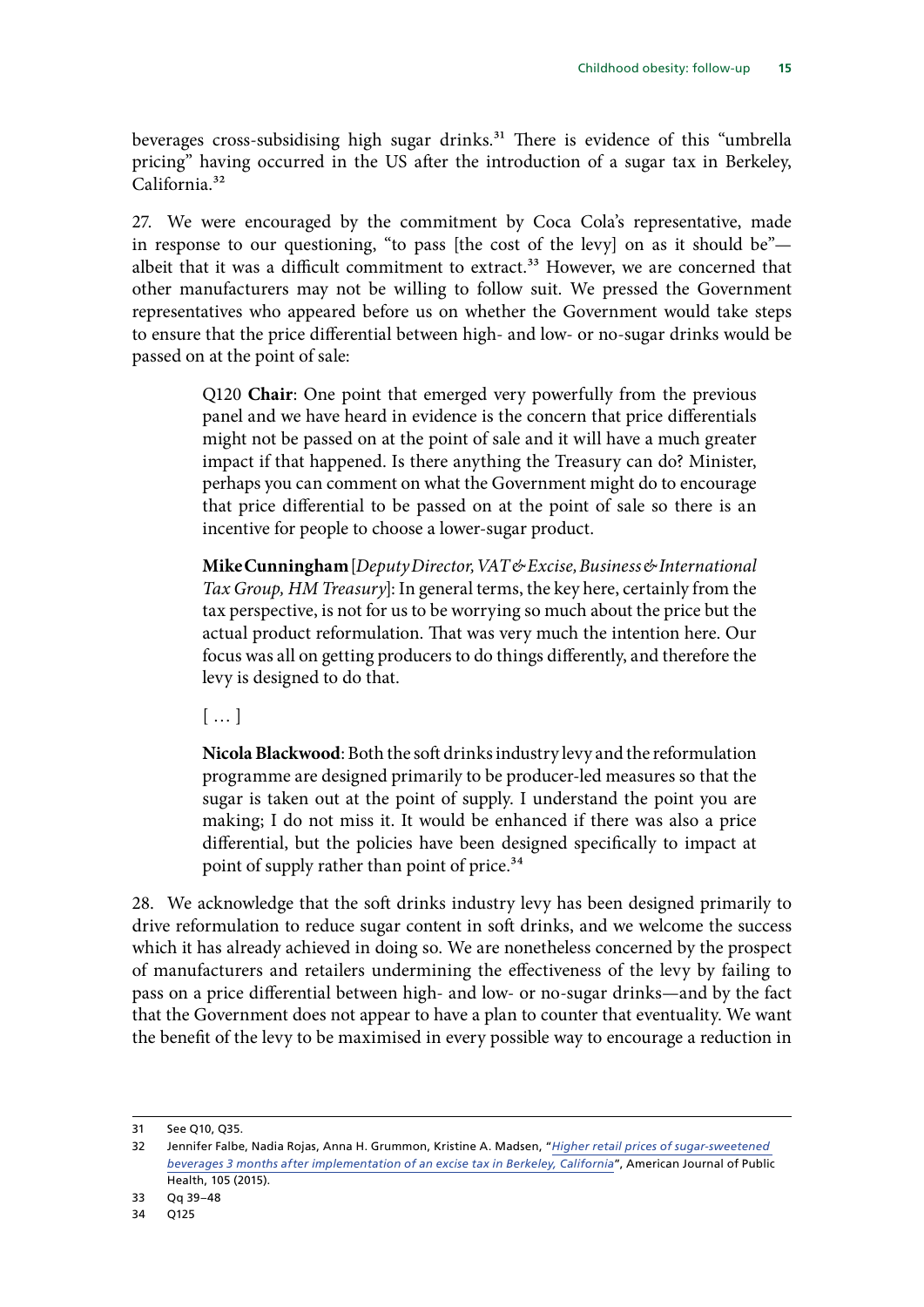<span id="page-17-0"></span>sugar consumption. We are also concerned that consumers of low sugar drinks could, in effect, be forced to subsidise high sugar products if a price differential is not passed on at point of sale.

29. **We commend the Government for introducing a levy on the manufacturers of sugary drinks and welcome the progress already being made in reformulation as a result. We recommend that the Government's monitoring of the effectiveness of the levy should include monitoring of whether the levy is being passed on to include a price differential between high- and low- or no-sugar drinks at the point of sale. Failure to do so would leave consumers of sugar-free products subsidising higher sugar drinks and would also reduce the effectiveness of the levy in helping to change choices. We recommend that the Government should develop and if necessary implement measures to ensure that that differential is clear in the price paid by consumers.**

#### *Milk-based soft drinks*

30. The draft bill by which the levy is proposed to be implemented excludes milk-based drinks, even when they contain added sugar.<sup>35</sup> We questioned the Treasury official who appeared before us, Mike Cunningham, on the reasons for that exclusion. He replied

> We designed it to be clear, simple and transparent. We had to make choices about what products would be in, so we targeted fizzy drinks. Fruit juices, for instance, are not in, because of the benefits of fruit juice. [ … ] There is a whole difficulty with looking at milk drinks, not least because there are good milk drinks, and obviously the kind that you are talking about with the high sugar content. It is a different challenge to tackle that kind of product. [ … ] In the first instance, we have gone for soft drinks—sugary drinks—because they are very easy to target; it is very easy to do that. With milk, it is much harder. The narrative on milk is a different one in any case, in the sense that milk is one of the things that we also promote as a good thing for children to have.<sup>36</sup>

31. Mr Cunningham added that the exclusion of milk-based drinks from the levy "does not mean that at some point we could not come back to it and look at it",<sup>37</sup> but confirmed that the Treasury was not doing so at the moment.<sup>38</sup> The Minister noted that although they were excluded from the levy, milk-based drinks were included in the reformulation programme being led by Public Health England.39

32. We are unconvinced by the rationale for excluding milk-based drinks from the soft drinks industry levy. The suggestion that milk-based drinks have been excluded because "milk is one of the things that we also promote as a good thing for children to have" is particularly unconvincing: as we pointed out in questioning, milk is better for children without sugar added to it.<sup>40</sup> While it is welcome that milk-based drinks will be included in the wider reformulation programme, their exclusion from the levy appears to be a missed

<sup>35</sup> [Draft Finance Bill 2017](https://www.gov.uk/government/uploads/system/uploads/attachment_data/file/574680/newbook_book.pdf) [accessed 13 March 2017], clause 56(1)(a)

<sup>36</sup> Qq 127–129

<sup>37</sup> Q131

<sup>38</sup> Q132

<sup>39</sup> Q133. See also *[Childhood Obesity: A Plan for Action](https://www.gov.uk/government/uploads/system/uploads/attachment_data/file/546588/Childhood_obesity_2016__2__acc.pdf)*, pp. 4–5, and Chapter 3 below.

<sup>40</sup> Q130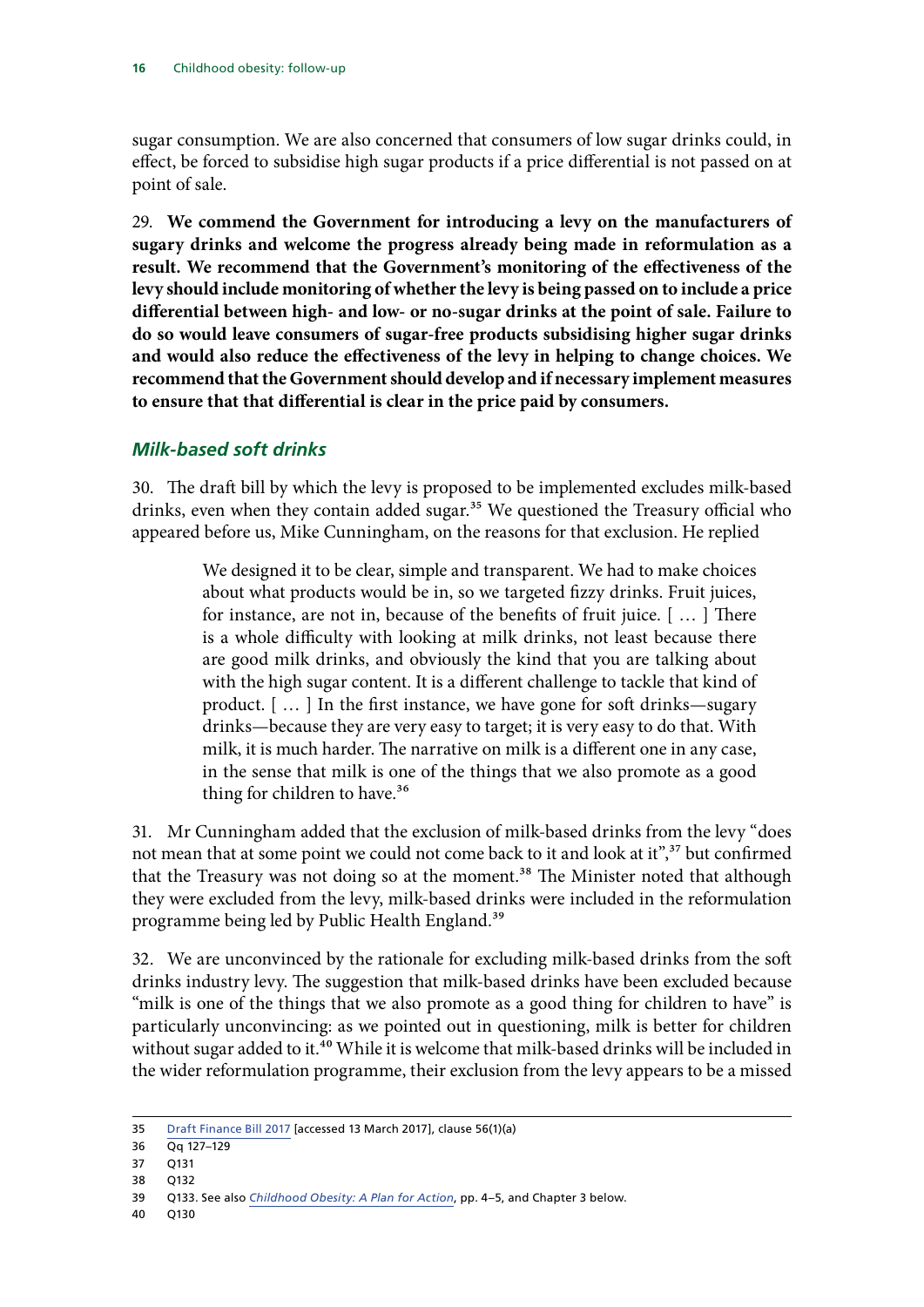<span id="page-18-0"></span>opportunity to drive progress much faster than it might otherwise take place. **We urge the Government to extend the soft drinks industry levy to milk-based drinks which have extra sugar added.**

#### **Use of the revenue from the levy**

33. The Government's childhood obesity plan says

In England, the revenue from the levy will be invested in programmes to reduce obesity and encourage physical activity and balanced diets for school age children. This includes doubling the Primary PE and Sport Premium and putting a further £10 million a year into school healthy breakfast clubs to give more children a healthier start to their day.<sup>41</sup>

Revenue from the levy will be distributed to the devolved administrations in accordance with the Barnett formula.<sup>42</sup>

34. Concerning use of the revenue from the levy in England, the childhood obesity plan adds

> Given the considerable new funding that the soft drinks industry levy will make available for school sports, the Government is keen that schools are supported as much as possible in how they spend the available funds for maximum impact. During inspections, Ofsted assess how effectively leaders use the Primary PE and Sport Premium and measure its impact on outcomes for pupils, and how effectively governors hold them to account for this. Physical activity will be a key part of the new healthy schools rating scheme, and so schools will have an opportunity to demonstrate what they are doing to make their pupils more physically active.

> Schools will continue to have the freedom to consider spending the Primary PE and Sport Premium on specific interventions but to help schools understand what help is available, PHE will be developing advice to schools for the academic year 2017/18. This will set out how schools can work with the school nurses, health centres, healthy weight teams in local authorities and other resources, to help children develop a healthier lifestyle.

35. Further correspondence from the Minister for Public Health sets out the detail of the Government's plans for the use of the levy:

- £160 million per year for primary schools for the primary PE and sports premium from September 2017;<sup>43</sup>
- $£10$  million per year to expand breakfast clubs in up to  $1,600$  schools from September 2017, providing more children with a healthy start to their school day (£6m in Year 1,  $£10m$  in Year 2 and  $£10m$  in Year 3);<sup>44</sup>

<sup>41</sup> *[Childhood Obesity: A Plan for Action](https://www.gov.uk/government/uploads/system/uploads/attachment_data/file/546588/Childhood_obesity_2016__2__acc.pdf)*, p.4

<sup>42</sup> *[Childhood Obesity: A Plan for Action](https://www.gov.uk/government/uploads/system/uploads/attachment_data/file/546588/Childhood_obesity_2016__2__acc.pdf)*, p.4

<sup>43</sup> Minister for Public Health and Innovation [\(CHO016\)](http://data.parliament.uk/writtenevidence/committeeevidence.svc/evidencedocument/health-committee/childhood-obesity-followup/written/48921.html)

<sup>44</sup> Minister for Public Health and Innovation [\(CHO016\)](http://data.parliament.uk/writtenevidence/committeeevidence.svc/evidencedocument/health-committee/childhood-obesity-followup/written/48921.html)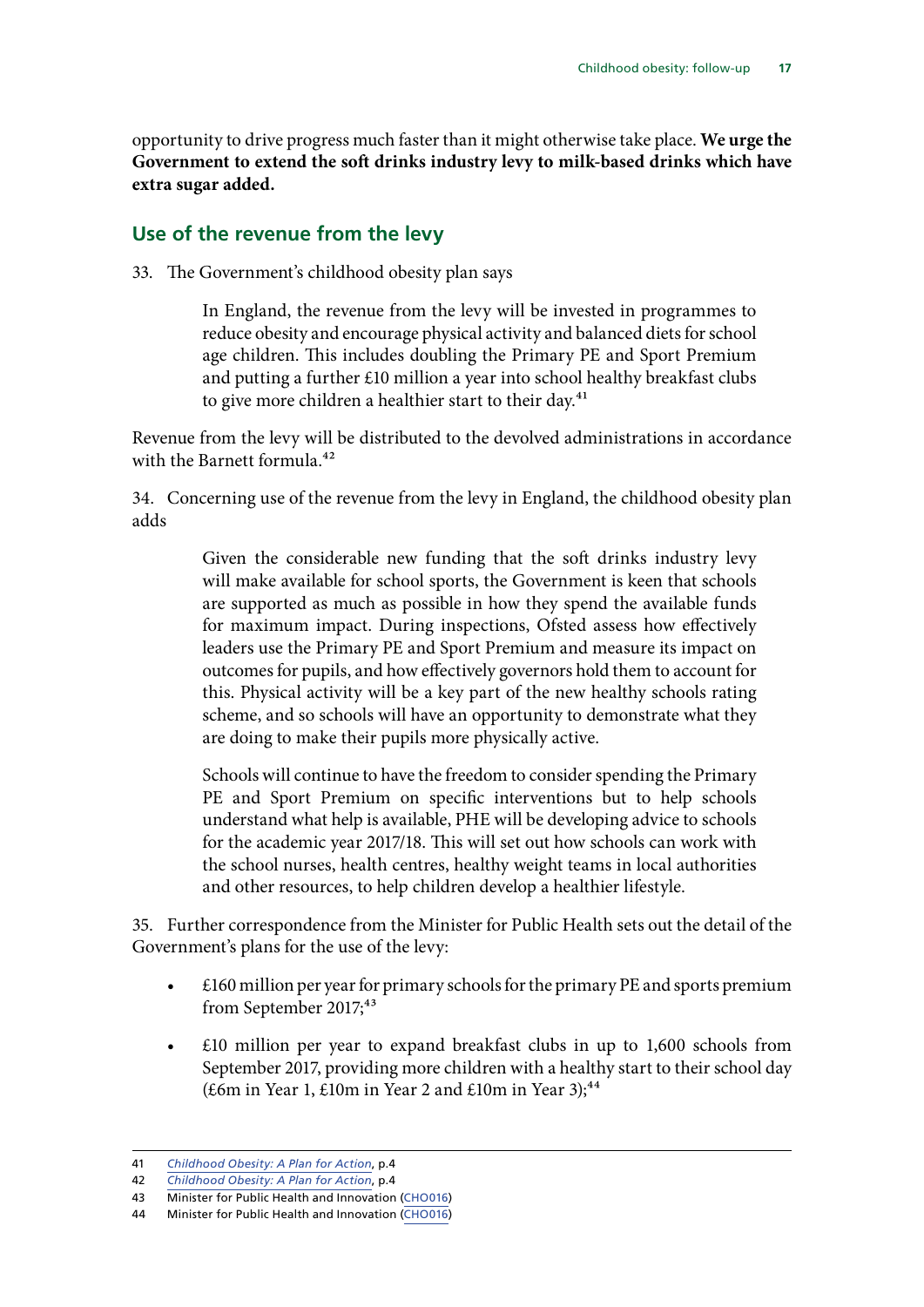• £415 million through a new Healthy Pupils Capital Programme, to help pupils benefit from healthier, more active lifestyles. Primary, secondary and sixth form colleges will be able to use the funding to pay for facilities to support PE, after school activities and healthy eating. The money will be available to schools in the 2018/19 financial year: further details on the allocation formula, spending guidance and bidding criteria will be provided by the Department for Education in the summer.<sup>45</sup>

#### 36. Our 2015 report concluded

90. There has been much debate about whether a tax on sugar sweetened drinks would be regressive, in disproportionately affecting low income families. We do not believe this needs to be the case because zero sugar alternatives are available which would be unaffected. **There is compelling evidence of the disproportionate harm to disadvantaged children from high sugar products which can no longer be ignored. Nonetheless, given the concerns that the income raised by a tax could come disproportionately from lower income families, there is a strong case that those families should also derive the most benefit. A sugary drinks tax should act as a child health levy, with all proceeds directed to measures to improve children's health. Those measures should be especially targeted to help the children who are at the greatest risk of harm from obesity.**

37. We note that the funding promised for schools as a result of the imposition of the soft drinks industry levy is being directed by 'soft hypothecation'—that is, an assumption has been made about how much the levy will bring in, and that amount has been committed to the programmes described above, whether or not the levy actually raises the amount predicted.<sup>46</sup> In his Budget statement the Chancellor confirmed that, notwithstanding the reduced revenue expected from the levy as a result of the progress on reformulation already made by producers, the Government "will nonetheless fund the Department for Education with the full  $£1$  billion that we originally expected from the levy this Parliament, to invest in school sports and healthy living programmes."<sup>47</sup>

38. **We commend the Government for responding positively to our recommendation (and that of others who called for a sugar tax**48**) that the proceeds of the soft drinks industry levy should be directed towards measures to improve children's health. It is particularly welcome that some of the proceeds will be directed to breakfast clubs, whose greatest benefit is to children from lower income families. We intend to follow up how the income from the levy is distributed in order to help reduce the inequalities arising from childhood obesity.**

46 Q134, Q139.

<sup>45</sup> Minister for Public Health and Innovation [\(CHO017\)](http://data.parliament.uk/writtenevidence/committeeevidence.svc/evidencedocument/health-committee/childhood-obesity-followup/written/48926.html)

<sup>47</sup> HC Deb, 8 March 2017, [col 815](https://goo.gl/itbMve).

<sup>48</sup> *[Childhood obesity—brave and bold action](https://www.publications.parliament.uk/pa/cm201516/cmselect/cmhealth/465/465.pdf)*, para 83.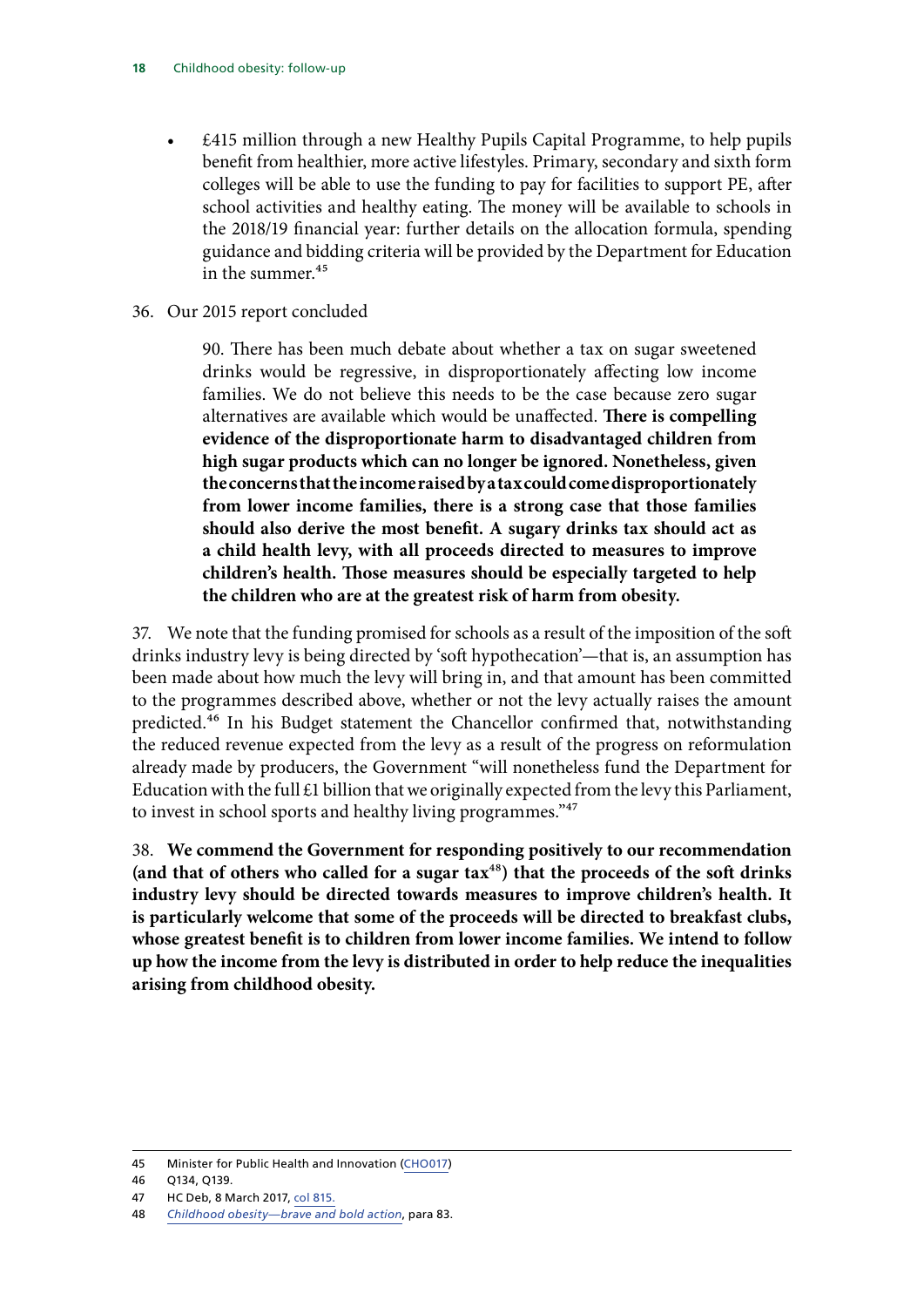## <span id="page-20-0"></span>**3** Reformulation

39. We have already described the positive effect of the soft drinks industry levy not only on the reformulation of soft drinks, but on the conversations which Public Health England have been having with other food and drink manufacturers about reducing the sugar content of their products. The childhood obesity plan says "All sectors of the food and drinks industry will be challenged to reduce overall sugar across a range of products that contribute to children's sugar intakes by at least 20% by 2020, including a 5% reduction in year one."49 This is a positive response to our endorsement of PHE's own recommendation of "a broad, structured and transparently monitored programme of gradual sugar reduction in everyday food and drink products."50

40. PHE is now tasked with delivering, and reporting on, that voluntary reformulation programme. The childhood obesity plan goes on to promise that

> PHE will provide an assessment at 18 and 36 months (September 2018 and March 2020) on the approach adopted by industry. Government will use this information to determine whether sufficient progress is being made and whether alternative levers need to be used by the Government to reduce sugar and calories in food and drink consumed by children. If there has not been sufficient progress by 2020 we will use other levers to achieve the same aims.

41. We were encouraged to hear that the reformulation programme has already achieved a number of successes, including reformulation of Petit Filous yoghurts, Nestlé chocolate, and Kellogg's breakfast cereal. We look forward to hearing of substantial further progress when PHE reports in March 2018.<sup>51</sup>

42. Whilst we hope that there will be further progress by that date, the evidence we heard from Prof Paul Dobson, professor of business strategy and public policy and head of Norwich Business School at the University of East Anglia, leads us to conclude that the Government should nevertheless be prepared to take further measures to back up the threat of action contained in the plan. Prof Dobson told us

> To make a threat credible, you have to show what the stick is. To make vague suggestions that there could be further action is not enough. Give the industry a clear timeline by which you want it to reformulate and then work on that basis and say what will happen. [ … ] It is the lack of a clear timeline and consequences if you do not work to it that troubles me.<sup>52</sup>

43. Duncan Selbie of PHE disagreed with Prof Dobson's view, pointing out that "we have committed to 20% over what will actually be four years—20% over four years, 5% in the first year [ … ] We can set out right now what we expect to do and by when."53 Nevertheless, Prof Dobson's point about consequences stands. The Minister emphasised that the Government is "prepared to go further if necessary", but resisted our invitation to specify what measures might be taken if industry does not respond as quickly or as

<sup>49</sup> *[Childhood Obesity: A Plan for Action](https://www.gov.uk/government/uploads/system/uploads/attachment_data/file/546588/Childhood_obesity_2016__2__acc.pdf)*, p.4

<sup>50</sup> *[Childhood obesity—brave and bold action](https://www.publications.parliament.uk/pa/cm201516/cmselect/cmhealth/465/465.pdf)*, para 64.

<sup>51</sup> Q143

<sup>52</sup> Q59, Q61

<sup>53</sup> Q140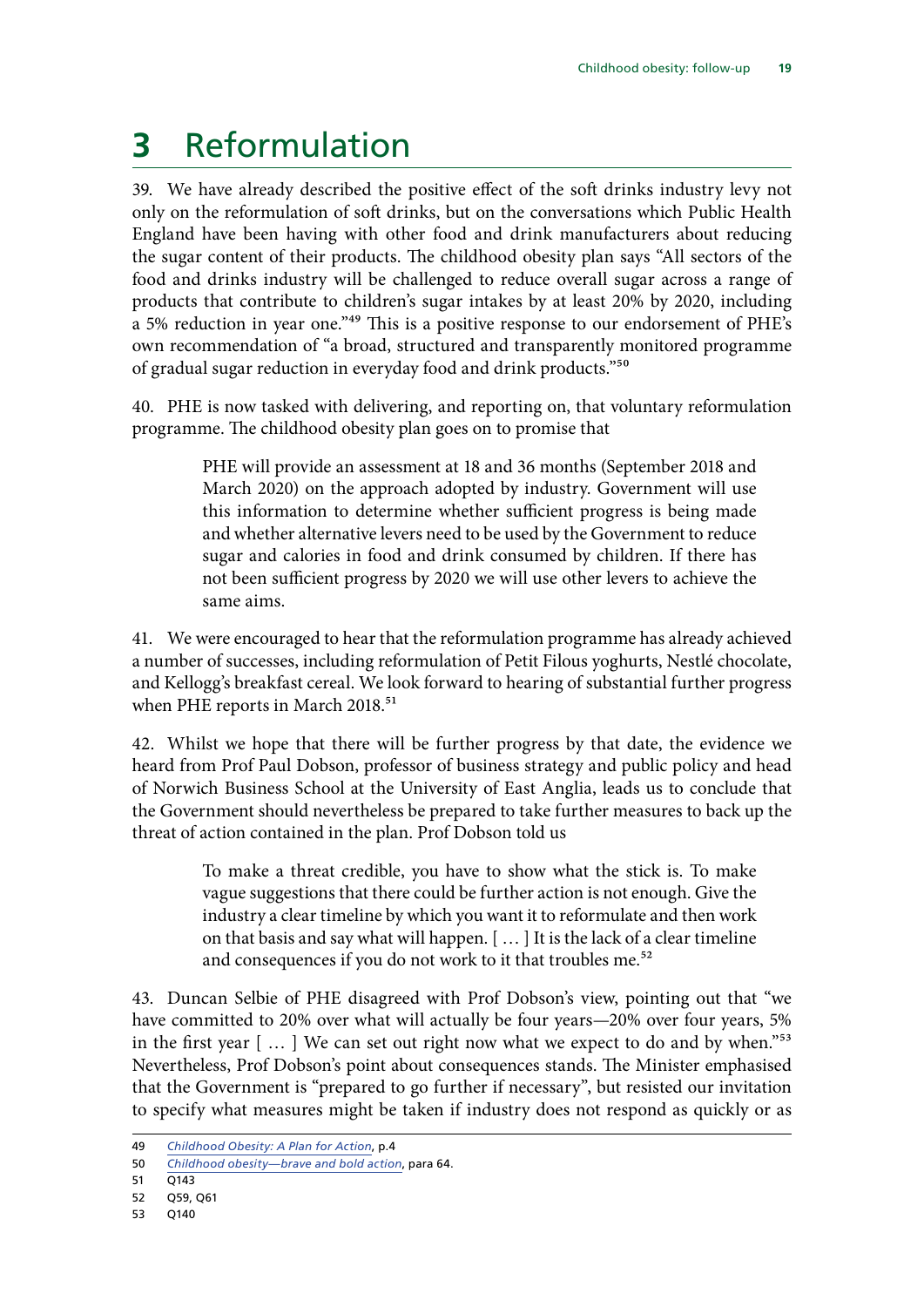comprehensively as is necessary if serious inroads are to be made into the problem of childhood obesity.54 **We urge the Government to set out the policy proposals which it is prepared to implement if the voluntary reformulation programme does not go as far or as fast as necessary to tackle childhood obesity.**

44. Prof Dobson also reminded us of the importance of another significant contributor to obesity: portion sizes. He told us

> There is plenty of evidence to suggest that portion sizes and the way consumers view them as the norm dictate how much they eat. We know that over time what is perceived as the norm has increased. Therefore, portion sizes in particular, along with snacking, seem to be a major driver in encouraging overeating.<sup>55</sup>

45. In *Childhood obesity—brave and bold action*, we concluded "**We agree with Public Health England that a cap on portion sizes for relevant foods and drinks in both the retail and entertainment sectors is a clear way of reducing both sugar and calorie intake, and we recommend that caps on portion sizes linked to the calorie content of certain foods and drinks should be introduced.**"56

46. The childhood obesity plan notes that reductions in portion size are one means by which the target of a reduction in overall sugar across a range of products that contribute to children's sugar intakes of at least 20% by 2020 may be achieved,<sup>57</sup> adding

> PHE will advise Government on setting sugar targets per 100g of product and calorie caps for specific single serving products. The 4-year, categoryspecific targets for the nine initial categories will be published in March 2017. Progress will be measured on the basis of reductions in the sales weighted average sugar content per 100 grams of food and drink, reductions in portion size so that these contain less sugar, or a clear sales shift towards lower sugar alternatives.<sup>58</sup>

47. Portion sizing may be more difficult to make progress on than reformulation. Andrea Martinez-Inchausti of the British Retail Consortium, giving evidence to us, asked

> [...] how do we make sure that we are moving in the right direction on portion sizes? It is a little more difficult to understand what that measure would look like. At the moment, there are talks about volume of sugar, but I do not think that will necessarily specify it or correlate directly with portion sizing. At the moment, we are all thinking about what measurement for that element might be, but the sales weighted average approach that Public Health England has suggested should go a long way in identifying, measuring and indicating that progress is being achieved.<sup>59</sup>

55 Q3

<sup>54</sup> Q144

<sup>56</sup> *[Childhood obesity—brave and bold action](https://www.publications.parliament.uk/pa/cm201516/cmselect/cmhealth/465/465.pdf)*, para 71

<sup>57</sup> *[Childhood Obesity: A Plan for Action](https://www.gov.uk/government/uploads/system/uploads/attachment_data/file/546588/Childhood_obesity_2016__2__acc.pdf)*, p 4

<sup>58</sup> *[Childhood Obesity: A Plan for Action](https://www.gov.uk/government/uploads/system/uploads/attachment_data/file/546588/Childhood_obesity_2016__2__acc.pdf)*, p 5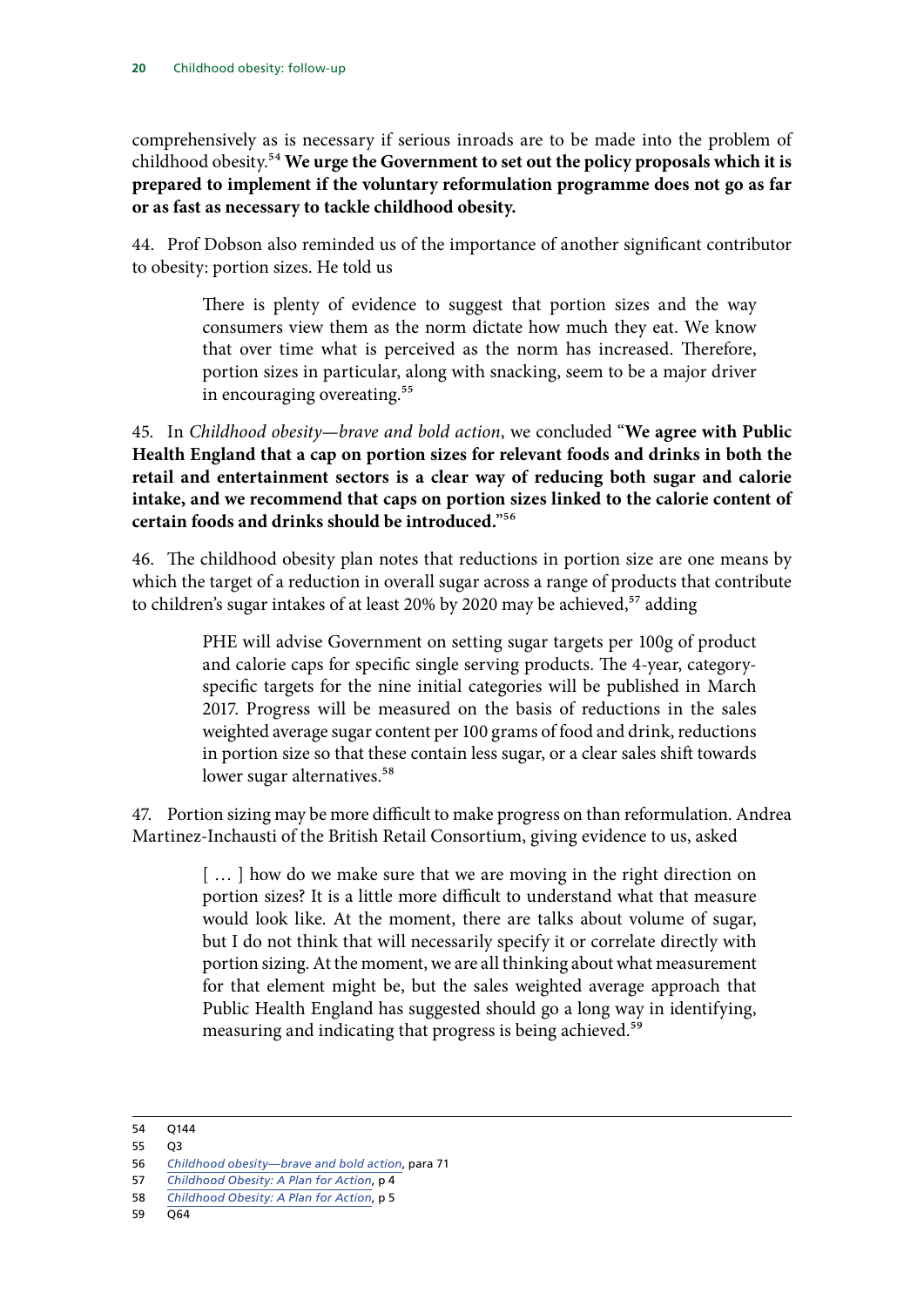48. Jon Woods of Coca Cola suggested that, so far, the measures in the childhood obesity plan had had less effect on portion sizes than on reformulation:

> The report  $[...]$  of the McKinsey Global Institute<sup>[60]</sup>  $[...]$  said there were two main things that manufacturers could do: one was the reformulation of products and the other was portion sizes, to which Paul has already referred.

> The soft drinks industry is already very rapidly reformulating products without a levy, because ultimately it is competing in a marketplace to provide drinks that people want to buy. Increasingly, they want to buy lower-sugar, lower-calorie drinks. We are competing and the market is encouraging us to change recipes and reduce sugar content. I am sure that will continue.

[ … ]

Portion control is the other big thing. From McKinsey's work, that seems to be top of mind for what manufacturers can do. I think [the levy] will have less impact on portion control than reformulation.<sup>61</sup>

49. **We encourage Public Health England to go further with the introduction of means to measure progress in reducing portion sizing, and we look forward to reviewing progress when we return to this subject following publication of the first set of monitoring data in March 2018. In the meantime, we recommend that the Government draw up measures to implement our earlier recommendation of a cap on portion sizes, linked to the calorie content of certain foods and drinks, to be introduced if swift progress on portion sizing is not achieved by voluntary means.**

<sup>60</sup> McKinsey Global Institute, *[Overcoming obesity: An initial economic analysis](http://www.mckinsey.com/industries/healthcare-systems-and-services/our-insights/how-the-world-could-better-fight-obesity)*, November 2014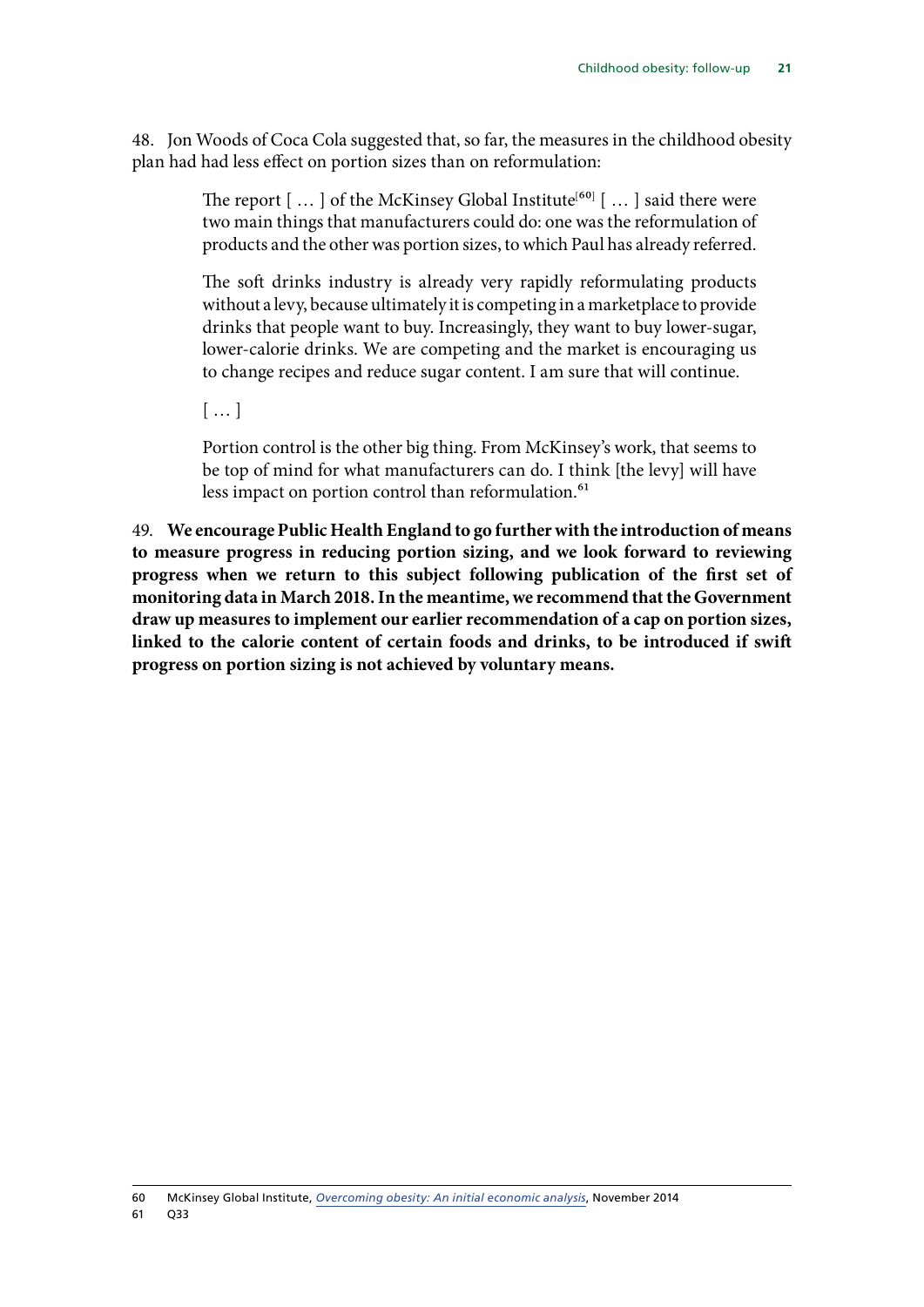## <span id="page-23-0"></span>**4** Discounting and price promotions

50. Our earlier report considered the evidence presented by Public Health England and concluded that it justified action both on price promotions and on the promotion of food in the retail environment, such as on end-of-aisle displays:

> 40. Price promotions on foods in the UK have reached record levels—some 40% of the food UK consumers buy is now on promotion, double that of other European countries. Public Health England has presented clear evidence that price promotions lead to customers buying more of particular types of products, rather than simply switching brands, and that promotions are skewed in favour of higher sugar foods and drinks. While promotions may be presented as offering value for money for consumers, they actually lead to consumers spending more money, rather than less.

> 41. **We endorse Public Health England's recommendation that measures should be taken to reduce and rebalance the number and type of promotions in all retail outlets, including restaurants, cafes and takeaways. In our view this should not be limited to products which are high in sugar, but also those high in salt and fat. Voluntary controls are unlikely to work in this area and the Government should introduce mandatory controls. Measures should be designed to reduce the overall number of promotions of unhealthy foods and drinks. They should be as comprehensive as possible, and should be carefully designed to take account of possible unintended consequences, including the introduction of compensatory promotional activity of other unhealthy foods and drinks.**

[ … ]

44. Research suggests that the placement of foods in store may have a substantial impact on purchasing of unhealthy foods. We commend the progress which has been made in removing unhealthy food from checkouts in supermarkets, but new ways of promoting unhealthy foods in store are emerging, including high sugar foods being heavily marketed at the checkouts of clothing retailers and newsagents. **We endorse Public Health England's case for removing confectionery or other less healthy foods from the ends of aisles and checkouts. We recommend an outright ban on these practices and call on retailers to end the promotion of high calorie discounted products as impulse buys at the point of non-food sales.**

51. The Government response to our, and Public Health England's, recommendations in both of these areas was essentially to reject them:

> The Government recognises that it is an established part of market practice for retailers, and sometimes producers, to encourage consumers to switch to their stores and products on the basis of the deals they offer. This practice is a welcome part of competitive markets, and can help deliver better deals for consumers. Many supermarkets offer promotional deals on fruit, vegetables and healthy products and these are welcome and to be encouraged.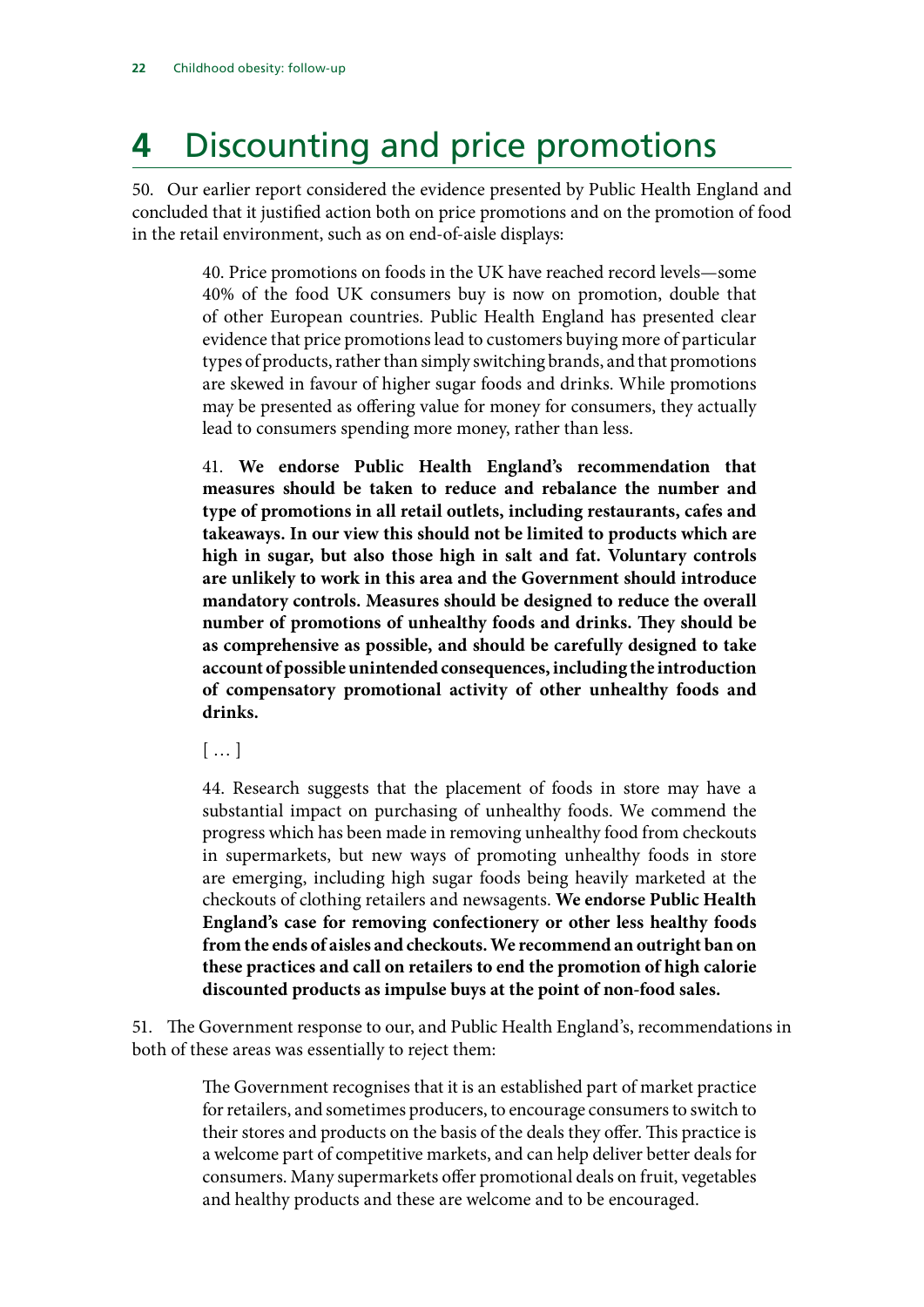That said, industry know their consumers want a healthier food and drink offer. While a lot of forward-thinking businesses are already making changes our action will accelerate this shift in the market.

*Childhood Obesity: A Plan for Action* focusses on other measures that will have a strong impact on childhood obesity.<sup>62</sup>

52. The evidence we heard at our most recent session from Prof Paul Dobson, a leading international authority on pricing strategy, retail competition, and supply-chain relations, reinforced the influence of price promotions on people's purchasing, and therefore eating, choices.63 He told us, for example,

> One of the issues is about quantity discounts. You have to ask yourself: why is it mostly unhealthy foods that get this? This is because of the nature of the dilemma in the consumer's mind. They want a bargain and so they are tempted to go large, but the angel on their shoulder is also suggesting they restrain how much they purchase and then consume. They face a tension. It is because of that tension that you get incredibly different unit prices. To give just one example, if you went to a very well-known large retailer today and purchased a very familiar brand of carbonated drink, you would see a fourfold difference in the unit price between a small size and a large size or multi-buy. That kind of incentive, even for an unhealthy product, will drive bargain-hunters to purchase that; it is the extremity of that.

> With healthier foods, you tend not to see such generous multi-buys for two reasons. One is that often the products are perishable. We all know about the problems of not consuming fresh fruits and vegetables quickly enough; they will perish and end up being thrown away. That limits them to some extent, but equally there is not that kind of tension in somebody's mind about the difference between wanting the bargain and knowing that it could be harmful. You will always have that tension with unhealthy products.

> A further aspect of unhealthy products is that they tend to have what we call expandable demand. That is why the products that have the largest proportion of sales driven by price promotions are often quite unhealthy ones. They are expandable, and consumers will grab the bargains while they are there. Therefore, price promotion lies at the heart of the problem in the retail environment.<sup>64</sup>

<sup>62</sup> *[Government Response to the House of Commons Health Select Committee report on Childhood obesity – brave](https://www.gov.uk/government/uploads/system/uploads/attachment_data/file/552056/HSC_response_9_9_16.pdf)  [and bold action, First Report of Session 2015–16](https://www.gov.uk/government/uploads/system/uploads/attachment_data/file/552056/HSC_response_9_9_16.pdf)*, p 9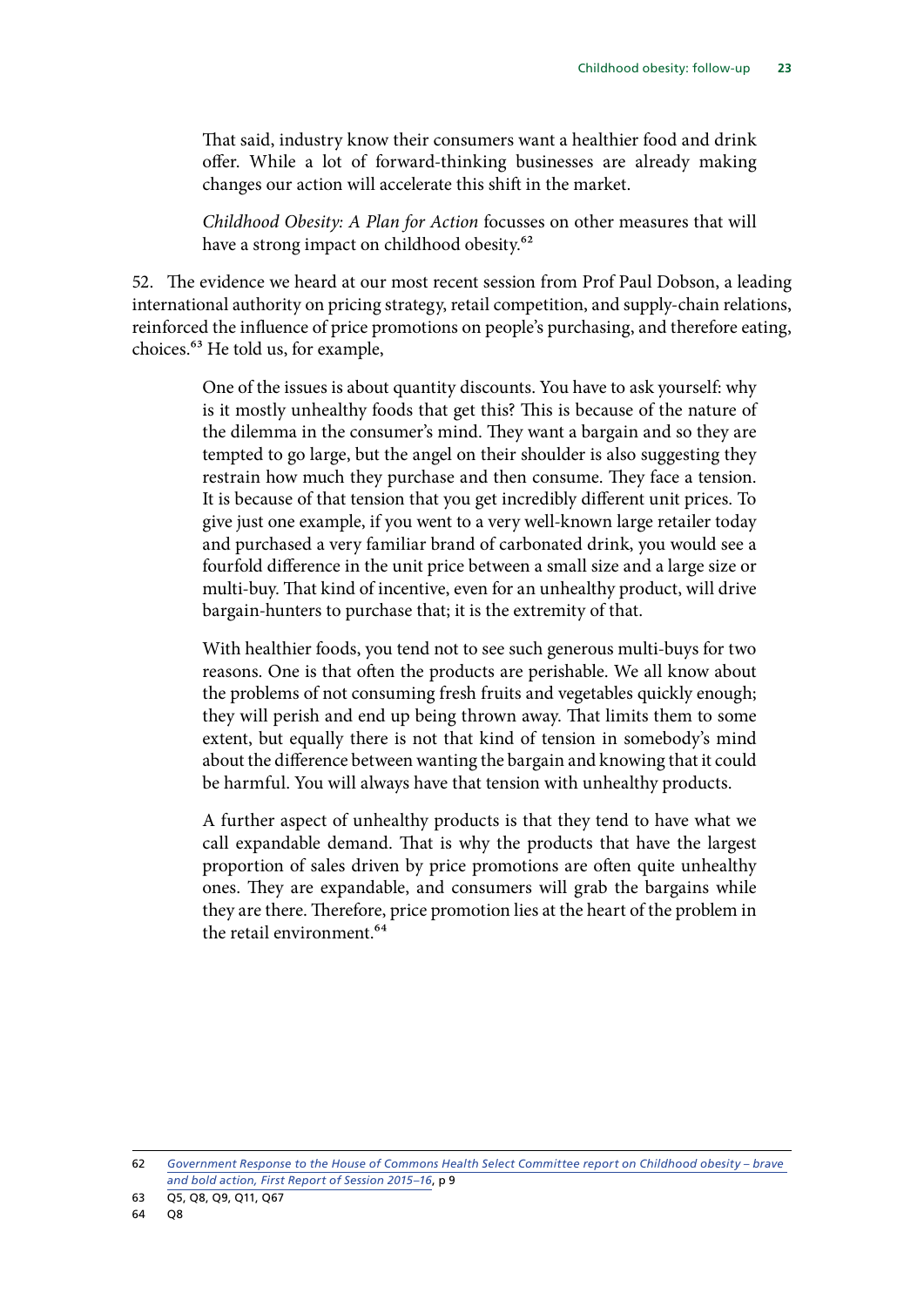53. There is some evidence of an improvement in retailers' practices relating to price promotions. The representatives of Public Health England told us that the proportion of food and drink sold on promotion had dropped from 40% to 37%,<sup>65</sup> and the British Retail Consortium's representative, Andrea Martinez-Inchausti, claimed that the most recent figures showed that at the end of 2016 it was just 27%.<sup>66</sup> Ms Martinez-Inchausti added

> Every single retailer in this country has an internal policy that makes it balance the quantity of products, both high fat, sugar and salt, if you want to describe them as such, or otherwise, that it advertises. Therefore, every retailer has made a commitment to promote healthier products. That was incredibly obvious over Christmas when there was a price war over vegetables to be used in the Christmas dinner. It was one of the first times when there was a real price war over carrots, for example, and that was certainly very well received by customers.

> I think the perception for customers and their acceptability of what they would like to see is changing a little bit and with that the manner and type of products that are being promoted and how they are being promoted, but all our members are looking at different ways of positively promoting and providing information on healthier products to attract customers.<sup>67</sup>

54. However, Ms Martinez-Inchausti also told us—echoing the comments of her colleague from the BRC Andrew Opie in evidence to our original inquiry<sup>68</sup>—"for the purpose of achieving that level playing field and getting everybody to the same point, there needs to be intervention."69 Prof Dobson agreed:

> The aspect of a level playing field is important whenever you look at agreements with the industry. One of the problems with the responsibility deal<sup>[70]</sup> is that it was bilateral. As part of the deal, it was agreed with the manufacturer or individual retailer what would happen. The incentive to come forward with such an offer, say to reduce the amount of sugar in products or price them in a particular way, will come about only if it is in your individual interest to do that anyway because of that collective problem.

> Therefore, anything that helps co-ordinate action [ … ] which leads to a benefit, whether it be a reformulation or change in the pricing structure, is to be welcomed.<sup>71</sup>

<sup>65</sup> Q86, Q88

<sup>66</sup> Q6, Q8

<sup>67</sup> Q8

<sup>68</sup> [HC \(2015–16\) 465,](http://data.parliament.uk/writtenevidence/committeeevidence.svc/evidencedocument/health-committee/childhood-obesity-strategy/oral/23058.html) Q54

 $69 \overline{O7}$ 

<sup>70</sup> The Public Health Responsibility Deal "aims to tap into the potential for businesses and other influential organisations to make a significant contribution to improving public health". Organisations signing up to the Responsibility Deal commit to taking action voluntarily to improve public health through their responsibilities as employers, through their commercial actions and through their community activities. For more information, see Department of Health, [Public Health Responsibility Deal](https://responsibilitydeal.dh.gov.uk/) [accessed 21 March 2017].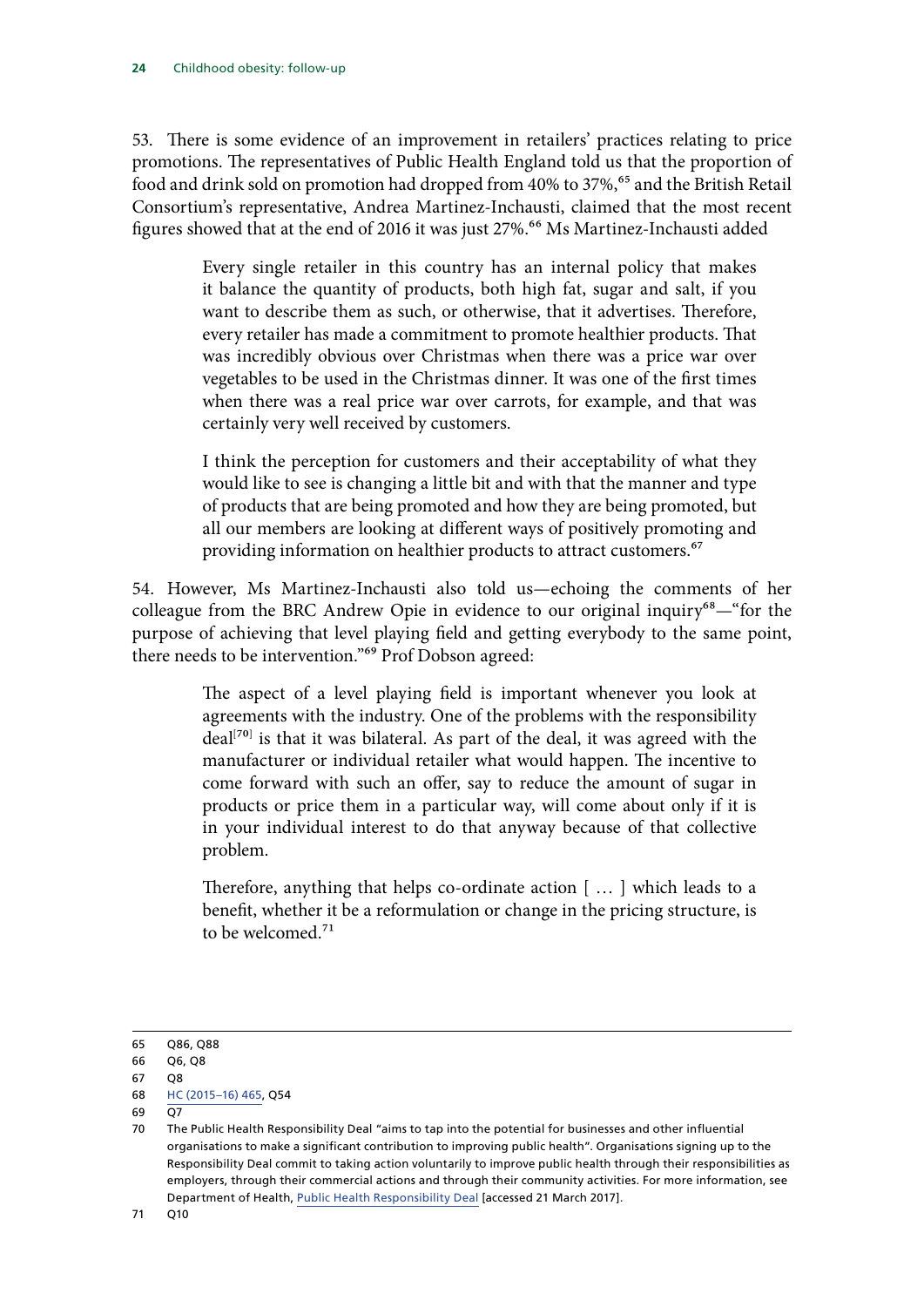55. Duncan Selbie and Alison Tedstone of Public Health England acknowledged the continued importance of price promotions as an influence on consumers' food choices.<sup>72</sup> Whilst it was clear that they, as the representatives of the Government's chief public health advisory body, were disappointed that the childhood obesity plan did not contain any measures to address the issue directly, $7<sup>3</sup>$  nevertheless they offered some grounds for optimism. Those grounds are twofold. First, both Mr Selbie and Dr Tedstone acknowledged that industry itself, driven by customer feedback and competition from retailers such as Aldi and Lidl, is already going in the right direction, moving away from "multibuy" deals which encourage people to increase consumption, and towards competing on a single price.74 Second, we were told that data being collected as part of the efforts to monitor and encourage reformulation to reduce sugar content would also enable monitoring of price promotions, so that, as Dr Tedstone said, "if there is over-promotion of high-sugar products, we will pick it up through the monitoring programme we are setting up for the reformulation agenda."75 The Minister reinforced the point, telling us that "there will be two opportunities for us to hold industry to account in a way we were not able to do before."76

56. **We are extremely disappointed that the Government has not regulated to provide the "level playing field" on discounting and price promotions which industry representatives themselves have told us is necessary for the greatest progress. We urge the Government to follow the evidence-based advice from their chief public health advisers and to regulate to further reduce the impact of deep discounting and price promotions on sales of unhealthy food. We welcome the action which some retailers have been taking, in response to customer demand, to rebalance their promotions away from unhealthy food and drink. We look forward to seeing the results of the monitoring of price promotions which Public Health England will be undertaking. Retailers who act responsibly on discounting and promotions should not be put at a competitive disadvantage to those who do not.**

- 72 Q86
- 73 Q87
- 74 Q87, Q88, Q89
- 75 Q88
- 76 Q90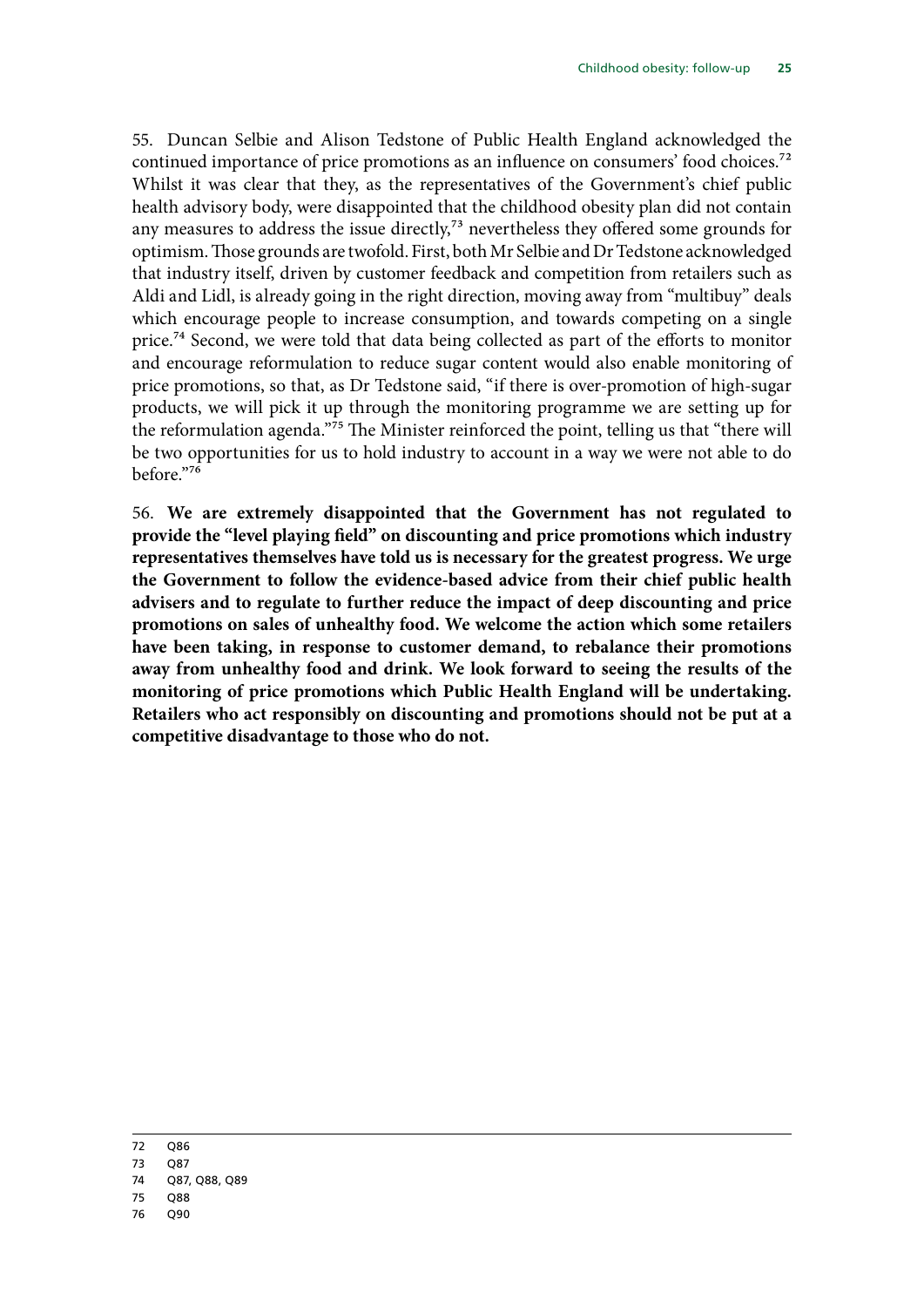## <span id="page-27-0"></span>**5** Advertising

### **Our recommendations**

57. Public Health England's evidence review recommended the following tightening of controls on advertising and marketing to children:

> <span id="page-27-1"></span>**Reducing exposure to marketing by setting broader and deeper controls on advertising of high sugar foods and drinks to children.** This could be achieved through a range of specific actions including:

- extending current restrictions to apply across the full range of programmes that children are likely to watch as opposed to limiting this to just children's specific programming
- extending current restrictions on advertising to apply across all other forms of broadcast media, social media and advertising (including in cinemas, on posters, in print, online and advergames)
- limiting the techniques that can be used to engage with children, including plugging the 'loopholes' that currently exist around the use of unlicensed but commonly recognised cartoon characters and celebrity endorsement within children's advertising
- tightening the current nutrient profiling model that governs what can be advertised
- consider limiting brand advertising of well recognised less healthy products including through restrictions on sponsorship on e.g. sporting events.

Our report endorsed Public Health England's proposals.<sup>77</sup>

58. The Government's response to our report said

The Government recognises that advertising of less healthy products leads to their increased consumption and we know marketing in all forms affects food preference and choice. Although evidence regarding the extent of increased consumption by children as a result of advertising and the knockon effect on obesity levels is mixed. We have noted Public Health England's assessment of evidence on the impact of marketing to children as set out in its report *Sugar Reduction: The evidence for action*.

Current restrictions on advertising in the UK are amongst the toughest in the world. There is a total ban on the advertising of high in fat, sugars and salt (HFSS) food during children's television programmes on dedicated children's broadcast channels and in programmes "of particular appeal" to children under the age of 16. The ban also contains restrictions on advertising content, for example promotional offers may not be used in HFSS food TV adverts targeted at pre-school or primary school aged children.

<sup>77</sup> *[Childhood obesity—brave and bold action](https://www.publications.parliament.uk/pa/cm201516/cmselect/cmhealth/465/465.pdf)*, paras 53–55.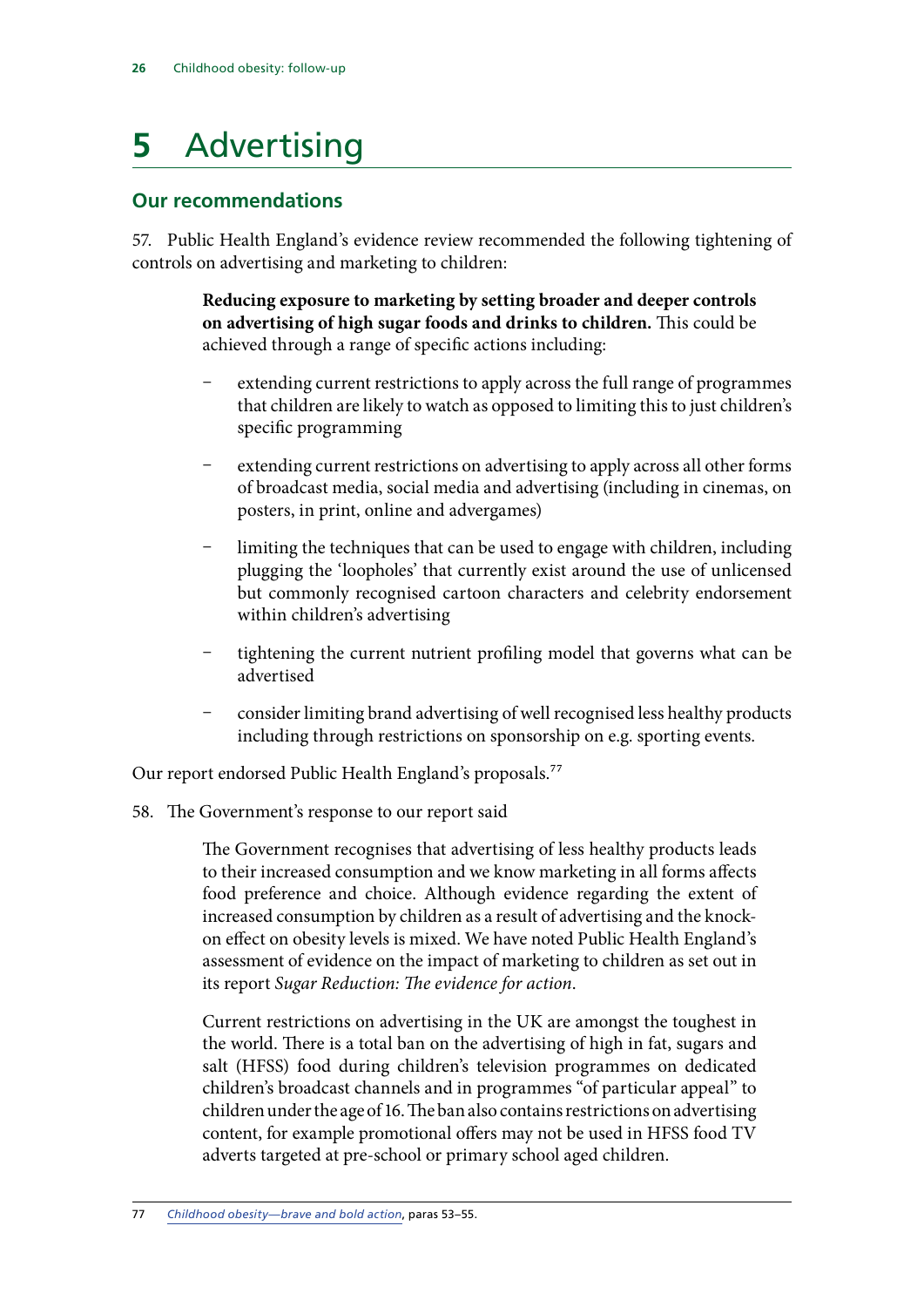<span id="page-28-0"></span>In addition, we welcome the Committees of Advertising Practice (CAP) review of non-broadcast advertising to introduce new rules on advertising to children.

However, as already noted above, the childhood obesity plan itself contains no reference to advertising. $78$ 

#### **Action by the Committees on Advertising Practice**

59. On 8 December 2016, following a public consultation, the Committee of Advertising Practice<sup>79</sup> announced new rules banning the advertising of high fat, salt and sugar (HFSS) food and drink products in children's media. The rules, which will come into effect on 1 July 2017, will apply across all non-broadcast media including in print, cinema and online and in social media. In summary, when these new rules come into effect:

- Ads that directly or indirectly promote an HFSS product will not be permitted to appear in children's media;
- Ads for HFSS products will not be permitted to appear in other media where children make up over 25% of the audience; and
- Ads for HFSS products will not be allowed to use promotions, licensed characters and celebrities popular with children.<sup>80</sup>

### **Childhood obesity plan: updating the nutrient profile model**

60. Meanwhile, the Government's childhood obesity plan announced that Public Health England would work with academics, industry, health non-governmental organisations (NGOs) and other stakeholders to review the nutrient profile model to ensure it reflects the latest government dietary guidelines.

### **Response from stakeholders**

61. Of the five possible actions which Public Health England proposed (see para [53](#page-27-1) above), and which we endorsed, only three have thus been implemented. Amongst those sending in written submissions ahead of this follow-up session, the Association of Directors of Public Health,<sup>81</sup> the British Medical Association,<sup>82</sup> Cancer Research UK,<sup>83</sup> the Royal College of Paediatrics and Child Health,<sup>84</sup> the Children's Food Trust<sup>85</sup> and the

<sup>78</sup> Para [8,](#page-10-0) fifth bullet point.

<sup>79</sup> The [Committees of Advertising Practice](https://www.cap.org.uk/About-CAP.aspx) (CAP) write and maintain the UK Advertising Codes, which are administered by the Advertising Standards Authority. They also offer the industry authoritative advice and guidance on how to create campaigns that comply with the rules. There are two Committees: the Committee of Advertising Practice, which writes the UK Code of Non-broadcast Advertising and Direct & Promotional Marketing (CAP Code), and the Broadcast Committee of Advertising Practice, which writes the UK Code of Broadcast Advertising.

<sup>80</sup> Committees on Advertising Practice, "New rules ban the advertising of high fat, salt and sugar food and drink [products in children's media](https://www.asa.org.uk/news/new-rules-ban-the-advertising-of-high-fat-salt-and-sugar-food-and-drink-products-in-childrens-media.html)", 8 December 2016

<sup>81</sup> **[CHO003](http://data.parliament.uk/writtenevidence/committeeevidence.svc/evidencedocument/health-committee/childhood-obesity-followup/written/45511.html)** 

<sup>82</sup> [CHO005](http://data.parliament.uk/writtenevidence/committeeevidence.svc/evidencedocument/health-committee/childhood-obesity-followup/written/45800.html)

<sup>83</sup> **[CHO006](http://data.parliament.uk/writtenevidence/committeeevidence.svc/evidencedocument/health-committee/childhood-obesity-followup/written/45910.html)** 

<sup>84</sup> [CHO001](http://data.parliament.uk/writtenevidence/committeeevidence.svc/evidencedocument/health-committee/childhood-obesity-followup/written/45448.pdf)

<sup>85</sup> [CHO002](http://data.parliament.uk/writtenevidence/committeeevidence.svc/evidencedocument/health-committee/childhood-obesity-followup/written/45463.html)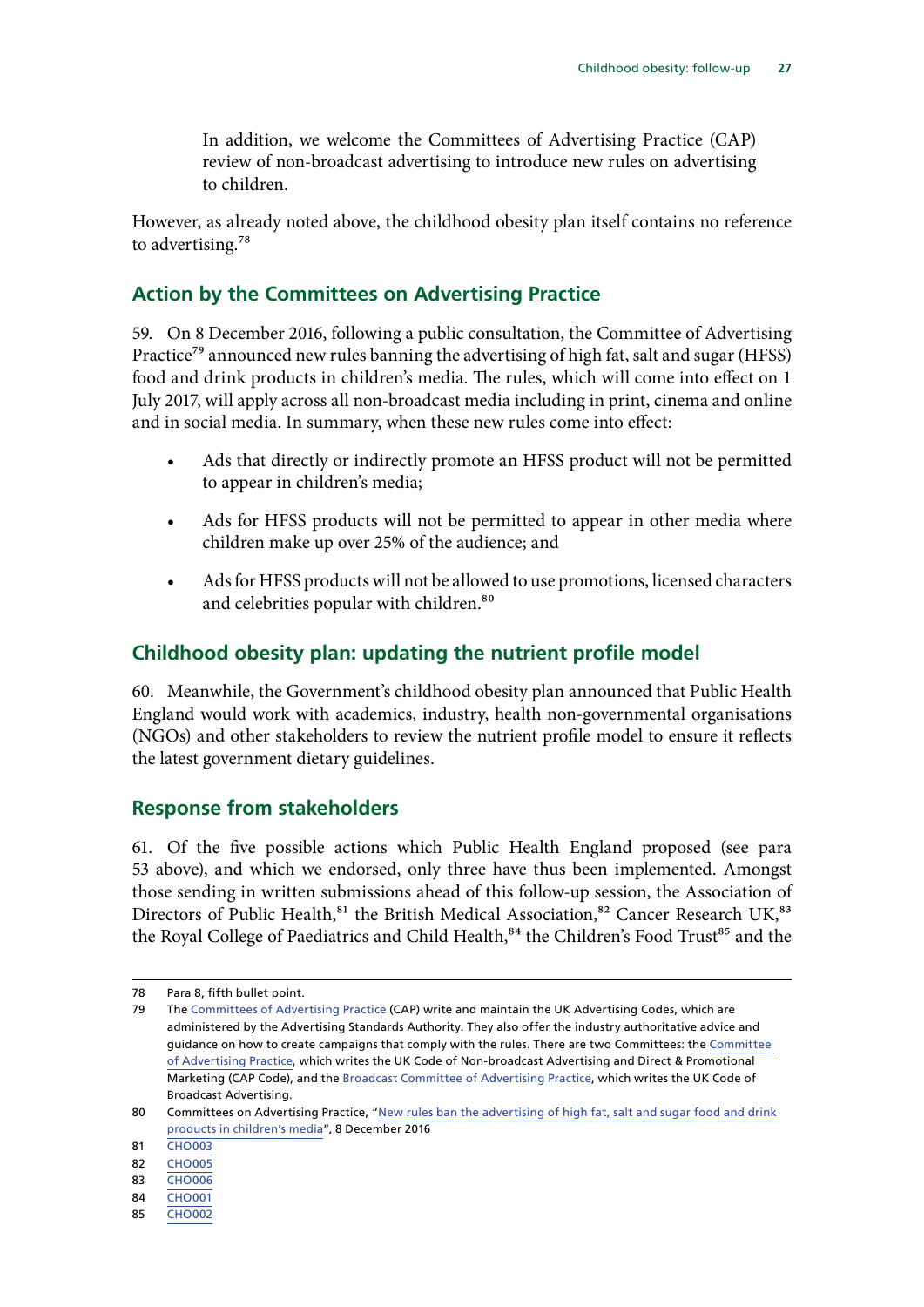<span id="page-29-0"></span>Children's Food Campaign<sup>86</sup> all express disappointment that further action has not been taken on advertising and marketing of unhealthy food and drink. The Children's Food Trust's submission summarises the concern:

> Whilst we note the recent—very welcome—moves by the Committee for Advertising Practice to bring rules for print, online and cinema advertising of foods high in fat, sugar and salt into line with those for TV, the requirements still fall short of what we and many other campaigners had called for to protect children's health.

> Advertising of junk food will still be allowed at the cinema, online, in print or at events if less than one quarter of the media's audience is judged to be under the age of 16. Children are often exposed to junk food ads during early-evening family TV because programmes aren't counted as 'children's TV' and we feel the Committee on Advertising Practice has missed an opportunity to lead the way on closing this sort of loophole.

> We're also concerned that advertisers will still be allowed to use characters and celebrities popular with children to promote products which while not high in fat, sugar or salt, may still not support a healthy diet for children, and that it appears child-friendly characters created specially for brands will still be allowed in the advertising of junk foods.<sup>87</sup>

62. A number of submissions called for implementation of our, and Public Health England's, recommendation to restrict all advertising of high fat, salt and sugar (HFSS) foods and drinks to after the 9pm watershed. The Royal College of Paediatrics and Child Health told us that "previous research by Ofcom showed that [a ban on the advertising of HFSS food and drink before the 9pm watershed] would reduce the amount of HFSS adverts seen by children by 82 per cent compared to just 37 per cent for the current regulations."<sup>88</sup>

### **Evidence from the Committees on Advertising Practice**

63. We invited a representative of the Committees on Advertising Practice to give evidence to us on the measures which it had—and those which it had not—taken to curb advertising of unhealthy food and drink to children. Our questioning focussed particularly on the point that while the existing and new restrictions would apply to media where children make up over 25% of the audience, they do not (and will not) apply in cases where the media concerned reach a very large absolute number of children, but where overall audience numbers mean that the proportion of the audience which they represent is below 25%. The most obvious example is Saturday night early-evening television programming.

64. Shahriar Coupal, Director of the Committees of Advertising Practice, relied on three main arguments in defending the Committees' decision not to implement Public Health England's proposals:

- the public health benefits were uncertain;
- the cost of extra regulation was too great; and

<sup>86</sup> [CHO010](http://data.parliament.uk/writtenevidence/committeeevidence.svc/evidencedocument/health-committee/childhood-obesity-followup/written/46287.html)

<sup>87</sup> [CHO002](http://data.parliament.uk/writtenevidence/committeeevidence.svc/evidencedocument/health-committee/childhood-obesity-followup/written/45463.html)

<sup>88</sup> [CHO001](http://data.parliament.uk/writtenevidence/committeeevidence.svc/evidencedocument/health-committee/childhood-obesity-followup/written/45448.pdf)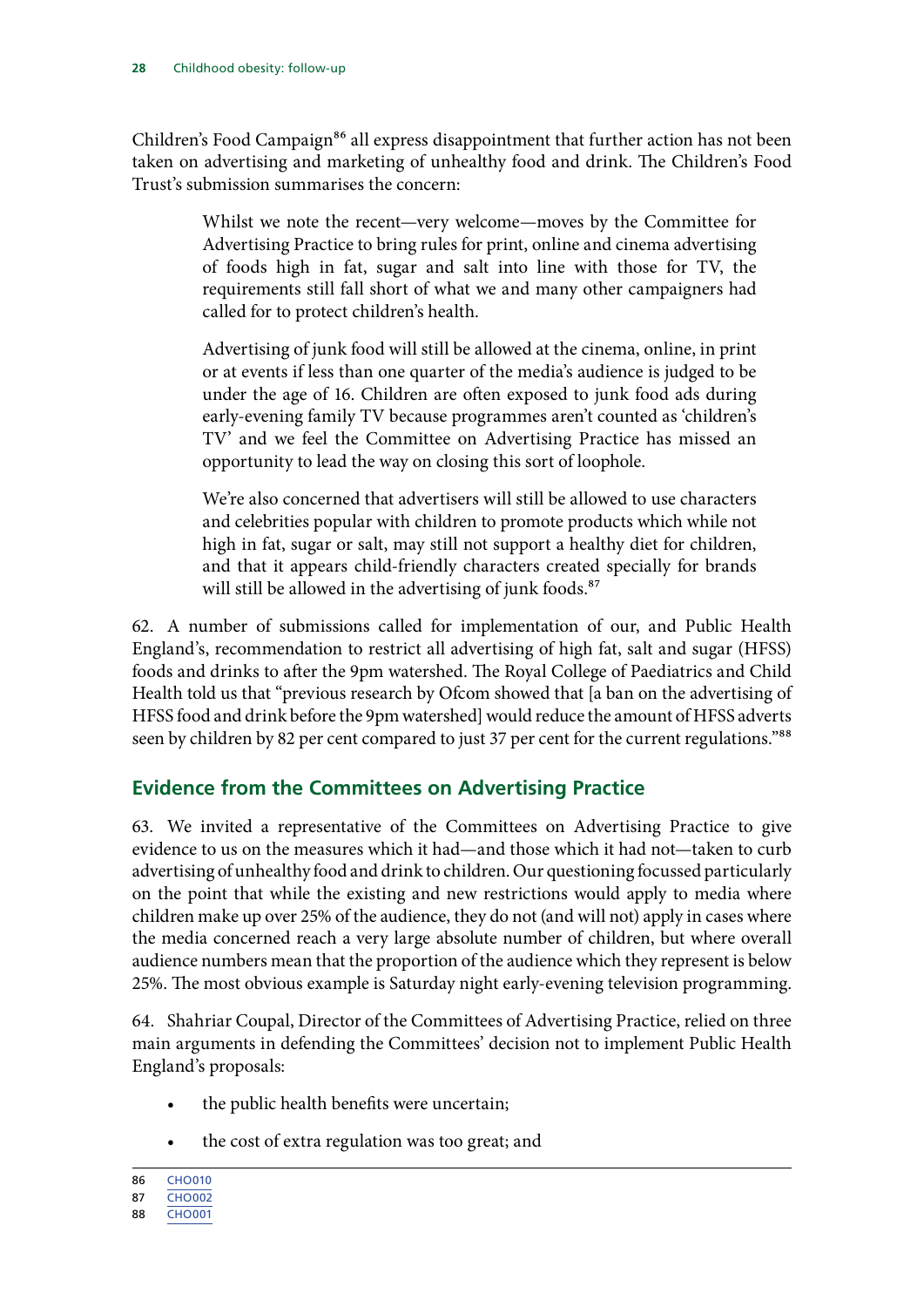• further restrictions such as the 9pm watershed were "blunt instruments" which would represent an unwarranted restriction on programming watched by adults and on commercial free speech.

To back up these arguments, he referred mainly to research on TV advertising of products high in fat, salt and sugar conducted by Ofcom between 2004 and 2007.<sup>89</sup>

65. On the public health benefits, he said

Ofcom found from its research that there was only a modest direct influence on children's food preferences arising from TV advertising. Therefore, if one were to eliminate all HFSS advertising from the schedule, one would be eliminating only a modest direct influence on their preferences. Clearly, it was unwarranted to have such a level of restriction, and that was why it concluded overall that a certain restriction on children's programming was appropriate.<sup>90</sup>

Later, he expanded a little on that point:

The evidence suggests that [advertising] has a modest impact on children's food preferences and some link with children's diets, but it falls well short of establishing a link with obesity. The calculation that seeing ads equals obesity is simply not proven. The multiple and complex factors that cause obesity—parental policy, schools policies, public understanding of nutrition and so on—are perhaps much more in the dock than advertising.<sup>91</sup>

66. On the cost of regulation, he said

Ofcom calculated that a 9 pm restriction would lead to a loss of broadcast revenue to the tune of £211 million net. Clearly, that has consequences for UK original programming, including children's programming [ … ] Restrictions beyond those [Ofcom] proposed around children's programmes would not be merited on the basis that public health outcomes from further restrictions were uncertain and the loss of revenue to broadcasters was too great, with a potential reduction in UK-originated programming, including children's programming.<sup>92</sup>

67. Responding to questioning about the proposal to restrict HFSS advertising to after the 9pm watershed, he argued

> Ofcom was [ … ] concerned about the blunt instrument of a 9 pm watershed. As you may know, Ofcom licenses 1,200 channels, the vast majority of which do not have any child audience, or a negligible child audience, and to impose a 9 pm restriction on those would be simply unwarranted. [ ... ] Ofcom was very concerned that any regulation should not have any unwarranted intrusion into adult viewing time. That would also be our concern in relation to non-broadcast advertising.<sup>93</sup>

<sup>89</sup> Qq 12–30.

<sup>90</sup> Q14

<sup>91</sup> Q30

<sup>92</sup> Q13, Q29

<sup>93</sup> Q13, Q23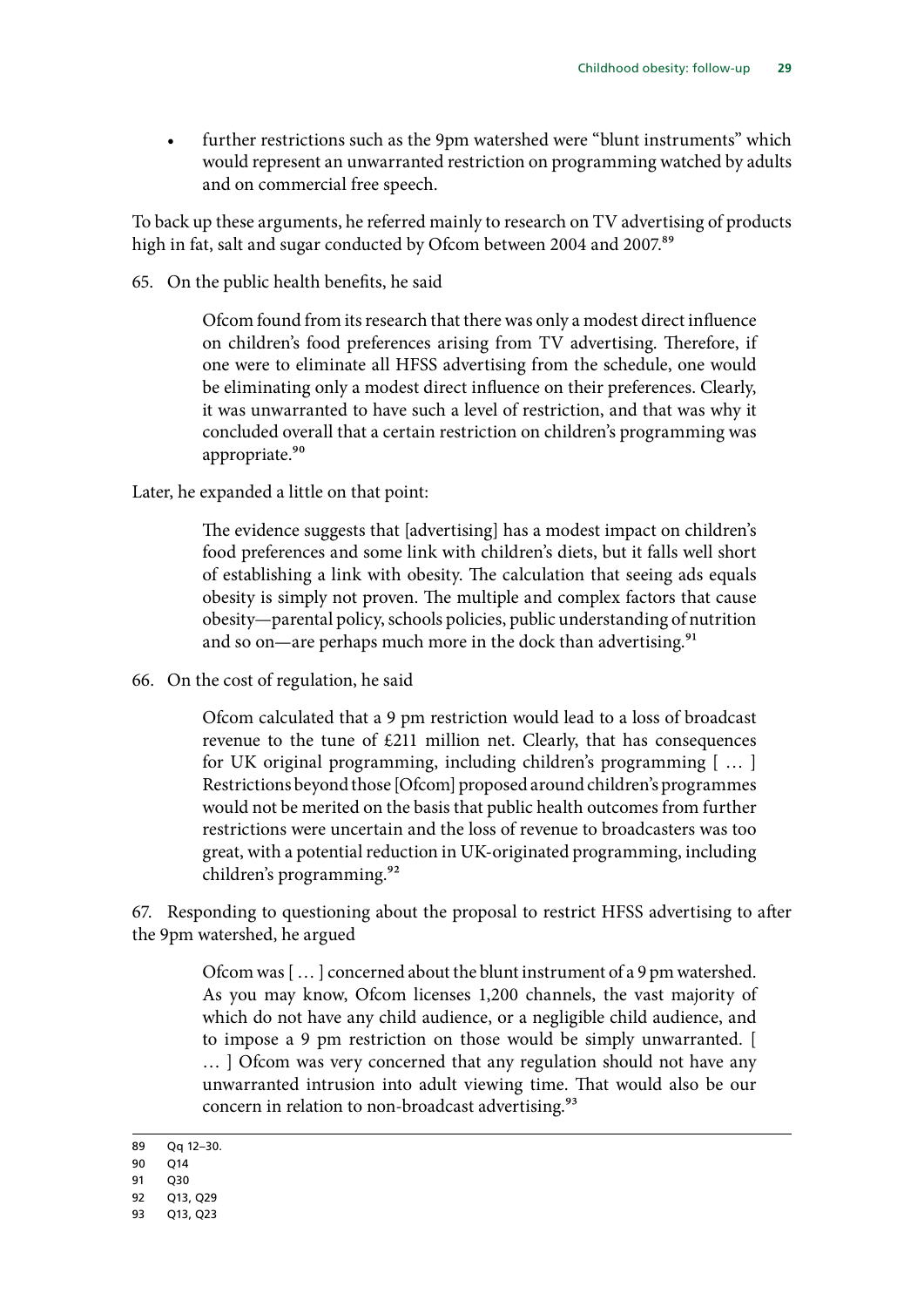### <span id="page-31-0"></span>**Advertising: conclusion**

68. We welcome the steps which the Committee on Advertising Practice (CAP) has introduced following its consultation to restrict advertising of HFSS food and drink in non-broadcast media, but we consider that the advertising regulators could—and should go further. The research on which Mr Coupal relied to defend the regulators' failure to take firmer action to restrict the advertising of junk food dates back to 2007. Since then, our understanding of the scale and the urgency of the problem of childhood obesity has improved hugely. Notwithstanding the CAP's welcome recent recognition of the necessity of extending to non-broadcast media the restrictions which currently apply to broadcast media, it appears that the advertising regulators have not sufficiently woken up to the nature of the challenge we face. We are particularly unconvinced by the argument that restrictions which would affect audiences which contain large numbers of children, but where overall audience numbers mean that the proportion of the audience which they represent is below 25%, would represent an unwarranted intrusion into adult viewing time. As we pointed out in questioning, it would be no bad thing in tackling obesity if adults were exposed to less advertising of unhealthy food.<sup>94</sup> More importantly, though, the scale and consequences of childhood obesity require brave and bold action.

69. **Whilst we welcome the changes introduced by the Committee on Advertising Practice, we urge a re-examination of the case for further restrictions on advertising of high fat, salt and sugar food and drink in the light of the most recent research not only on the effect of such advertising, but on the scale and consequences of childhood obesity. We intend to return to this subject following publication of the first set of monitoring data in March 2018.**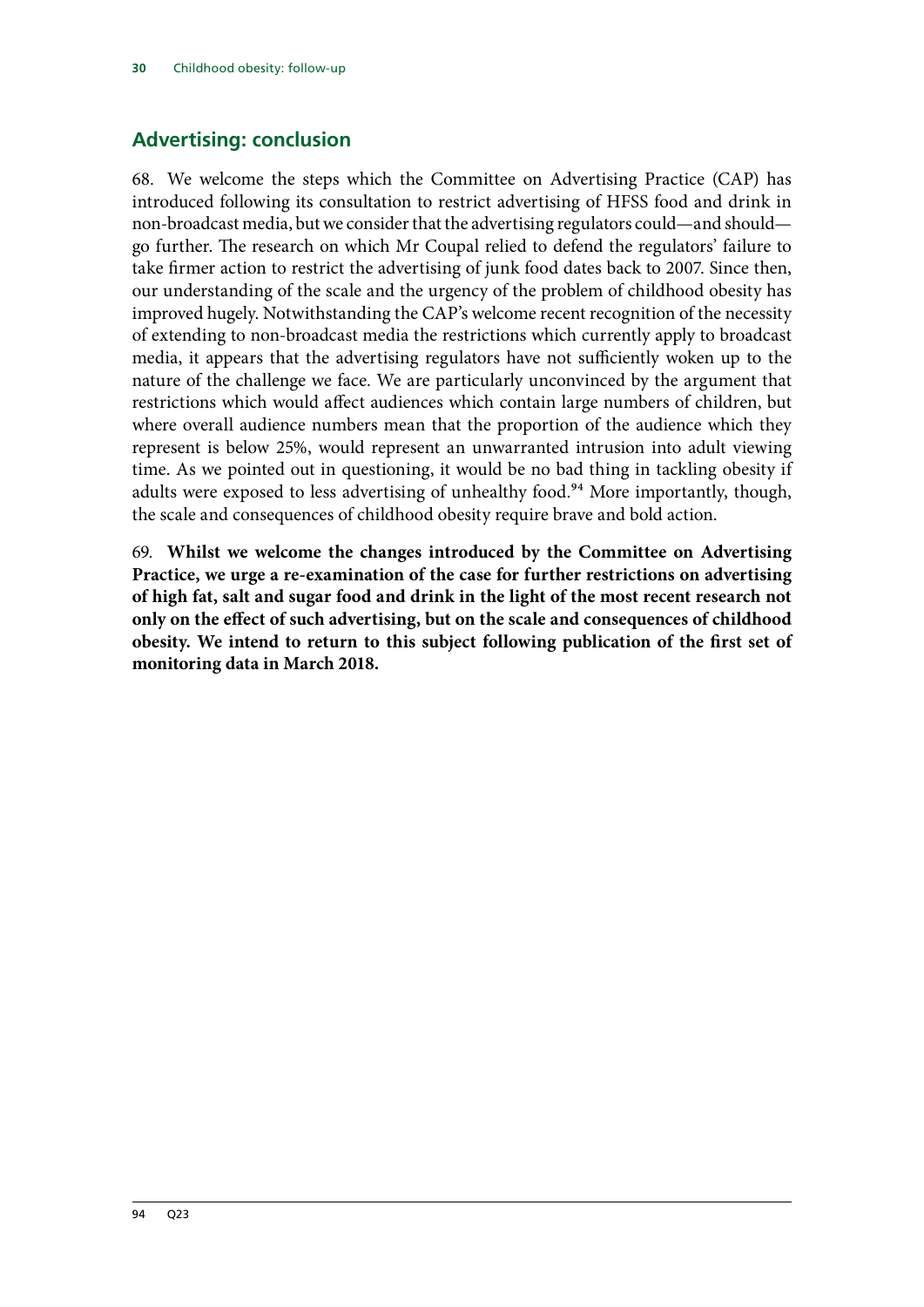## <span id="page-32-0"></span>**6** The out-of-home sector

70. The out-of-home sector (restaurants, takeaways, etc) is particularly important because it now accounts for a large proportion of the food we eat. *Sugar reduction—the evidence for action* reported that around 18% of meals were eaten out of the home during the year ending March 2015, a 5% increase on the previous year, with 75% of people reporting eating out or buying takeaway food in 2014 (compared to 68% in 2010).<sup>95</sup>

### **Planning powers for local authorities**

71. Our earlier report concluded

116. We have been told that while local authorities are well placed to influence local environments in an attempt to tackle childhood obesity, funding constraints threaten their ability to do this effectively. **A simple way to boost local authorities' effectiveness in this area would be change planning legislation to simplify the processes for limiting the proliferation of unhealthy food outlets in local areas, which we have heard can be time-consuming and difficult. We recommend that this change should be made. In particular, health should be included as a material planning consideration.**

72. The Government rejected this recommendation, arguing

Local authorities already have a range of planning powers to create healthier environments in their local area, both through their local plan and in taking individual planning decisions. The National Planning Policy Framework makes clear that health objectives should be taken into account by local planning authorities when developing planning policy. The Planning Practice Guidance on health and wellbeing states that promoting access to healthy food is one of the issues that could be considered when planning healthy communities. A number of local planning authorities have been proactive in addressing the issue of hot food takeaways.96

73. However, in a submission to us ahead of our most recent oral evidence session the Association of Directors of Public Health repeated the call for health to be made a material planning consideration, amongst other measures to help local authorities address the contribution of the out-of-home sector to childhood obesity:

> Action is needed to help local authorities tackle the proliferation of fastfood takeaways, particularly in areas where children often frequent such as around schools. Health needs to be included as a material planning consideration and should be a condition for licensing of all types of business.97

<sup>95</sup> *[Sugar Reduction – the evidence for action](https://www.gov.uk/government/uploads/system/uploads/attachment_data/file/470179/Sugar_reduction_The_evidence_for_action.pdf)*, p 28

<sup>96</sup> *[Government Response to the House of Commons Health Select Committee report on Childhood obesity – brave](https://www.gov.uk/government/uploads/system/uploads/attachment_data/file/552056/HSC_response_9_9_16.pdf)  [and bold action, First Report of Session 2015–16](https://www.gov.uk/government/uploads/system/uploads/attachment_data/file/552056/HSC_response_9_9_16.pdf)*, p 17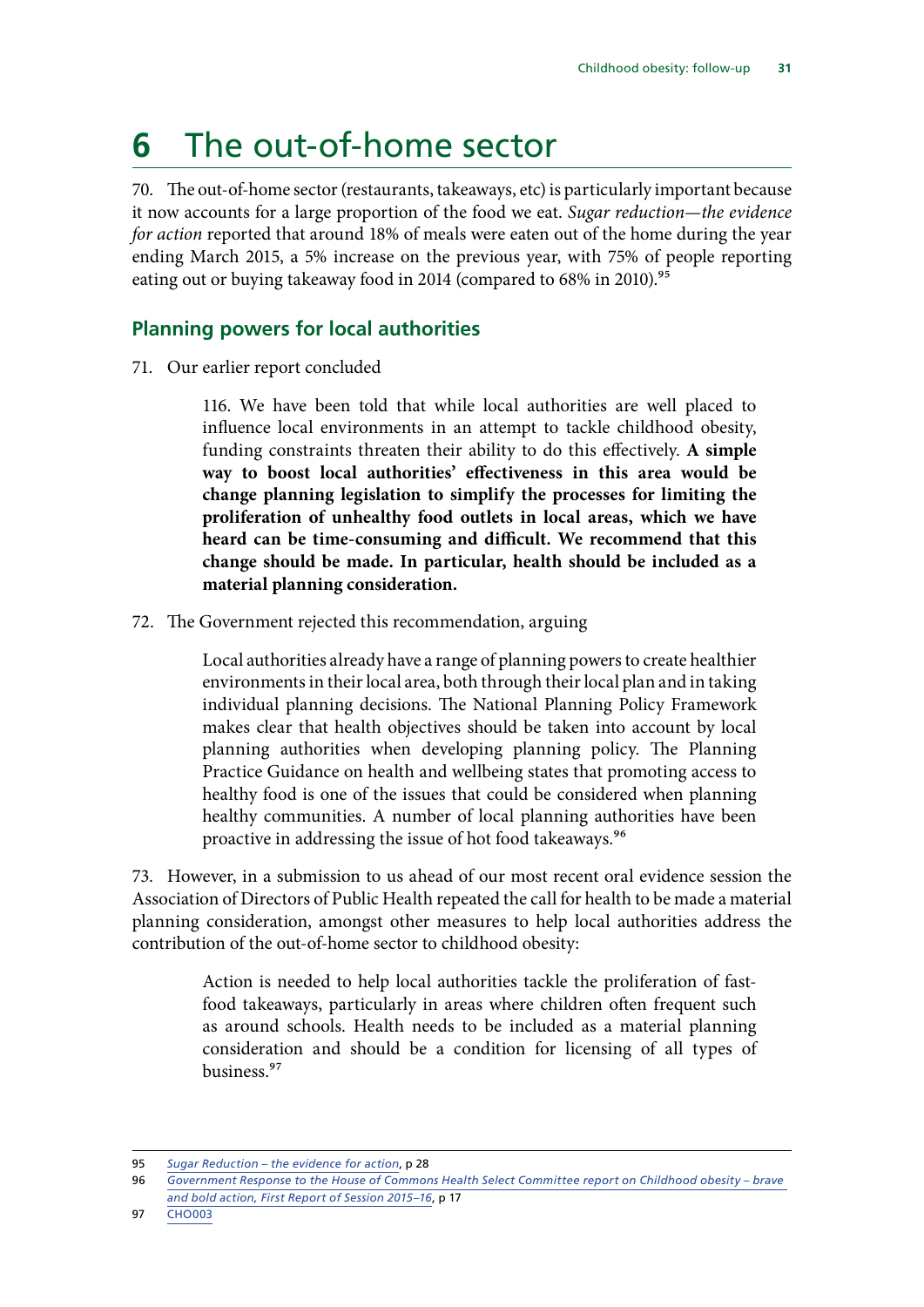<span id="page-33-0"></span>74. Duncan Selbie, Chief Executive of Public Health England, agreed that there is more which could be done to assist local government:

> There is a whole lot of current and future opportunity for local government to be even more engaged about the planning decisions that they are making. There is a lot going on with DCLG about revisions to the national planning guidance, which will hopefully help that along. It is not that there is no progress, but there is much more that can be done and it speaks to the question about inequalities around the nation. We need to give further help, particularly at local government level, about permissive power on planning.98

75. **We repeat our call for change to planning legislation to make it easier for local authorities to limit the proliferation of unhealthy food outlets in their areas. Health should be included as a material planning consideration.**

#### **Other measures**

76. Other measures will also be necessary if we are to further reduce the impact on childhood obesity of the out-of-home sector. The Minister told us

> Out of home is a challenging sector because of its diversity, and that was recognised right from the beginning of the introduction of the childhood obesity plan. It is encouraging that even there we have seen some progress since the introduction of the childhood obesity strategy. In particular, Subway has committed to reformulating some of its products, and we are in conversation with some other industry partners. That is one of the most encouraging parts of the progress that we have made so far, as that was one of the areas we were most worried about. That is not to underestimate the challenge we face, as we have discussed already, which is why what will be most important is gathering the data—transparently gathering the data and holding the different sectors of the industry very clearly and carefully to account as we go forward and, if we feel that we are not making the progress we need, considering the levers we discussed.99

77. We noted earlier in this report that we want to see evidence that the Government has some concrete policy proposals which it is prepared to implement to back up the threat of further action if the voluntary reformulation programme does not go as far or as fast as necessary to tackle childhood obesity.<sup>100</sup> That applies with particular force to the out-of-home sector: *Sugar reduction—the evidence for action* points out that the salt reduction programme saw "limited output" from that particular sector, especially in the early days of the programme.<sup>101</sup> Ahead of our next hearing on this subject, we call on **the Government to provide evidence of progress in the out-of-home sector. We will be scrutinising both the levers which it has used to secure change and those which it has in reserve if progress is inadequate.**

<sup>98</sup> Q156

<sup>99</sup> Q155

<sup>100</sup> Para 43

<sup>101</sup> *[Sugar Reduction – the evidence for action](https://www.gov.uk/government/uploads/system/uploads/attachment_data/file/470179/Sugar_reduction_The_evidence_for_action.pdf)*, p 28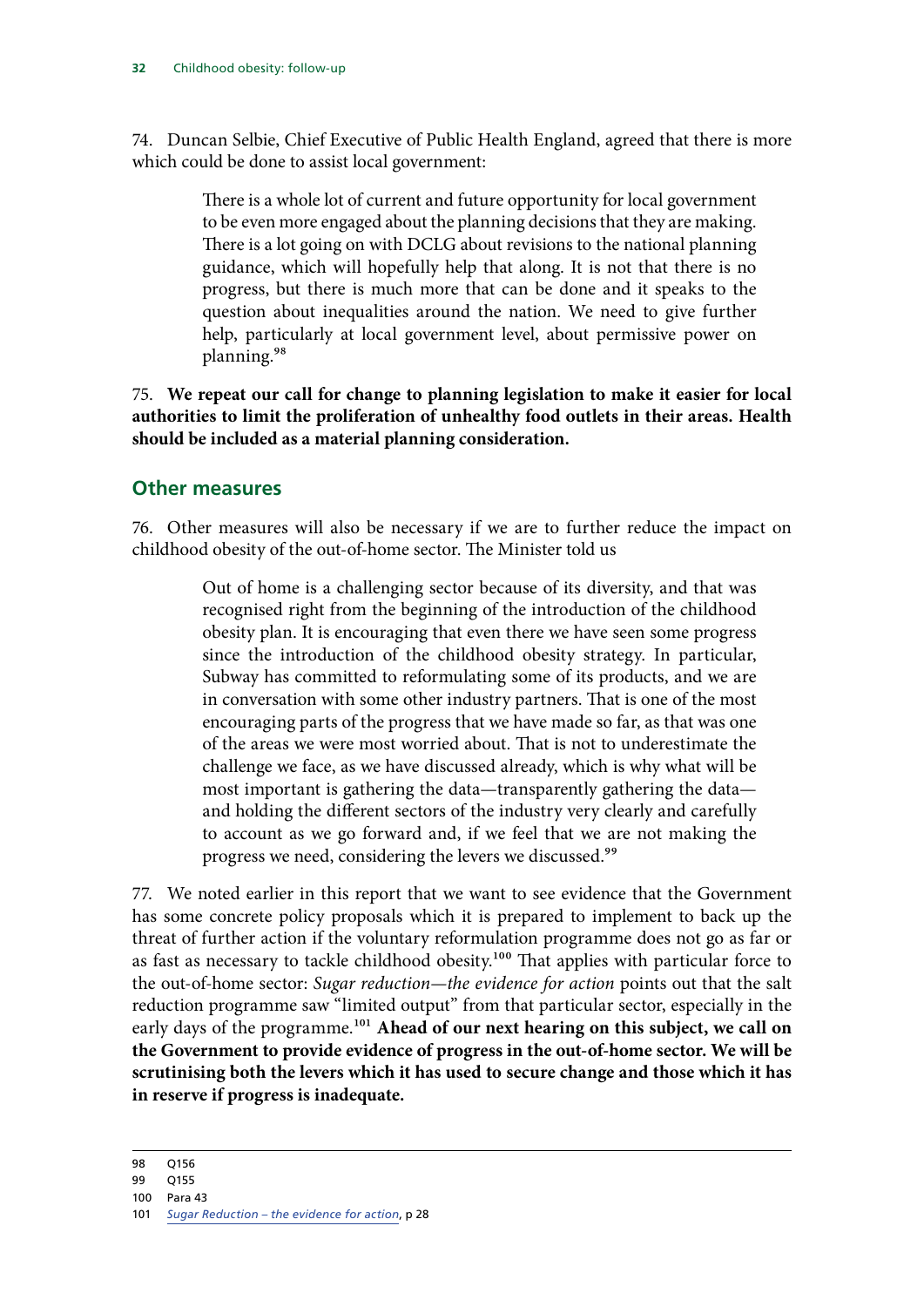## <span id="page-34-0"></span>**7** Measurement of success

78. We ended our most recent evidence session by asking the Minister and representatives of Public Health England how the success of the Government's childhood obesity plan would be measured. That prompted the following exchanges:

> Q157**Maggie Throup**: Obviously a lot is happening, more than just what is in the plan, but one thing that seems to be missing from the plan is an explicit target for a reduction in childhood obesity. Why is it missing?

> **Nicola Blackwood**: In all our discussions and communications about that, we have been clear that our modelling on the plan expects the plan in aggregate to lead to a reduction in childhood obesity of up to 20%, but if I am honest I do not think that will be the measure of success for the plan. The measure of success for the plan will be a change in our relationship with sugar, fats and high-calorie foods. That is what we need to achieve in the United Kingdom if we are to have healthier lifestyles. That is what we collectively need to work towards. We are working on that. That is what the plan is the first step towards, and that is why it says that this is the beginning of the conversation; it is why it says we will consider further levers and why we put in all the key phrases. We recognise that this is a long term challenge and one that we will only achieve by partnership working.

[ … ]

Q159**Maggie Throup**: We have talked about the industry side, but what we are here for is the child. We all know the stats: one in five starts primary school obese, and one in three at secondary school. In your mind, in 2025, when this is all moving, what do you want those stats to be? That is my last question.

**Nicola Blackwood**: I do not think about it in terms of stats. I want a child to go to school and think about food differently. I want us to break our addiction to sugar and high calorie foods. I do not want us to have the same relationship with food in 10 years' time that we have now, and I hope that this obesity strategy is our first step in breaking our addictive relationship with high sugar, fatty, high calorie foods. I hope that we can do that.

**Duncan Selbie**: We need to see a closing of the gap between those who are affluent and those who are not—fewer overweight children and fewer injustices because of the differences that you experience depending on your affluence.

79. In the light of the Prime Minister's comments in her first speech after assuming that office, when she put health inequalities first on her list of 'burning injustices' that need to be tackled,<sup>102</sup> Mr Selbie's final remark has a particular resonance for us. As we said in our original report, "The health inequality which results from obesity between the richest and poorest children reinforces the need for policies that will have an impact right across society but include measures which will help the most disadvantaged young

<sup>102</sup> Prime Minister's Office, 10 Downing Street, ["Statement from the new Prime Minister Theresa May"](https://www.gov.uk/government/speeches/statement-from-the-new-prime-minister-theresa-may), 13 July 2016.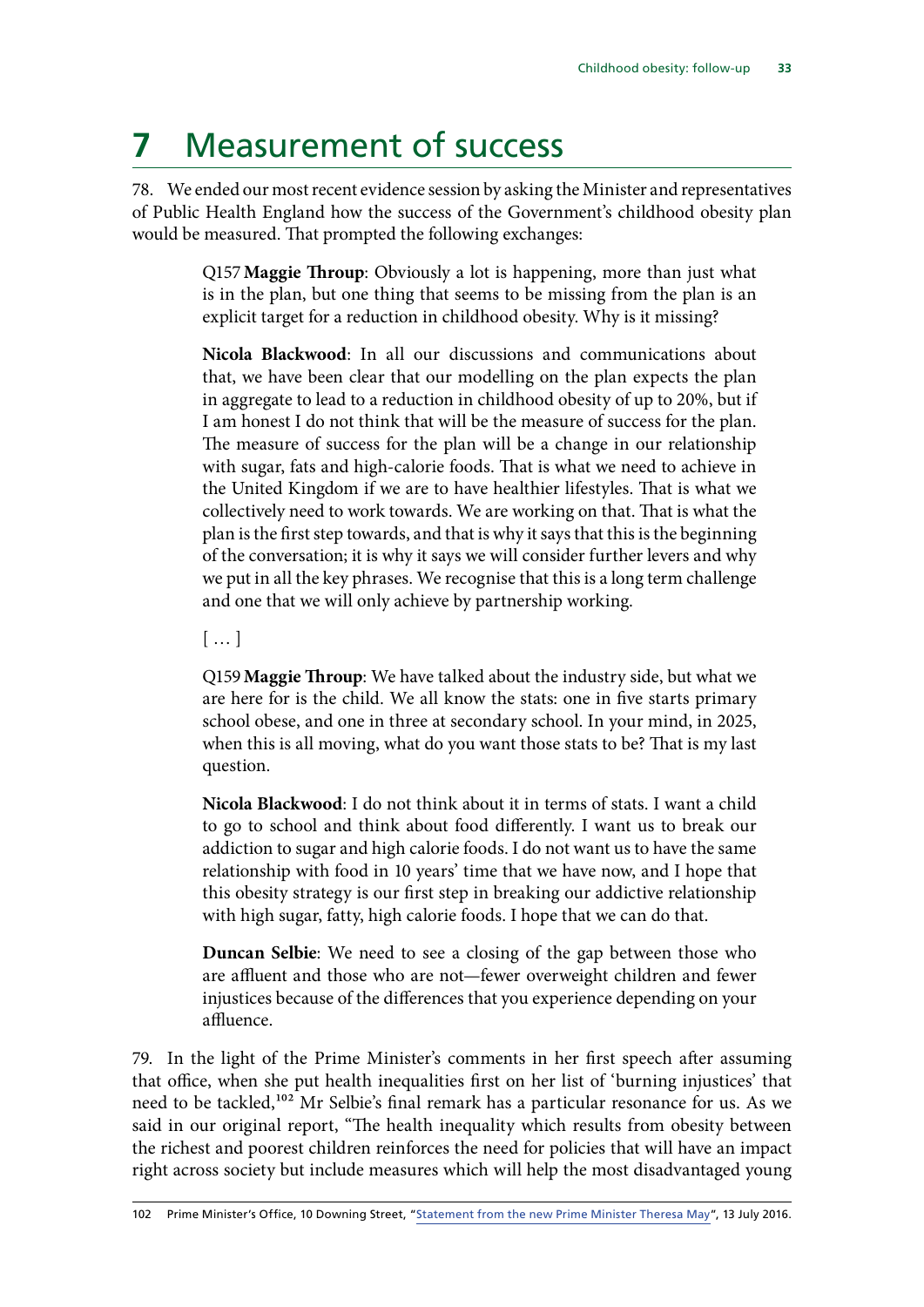people."103 The importance of that point is illustrated starkly by the graph below, which shows the contribution of childhood obesity to health inequality—and the unacceptable and widening gap:

#### **Obesity prevalence by deprivation decile 2007/8 to 2015/16**



Obesity prevalence by deprivation decile 2007/8 to 2015/16

Child obesity: BMI ≥ 95th centile of the UK90 growth reference

80. **We commend the Government for its promise to collect and publish regularly all the data on progress with the measures contained in the childhood obesity plan. We look forward to reviewing progress next year when the initial report is available. We hope to see clear evidence of progress and clear plans for further action if progress is unsatisfactory.**

Source: National Child Measurement Programme 2007/08 to 2015/16 data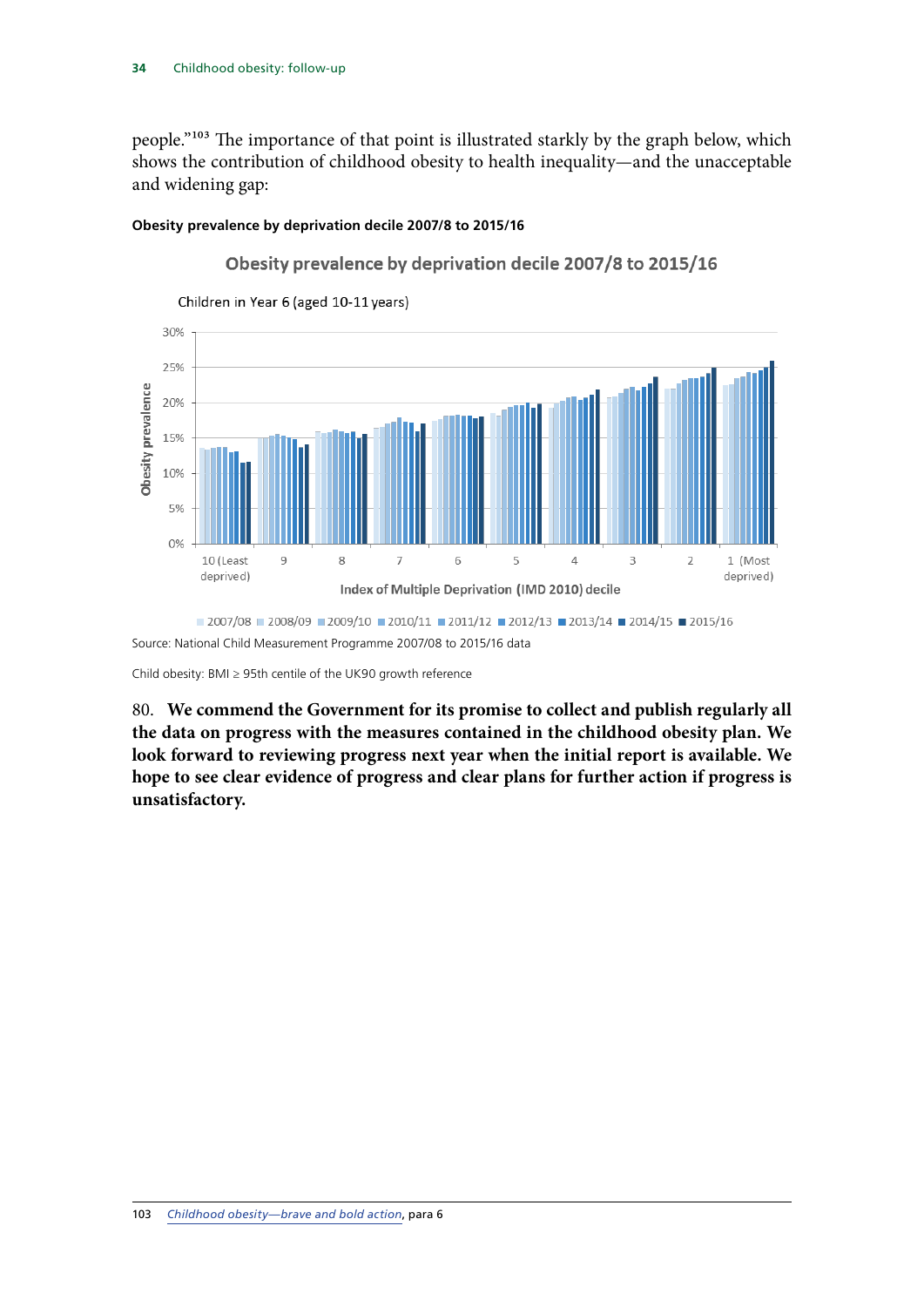### <span id="page-36-0"></span>Conclusions and recommendations

#### Introduction

1. We welcome the measures the Government has included in the childhood obesity plan, but are extremely disappointed that several key areas for action that could have made the strategy more effective were removed. Vague statements about looking "to further levers" if the current plan does not work are not adequate to the seriousness and urgency of this major public health challenge. We call on the Government to set clear goals for reducing overall levels of childhood obesity as well as goals for reducing the unacceptable and widening levels of inequality. (Paragraph 14)

### The soft drinks industry levy

- 2. We commend the Government for introducing a levy on the manufacturers of sugary drinks and welcome the progress already being made in reformulation as a result. We recommend that the Government's monitoring of the effectiveness of the levy should include monitoring of whether the levy is being passed on to include a price differential between high- and low- or no-sugar drinks at the point of sale. Failure to do so would leave consumers of sugar-free products subsidising higher sugar drinks and would also reduce the effectiveness of the levy in helping to change choices. We recommend that the Government should develop and if necessary implement measures to ensure that that differential is clear in the price paid by consumers. (Paragraph 29)
- 3. We urge the Government to extend the soft drinks industry levy to milk-based drinks which have extra sugar added. (Paragraph 32)

#### *Use of the revenue from the levy*

4. We commend the Government for responding positively to our recommendation (and that of others who called for a sugar tax) that the proceeds of the soft drinks industry levy should be directed towards measures to improve children's health. It is particularly welcome that some of the proceeds will be directed to breakfast clubs, whose greatest benefit is to children from lower income families. We intend to follow up how the income from the levy is distributed in order to help reduce the inequalities arising from childhood obesity. (Paragraph 38)

#### Reformulation

- 5. We urge the Government to set out the policy proposals which it is prepared to implement if the voluntary reformulation programme does not go as far or as fast as necessary to tackle childhood obesity. (Paragraph 43)
- 6. We encourage Public Health England to go further with the introduction of means to measure progress in reducing portion sizing, and we look forward to reviewing progress when we return to this subject following publication of the first set of monitoring data in March 2018. In the meantime, we recommend that the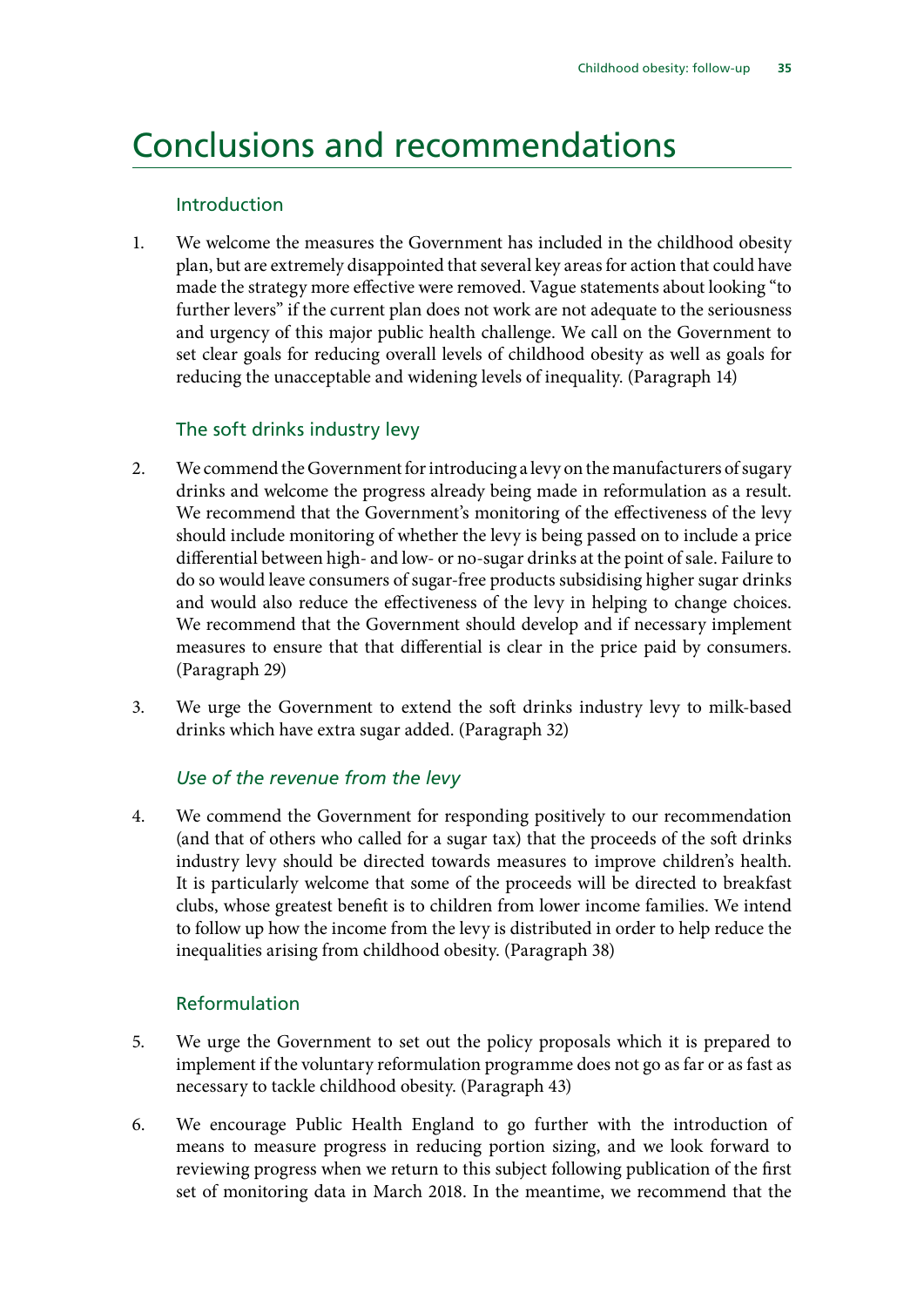Government draw up measures to implement our earlier recommendation of a cap on portion sizes, linked to the calorie content of certain foods and drinks, to be introduced if swift progress on portion sizing is not achieved by voluntary means. (Paragraph 49)

#### Discounting and price promotions

7. We are extremely disappointed that the Government has not regulated to provide the "level playing field" on discounting and price promotions which industry representatives themselves have told us is necessary for the greatest progress. We urge the Government to follow the evidence-based advice from their chief public health advisers and to regulate to further reduce the impact of deep discounting and price promotions on sales of unhealthy food. We welcome the action which some retailers have been taking, in response to customer demand, to rebalance their promotions away from unhealthy food and drink. We look forward to seeing the results of the monitoring of price promotions which Public Health England will be undertaking. Retailers who act responsibly on discounting and promotions should not be put at a competitive disadvantage to those who do not. (Paragraph 56)

#### Advertising

8. Whilst we welcome the changes introduced by the Committee on Advertising Practice, we urge a re-examination of the case for further restrictions on advertising of high fat, salt and sugar food and drink in the light of the most recent research not only on the effect of such advertising, but on the scale and consequences of childhood obesity. We intend to return to this subject following publication of the first set of monitoring data in March 2018. (Paragraph 69)

#### The out-of-home sector

- 9. We repeat our call for change to planning legislation to make it easier for local authorities to limit the proliferation of unhealthy food outlets in their areas. Health should be included as a material planning consideration. (Paragraph 75)
- 10. Ahead of our next hearing on this subject, we call on the Government to provide evidence of progress in the out-of-home sector. We will be scrutinising both the levers which it has used to secure change and those which it has in reserve if progress is inadequate. (Paragraph 77)

#### Measurement of success

11. We commend the Government for its promise to collect and publish regularly all the data on progress with the measures contained in the childhood obesity plan. We look forward to reviewing progress next year when the initial report is available. We hope to see clear evidence of progress and clear plans for further action if progress is unsatisfactory. (Paragraph 80)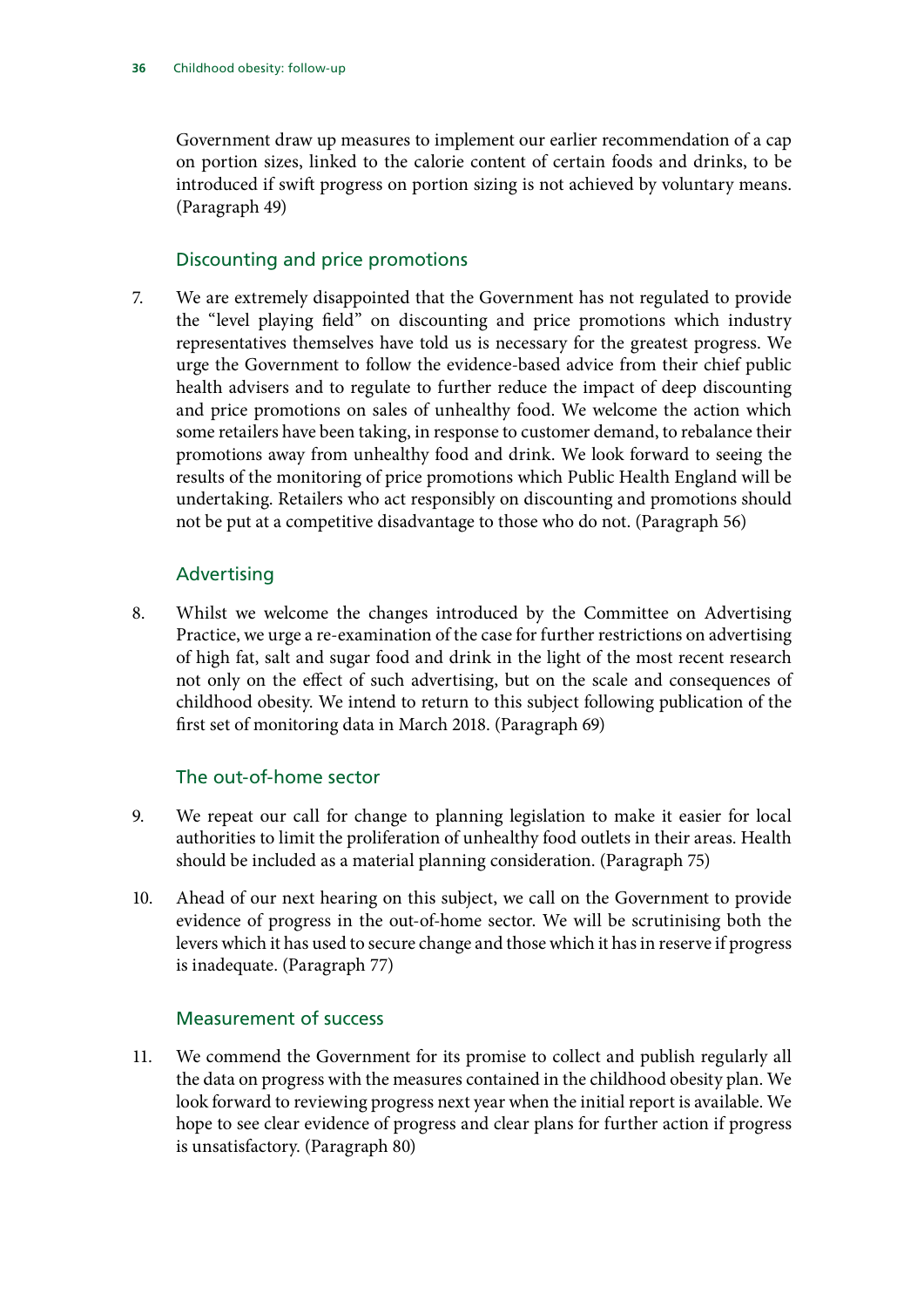### <span id="page-38-0"></span>Formal Minutes

#### **Tuesday 21 March 2017**

#### Members present:

Dr Sarah Wollaston, in the Chair

Heidi Alexander Mr Ben Bradshaw Rosie Cooper

Dr James Davies Maggie Throup Helen Whately

Draft Report (*Childhood obesity: follow-up*), proposed by the Chair, brought up and read.

*Ordered*, That the draft Report be read a second time, paragraph by paragraph.

Paragraphs 1 to 80 read and agreed to.

Summary agreed to.

*Resolved*, That the Report be the Seventh Report of the Committee to the House.

*Ordered*, That the Chair make the Report to the House.

*Ordered*, That embargoed copies of the Report be made available, in accordance with the provisions of Standing Order No. 134.

[Adjourned till Wednesday 29 March at 9.00am.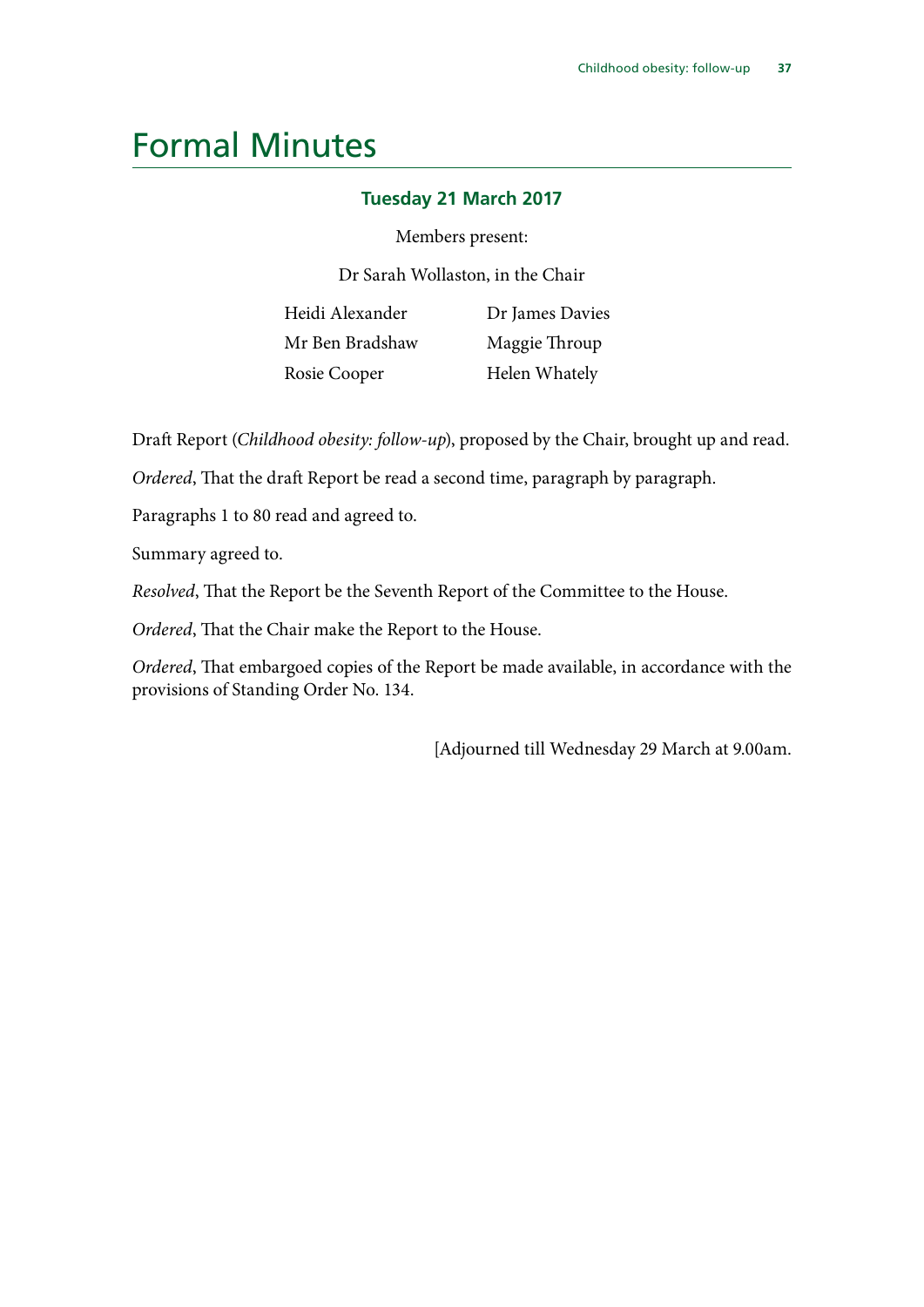### <span id="page-39-0"></span>**Witnesses**

The following witnesses gave evidence. Transcripts can be viewed on the [inquiry publications](http://www.parliament.uk/business/committees/committees-a-z/commons-select/health-committee/inquiries/parliament-2015/childhood-obesity-16-17/publications/) [page](http://www.parliament.uk/business/committees/committees-a-z/commons-select/health-committee/inquiries/parliament-2015/childhood-obesity-16-17/publications/) of the Committee's website.

#### **Tuesday 7 February 2017** *Question number*

**Professor Paul Dobson,** Professor of Business Strategy and Public Policy, and Head of Norwich Business School, University of East Anglia, **Jon Woods,**  General Manager, Coca-Cola, **Shahriar Coupal,** Director of the Committees of Advertising Practice, Advertising Standards Authority, and **Andrea Martinez-Inchausti, Deputy Director of Food Policy, British Retail Consortium**  $Q1-72$ 

**Nicola Blackwood MP,** Parliamentary Under Secretary of State for Public Health and Innovation, **Duncan Selbie,** Chief Executive, Public Health England, **Dr Alison Tedstone,** Chief Nutritionist, Public Health England, **Emma Reed,** Deputy Director responsible for delivering the Childhood Obesity Plan, Department of Health, and **Mike Cunningham,** Deputy Director, VAT & Excise, Business & International Tax Group, HM Treasury [Q73–161](http://data.parliament.uk/writtenevidence/committeeevidence.svc/evidencedocument/health-committee/childhood-obesity-followup/oral/46883.html)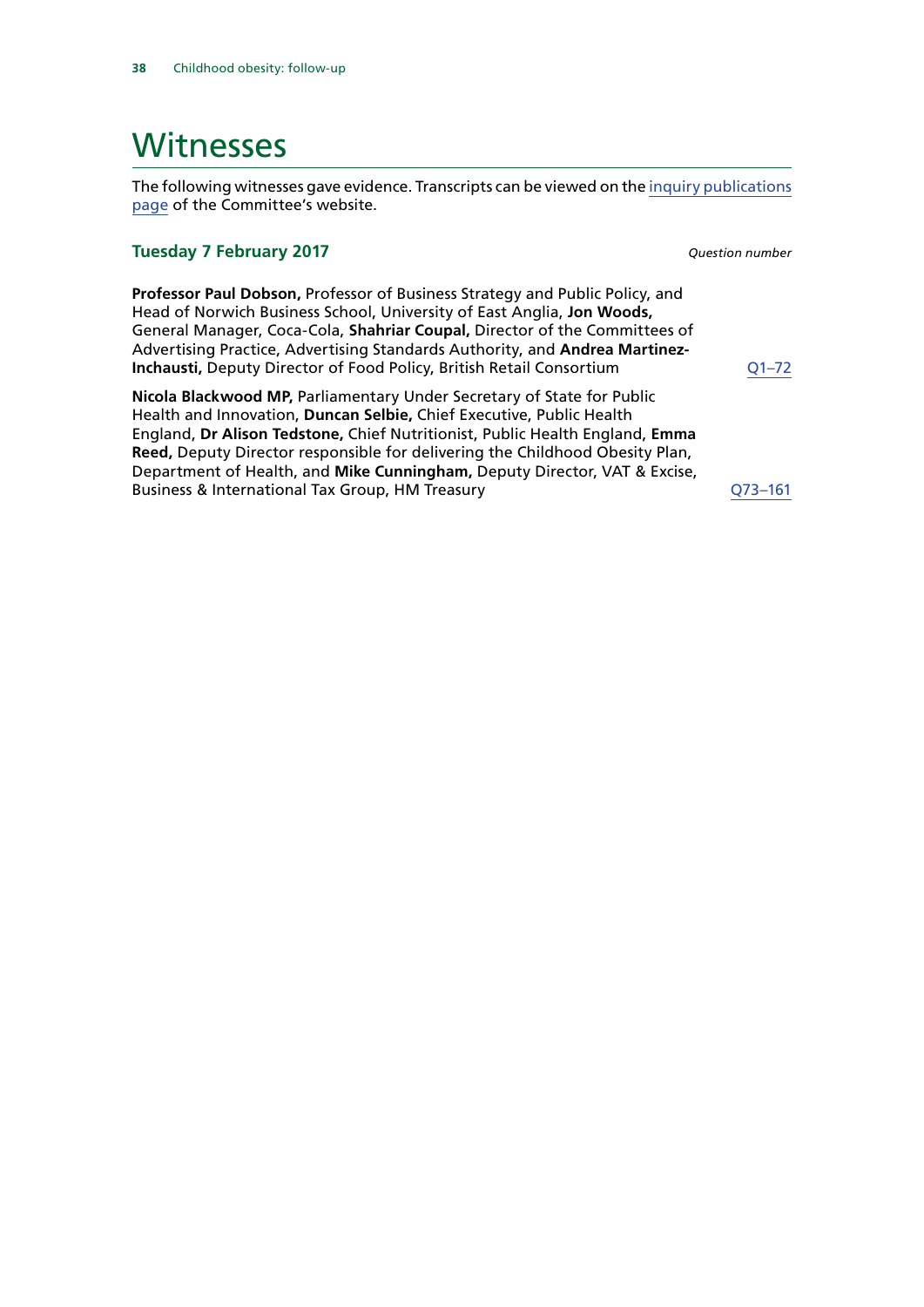### <span id="page-40-0"></span>Published written evidence

The following written evidence was received and can be viewed on the [inquiry publications](http://www.parliament.uk/business/committees/committees-a-z/commons-select/health-committee/inquiries/parliament-2015/childhood-obesity-16-17/publications/) [page](http://www.parliament.uk/business/committees/committees-a-z/commons-select/health-committee/inquiries/parliament-2015/childhood-obesity-16-17/publications/) of the Committee's website.

CHO numbers are generated by the evidence processing system and so may not be complete.

- 1 Action on Sugar ([CHO0007](http://data.parliament.uk/WrittenEvidence/CommitteeEvidence.svc/EvidenceDocument/Health/Childhood%20obesity%20followup/written/45921.html))
- Association of Directors of Public Health [\(CHO0003\)](http://data.parliament.uk/WrittenEvidence/CommitteeEvidence.svc/EvidenceDocument/Health/Childhood%20obesity%20followup/written/45511.html)
- BMA [\(CHO0005\)](http://data.parliament.uk/WrittenEvidence/CommitteeEvidence.svc/EvidenceDocument/Health/Childhood%20obesity%20followup/written/45800.html)
- British Dental Association [\(CHO0009](http://data.parliament.uk/WrittenEvidence/CommitteeEvidence.svc/EvidenceDocument/Health/Childhood%20obesity%20followup/written/46043.html))
- British Dietetic Association [\(CHO0013\)](http://data.parliament.uk/WrittenEvidence/CommitteeEvidence.svc/EvidenceDocument/Health/Childhood%20obesity%20followup/written/46730.html)
- Cancer Research UK [\(CHO0006\)](http://data.parliament.uk/WrittenEvidence/CommitteeEvidence.svc/EvidenceDocument/Health/Childhood%20obesity%20followup/written/45910.html)
- Children's Food Campaign [\(CHO0010](http://data.parliament.uk/WrittenEvidence/CommitteeEvidence.svc/EvidenceDocument/Health/Childhood%20obesity%20followup/written/46287.html))
- Collaton St Mary Primary School ([CHO0014\)](http://data.parliament.uk/WrittenEvidence/CommitteeEvidence.svc/EvidenceDocument/Health/Childhood%20obesity%20followup/written/46762.html)
- Food and Drink Federation (FDF) [\(CHO0004\)](http://data.parliament.uk/WrittenEvidence/CommitteeEvidence.svc/EvidenceDocument/Health/Childhood%20obesity%20followup/written/45549.html)
- 10 Institute of Economic Affairs ([CHO0011\)](http://data.parliament.uk/WrittenEvidence/CommitteeEvidence.svc/EvidenceDocument/Health/Childhood%20obesity%20followup/written/46440.html)
- Jamie Oliver ([CHO0008](http://data.parliament.uk/WrittenEvidence/CommitteeEvidence.svc/EvidenceDocument/Health/Childhood%20obesity%20followup/written/46015.html))
- Royal College of Paediatrics and Child Health ([CHO0001](http://data.parliament.uk/WrittenEvidence/CommitteeEvidence.svc/EvidenceDocument/Health/Childhood%20obesity%20followup/written/45448.html))
- The Children's Food Trust ([CHO0002\)](http://data.parliament.uk/WrittenEvidence/CommitteeEvidence.svc/EvidenceDocument/Health/Childhood%20obesity%20followup/written/45463.html)